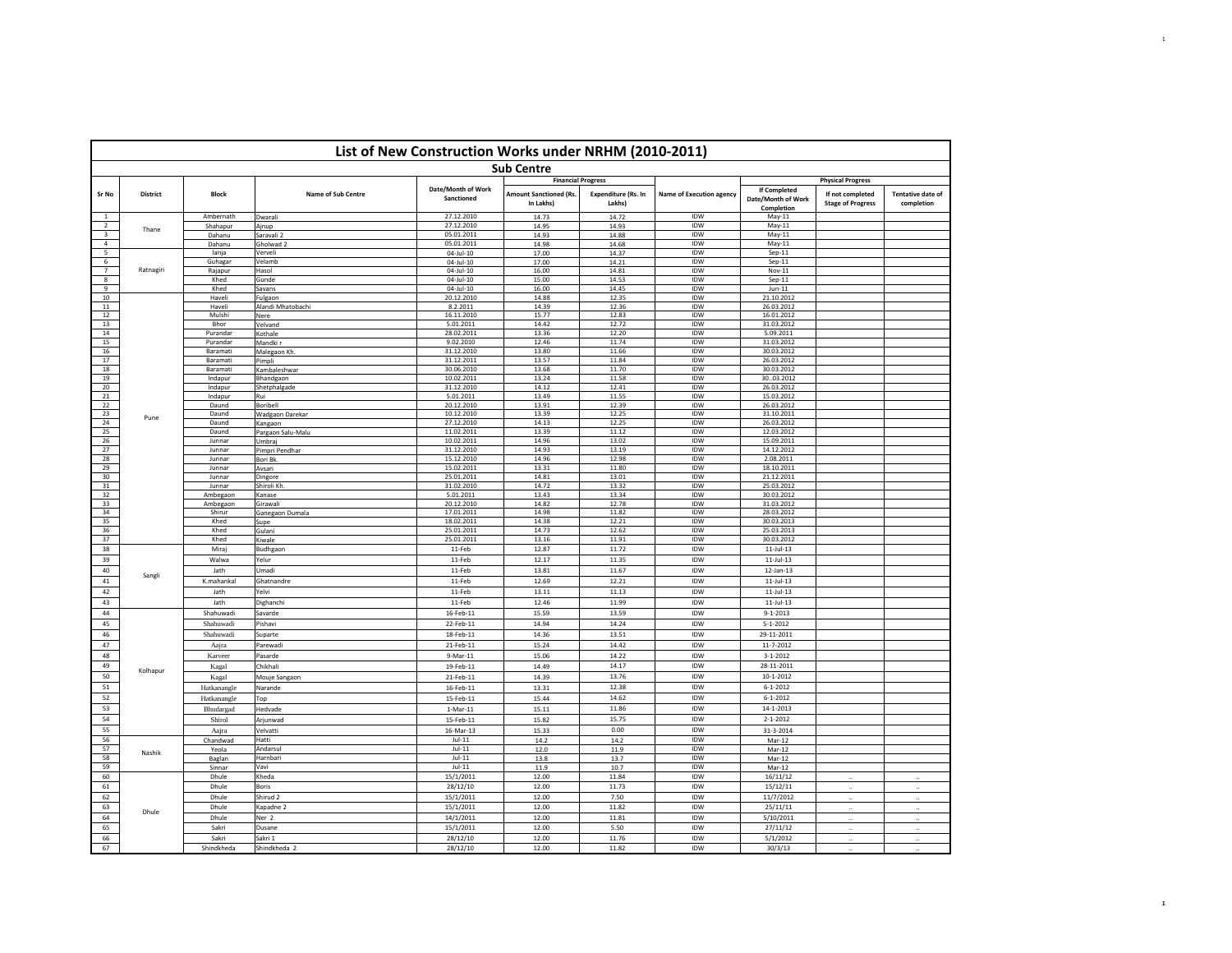|                |                 |                       |                                                                         |                                  |                                            | <b>Financial Progress</b>        |                                 |                                               | <b>Physical Progress</b>                     |                                        |
|----------------|-----------------|-----------------------|-------------------------------------------------------------------------|----------------------------------|--------------------------------------------|----------------------------------|---------------------------------|-----------------------------------------------|----------------------------------------------|----------------------------------------|
| Sr No          | District        | <b>Block</b>          | Name of Sub Centre                                                      | Date/Month of Work<br>Sanctioned | <b>Amount Sanctioned (Rs.</b><br>In Lakhs) | Expenditure (Rs. In<br>Lakhs)    | <b>Name of Execution agency</b> | <b>If Completed</b><br>Date/Month of Work     | If not completed<br><b>Stage of Progress</b> | <b>Tentative date of</b><br>completion |
| 68             | Osmanabad       | Kallam                | Pangaon                                                                 | <b>Dec-10</b>                    | 13.47                                      | 13.47                            | IDW                             | Completion<br>31/3/2012                       |                                              |                                        |
| 69             |                 | Chikhaldara           | Gangarkheda                                                             | 07/2010-11                       | 17.24                                      | 16.72                            | <b>IDW</b>                      | 30.11.2011                                    |                                              |                                        |
| 70             |                 | Chandur Bz.           | Karajgaon                                                               | 01/2010-11                       | 14.27                                      | 13.44                            | IDW                             | 29.05.2012                                    |                                              |                                        |
| 71             |                 | Bhatkuli              | saur                                                                    | 02/2010-11                       | 15.19                                      | 13.37                            | <b>IDW</b>                      | 22.03.2012                                    |                                              |                                        |
| $72\,$         | Amravati        | Chandur Bz.           | Shirajgaon Band                                                         | 10/2010-11                       | 14.88                                      | 14.83                            | IDW                             | 31.12.2011                                    |                                              |                                        |
| 73             |                 | Morshi                | Shirkhed                                                                | 03/2010-11                       | 14.74                                      | 14.07                            | IDW                             | 31.07.2011                                    |                                              |                                        |
| 74             |                 | Morshi                | Taroda                                                                  | 05/2010-11                       | 14.98                                      | 16.19                            | IDW                             | 6.02.2012                                     |                                              |                                        |
| 75             |                 | Chandur rly           | Yerad Bazar                                                             | 06/2010-11                       | 15.37                                      | 15.27                            | IDW                             | 30.11.2011                                    |                                              |                                        |
| 76             |                 | Barshitakli           | Kinkhed                                                                 | 10/29/2010                       | 18.17                                      | 17.07                            | <b>IDW</b>                      | 12/11/2011                                    |                                              |                                        |
| 77             |                 | Barshitakli           | Mahan                                                                   | 10/29/2010                       | 17.72                                      | 14.14                            | IDW                             | 24/09/11                                      |                                              |                                        |
| 78             | Akola           | Murtizapur            | Bapori                                                                  | 10/29/2010                       | 18.16                                      | 16.86                            | IDW                             | 17/11/11                                      |                                              |                                        |
| 79             |                 | Balapur               | Morgaon Sadigan                                                         | 10/29/2010                       | 18.02                                      | 15.97                            | <b>IDW</b>                      | 12/8/2011                                     |                                              |                                        |
| 80<br>81       |                 | Murtizapur            | Hiwara (Korde)                                                          | 10/29/2010                       | 17.98                                      | 16.79                            | <b>IDW</b><br><b>IDW</b>        | 12/10/2011                                    |                                              |                                        |
| 82             |                 | Patur<br>Pandharkawda | Khetri<br>Akoli                                                         | 10/29/2010<br>2/15/2011          | 18.43<br>18.67                             | 12.16<br>18.60                   | <b>IDW</b>                      | 26/09/11<br>3/31/2012                         |                                              |                                        |
| 83             |                 |                       | Boath                                                                   | 2/15/2011                        | 18.52                                      | 18.46                            | <b>IDW</b>                      |                                               |                                              |                                        |
| 84             | Yavatmal        | Pandharkawda<br>Ner   | Malkhed                                                                 | 2/15/2011                        | 18.40                                      | 18.40                            | IDW                             | 3/31/2012<br>3/28/2012                        |                                              |                                        |
| 85             |                 | Pusad                 | Moha                                                                    | 2/15/2011                        | 18.26                                      | 18.26                            | IDW                             | 1/22/2013                                     |                                              |                                        |
| 86             |                 | Hingna                | Kawadas                                                                 | 10/29/2010                       | 15.50                                      | 14.93                            | IDW                             | 31/03/12                                      | $\sim$                                       | $\cdots$                               |
| 87             | Nagpur          | Saoner                | Joga                                                                    | 10/29/2010                       | 15.50                                      | 15.16                            | IDW                             | 31/03/12                                      |                                              |                                        |
| 88             |                 | Kamptee               | Sonegaon                                                                | 10/29/2010                       | 15.50                                      | 15.41                            | IDW                             | 31/03/12                                      | $\cdots$                                     | $\cdots$                               |
|                |                 |                       | <b>Total</b>                                                            |                                  | 1288.84                                    | 1163.02                          |                                 |                                               |                                              |                                        |
|                |                 |                       |                                                                         |                                  |                                            |                                  |                                 |                                               |                                              |                                        |
|                |                 |                       |                                                                         |                                  | <b>PHC'S /Additional PHC'S</b>             |                                  |                                 |                                               |                                              |                                        |
|                |                 |                       |                                                                         |                                  |                                            | <b>Financial Progress</b>        |                                 |                                               | <b>Physical Progress</b>                     |                                        |
| Sr.No.         | District        | <b>Block</b>          | Name of PHC                                                             | Date/Month of Work<br>Sanctioned | Amount Sanctioned (Rs in<br>lakhs)         | <b>Expenditure (Rs in lakhs)</b> | <b>Name of Execution agency</b> | f Completed-Date/Month<br>of Work Completion  | f not Completed Stage<br>of Progress         | <b>Tentative date of</b><br>Complition |
| $\mathbf{1}$   | Satara          | Satara                | Kumthe                                                                  |                                  | 80.29                                      | 71.78                            | IDW                             | 3/31/2012                                     |                                              |                                        |
| $\overline{2}$ | Kolhapur        | Bhudargad             | Kadgaon                                                                 | 9-Mar-11                         | 67.63                                      | 58.07                            | IDW                             | 31/3/2013                                     |                                              |                                        |
| 3              |                 | Chalisgaon            | Dahiwad                                                                 | 12/31/2011                       | 66.25                                      | 61.08                            | <b>IDW</b>                      | 3/31/2012                                     |                                              |                                        |
| $\mathfrak{a}$ | Jalgaon         | Raver                 | Anpur                                                                   | 12/31/2011                       | 60.68                                      | 61.27                            | <b>IDW</b>                      | 3/31/2012                                     |                                              |                                        |
| 5              | Hngoli          | Kalamnuri             | Masod                                                                   | 10.02.2011                       | 53.89                                      | 48.52                            | IDW                             | 3/31/2014                                     |                                              |                                        |
|                |                 |                       | Total                                                                   |                                  | 328.74                                     | 300.72                           |                                 |                                               |                                              |                                        |
|                |                 |                       |                                                                         |                                  | CHC'S                                      |                                  |                                 |                                               |                                              |                                        |
|                |                 |                       |                                                                         |                                  |                                            | <b>Financial Progress</b>        |                                 |                                               | <b>Physical Progress</b>                     |                                        |
| Sr.No          | <b>District</b> | <b>Block</b>          | Name of CHC                                                             | Date/Month of Work<br>Sanctioned | Amount Sanctioned (Rs in<br>lakhs)         | Expenditure (Rs in lakhs)        | Name of Execution agency        | If Completed-Date/Month<br>of Work Completion | f not Completed Stage<br>of Progress         | Tentative date of<br>Complition        |
|                | Ahmednagar      | Shrirampur            | Shirampur Tal.Shrirampur                                                |                                  | 190.00                                     | 160.15                           | PWD                             | $Feb-14$                                      |                                              |                                        |
|                |                 |                       | Total                                                                   |                                  | 190.00                                     | 160.15                           |                                 |                                               |                                              |                                        |
|                |                 |                       |                                                                         |                                  | <b>SDH'S/Area Hospitals</b>                |                                  |                                 |                                               |                                              |                                        |
|                |                 |                       |                                                                         |                                  |                                            | <b>Financial Progress</b>        |                                 |                                               | <b>Physical Progress</b>                     |                                        |
| Sr.No          | <b>District</b> | <b>Block</b>          | Name of SDH'S/Area Hospitals                                            | Date/Month of Work<br>Sanctioned | Amount Sanctioned (Rs in<br>lakhs)         | <b>Expenditure (Rs in lakhs)</b> | <b>Name of Execution agency</b> | f Completed-Date/Month<br>of Work Completion  | <b>f</b> not Completed Stage<br>of Progress  | Tentative date of<br>Complition        |
| $\mathbf{1}$   | Gadchiroli      | Gadchiroli            | New Construction of Womens Hospital                                     |                                  | 1661.00                                    | 246.85                           | PWD                             | In Progress                                   |                                              |                                        |
|                |                 |                       | Total                                                                   |                                  | 1661.00                                    | 246.85                           |                                 |                                               |                                              |                                        |
|                |                 |                       |                                                                         |                                  | <b>District Hospitals</b>                  |                                  |                                 |                                               |                                              |                                        |
|                |                 |                       |                                                                         |                                  |                                            | <b>Financial Progress</b>        |                                 |                                               | <b>Physical Progress</b>                     |                                        |
| Sr.No.         | District        | <b>Block</b>          | <b>Name of District Hospital</b>                                        | Date/Month of Work<br>Sanctioned | Amount Sanctioned (Rs in<br>lakhs)         | <b>Expenditure (Rs in lakhs)</b> | <b>Name of Execution agency</b> | If Completed-Date/Month<br>of Work Completion | If not Completed Stage<br>of Progress        | <b>Tentative date of</b><br>Complition |
|                |                 |                       | Total                                                                   |                                  | Nil.<br>0.00                               | 0.00                             |                                 |                                               |                                              |                                        |
|                |                 |                       | List of Repair & Renovation Works under NRHM (2010-2011)                |                                  |                                            |                                  |                                 |                                               |                                              |                                        |
|                |                 |                       |                                                                         |                                  |                                            |                                  |                                 |                                               |                                              |                                        |
|                |                 |                       |                                                                         |                                  | <b>Sub Centre</b>                          |                                  |                                 |                                               |                                              |                                        |
|                |                 |                       |                                                                         |                                  |                                            | <b>Financial Progress</b>        |                                 |                                               | <b>Physical Progress</b>                     |                                        |
| Sr No          | <b>District</b> | Block                 | Name of Sub Centre                                                      | Date/Month of Work<br>Sanctioned | <b>Imount Sanctioned (Rs. In</b><br>Lakhs  | Expenditure (Rs. In Lakhs)       | <b>Name of Execution agency</b> | f Completed Date/Month<br>of Work Completion  | If not completed Stage<br>of Progress        | <b>Tentative date of</b><br>completion |
| <sup>1</sup>   |                 | Talasari              | 1) Addition & alteration to delivery room of Sub center<br>at Zai       | 19.01.2011                       | 3.80                                       | 3.63                             | IDW                             | 10.02.2011                                    |                                              |                                        |
| $\overline{2}$ |                 | Talasari              | 2) Addition & alteration to delivery room of Sub center<br>at Zari      | 29.01.2011                       | 3.79                                       | 3.62                             | IDW                             | 10.04.2011                                    |                                              |                                        |
| 3              |                 | Talasari              | 3) Addition & alteration to delivery room of Sub center<br>at Ghimaniya | 17.02.2011                       | 3.81                                       | 3.52                             | IDW                             | 16.03.2011                                    |                                              |                                        |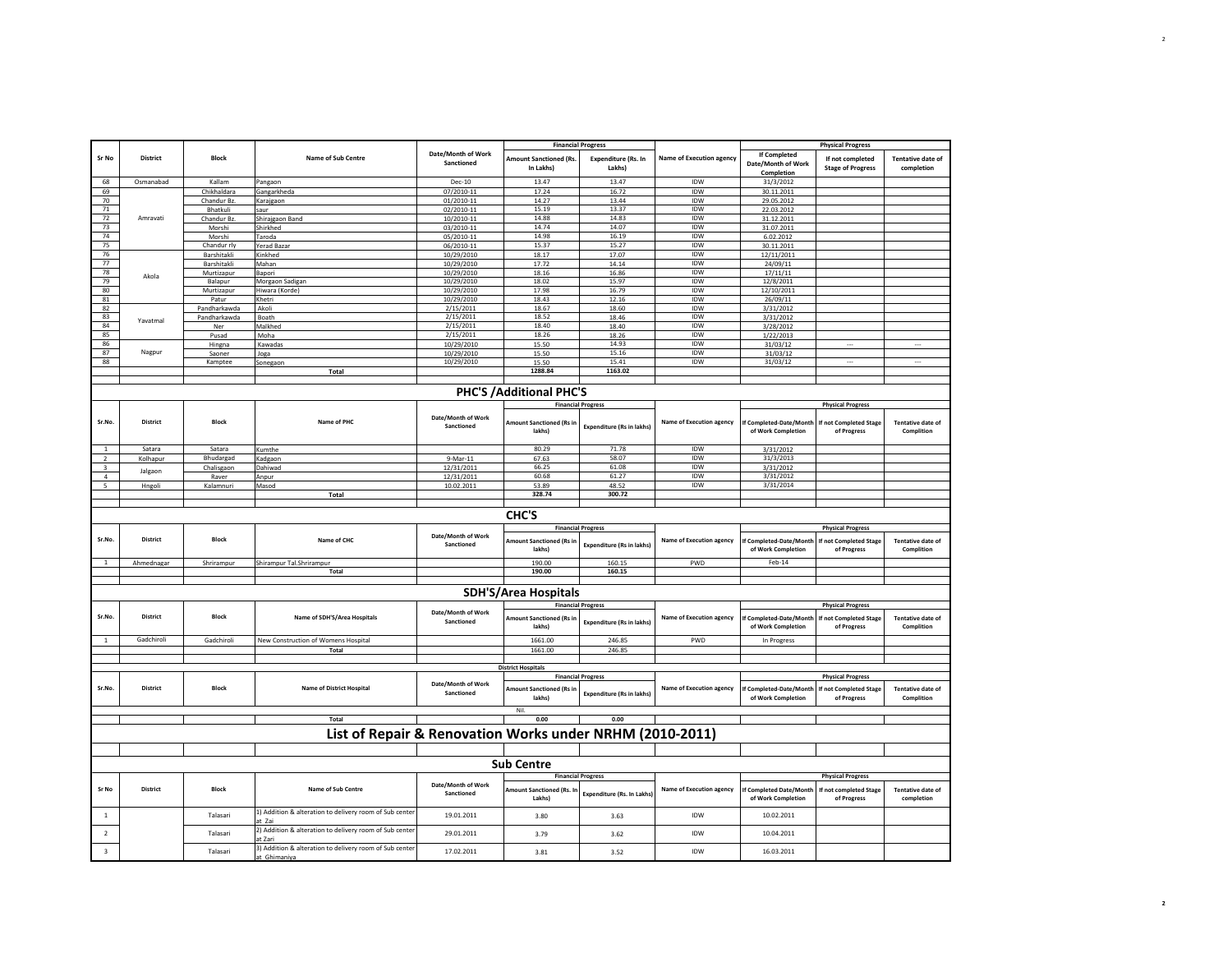|                |                 |              |                                                                            |                                  |                                            | <b>Financial Progress</b>            |                                 |                                                  | <b>Physical Progress</b>                     |                                        |
|----------------|-----------------|--------------|----------------------------------------------------------------------------|----------------------------------|--------------------------------------------|--------------------------------------|---------------------------------|--------------------------------------------------|----------------------------------------------|----------------------------------------|
| Sr No          | <b>District</b> | <b>Block</b> | Name of Sub Centre                                                         | Date/Month of Work<br>Sanctioned | <b>Amount Sanctioned (Rs.</b><br>In Lakhs) | <b>Expenditure (Rs. In</b><br>Lakhs) | <b>Name of Execution agency</b> | If Completed<br>Date/Month of Work<br>Completion | If not completed<br><b>Stage of Progress</b> | <b>Tentative date of</b><br>completion |
| $\overline{4}$ |                 | Palghar      | 4) Addition & alteration to delivery room of Sub center<br>at Dativare     | 17.02.2011                       | 3.81                                       | 3.62                                 | <b>IDW</b>                      | 10.03.2011                                       |                                              |                                        |
| 5              |                 | Palghar      | 5) Addition & alteration to delivery room of Sub center<br>at Virathan     | 17.02.2011                       | 3.54                                       | 3.54                                 | <b>IDW</b>                      | 14.04.2011                                       |                                              |                                        |
| 6              |                 | Palghar      | 6) Addition & alteration to delivery room of Sub center<br>at Borsheti     | 17.02.2011                       | 3.83                                       | 3.81                                 | IDW                             | 10.04.2011                                       |                                              |                                        |
| $\overline{7}$ |                 | Palghar      | 7) Addition & alteration to delivery room of Sub center<br>at Delvadi      | 17.02.2011                       | 3.42                                       | 3.40                                 | IDW                             | 14.04.2011                                       |                                              |                                        |
| 8              |                 | Dahanu       | 8) Addition & alteration to delivery room of Sub center                    | 22.02.2011                       | 3.70                                       | 3.70                                 | IDW                             | 10.04.2011                                       |                                              |                                        |
| 9              |                 | Dahanu       | at Dharampur<br>9) Addition & alteration to delivery room of Sub center    | 17.02.2011                       | 3.67                                       | 3.67                                 | IDW                             | 10.04.2011                                       |                                              |                                        |
| 10             |                 | Dahanu       | at Murbad<br>10) Addition & alteration to delivery room of Sub             | 18.02.2011                       | 3.73                                       | 3.71                                 | <b>IDW</b>                      | 10.04.2011                                       |                                              |                                        |
| 11             |                 | Murbad       | center at Nagzari<br>11) Addition & alteration to delivery room of Sub     | 18.02.2011                       | 3.08                                       | 3.08                                 | IDW                             | 17.04.2011                                       |                                              |                                        |
| 12             |                 | Murbad       | center at Kolthan<br>12) Addition & alteration to delivery room of Sub     | 18.02.2011                       | 3.86                                       | 3.86                                 | IDW                             | 13.04.2011                                       |                                              |                                        |
| 13             |                 | Murbad       | center at Eklahare<br>13) Addition & alteration to delivery room of Sub    | 07.02.2011                       | 3.09                                       | 3.09                                 | IDW                             | 11.07.2011                                       |                                              |                                        |
|                |                 |              | center at Devpe<br>14) Addition & alteration to delivery room of Sub       |                                  |                                            |                                      |                                 |                                                  |                                              |                                        |
| 14             |                 | Kalyan       | center at Guravali<br>15) Addition & alteration to delivery room of Sub    | 24.02.2011                       | 3.51                                       | 3.50                                 | IDW                             | 23.04.2011                                       |                                              |                                        |
| 15             |                 | Shahapur     | center at Sane<br>16) Addition & alteration to delivery room of Sub        | 18.02.2011                       | 3.88                                       | 3.81                                 | <b>IDW</b>                      | 23.04.2011                                       |                                              |                                        |
| 16             |                 | Shahapur     | center at Asangaon                                                         | 21.01.2011                       | 3.48                                       | 3.47                                 | IDW                             | 09.04.2011                                       |                                              |                                        |
| 17             |                 | Shahapur     | 17) Addition & alteration to delivery room of Sub<br>center at Hiv         | 18.02.2011                       | 3.22                                       | 3.22                                 | IDW                             | 04.04.2011                                       |                                              |                                        |
| 18             |                 | Shahapur     | 18) Addition & alteration to delivery room of Sub<br>center at Gunde       | 17.02.2011                       | 3.34                                       | 3.34                                 | <b>IDW</b>                      | 31.03.2011                                       |                                              |                                        |
| 19             |                 | Shahapur     | 19) Addition & alteration to delivery room of Sub<br>center at Sakadbav    | 17.02.2011                       | 3.38                                       | 3.37                                 | IDW                             | 31.03.2011                                       |                                              |                                        |
| 20             |                 | Ambernath    | 20) Addition & alteration to delivery room of Sub<br>center at Chon        | 24.02.2011                       | 3.65                                       | 3.65                                 | IDW                             | 30.03.2011                                       |                                              |                                        |
| 21             |                 | Kalvan       | 21) Addition & alteration to delivery room of Sub<br>center at Manpada     | 24.02.2011                       | 2.70                                       | 2.69                                 | IDW                             | 30.03.2011                                       |                                              |                                        |
| 22             |                 | Bhiwandi     | 22) Addition & alteration to delivery room of Sub<br>center at Tembivali   | 10.03.2011                       | 3.19                                       | 2.52                                 | IDW                             | 25.03.2011                                       |                                              |                                        |
| 23             |                 | Bhiwandi     | 23) Addition & alteration to delivery room of Sub<br>center at Vadavali    | 15.03.2011                       | 3.14                                       | 3.07                                 | IDW                             | 30.03.2011                                       |                                              |                                        |
| 24             |                 | Jawhar       | 24) Addition & alteration to delivery room of Sub<br>center at Valvanda    | 10.03.2011                       | 3.10                                       | 3.06                                 | IDW                             | 30.03.2011                                       |                                              |                                        |
| 25             |                 | Jawhar       | 25) Addition & alteration to delivery room of Sub<br>center at Vinval      | 10.03.2011                       | 3.13                                       | 3.08                                 | IDW                             | 30.03.2011                                       |                                              |                                        |
| 26             |                 | Jawhar       | 26) Addition & alteration to delivery room of Sub                          | 10.03.2011                       | 3.71                                       | 3.67                                 | <b>IDW</b>                      | 30.03.2011                                       |                                              |                                        |
| 27             |                 | Wada         | center at Dengachimet<br>27) Addition & alteration to delivery room of Sub | 10.03.2011                       | 3.68                                       | 3.64                                 | IDW                             | 30.03.2011                                       |                                              |                                        |
| 28             |                 | Wada         | center at Bramhangaon<br>28) Addition & alteration to delivery room of Sub | 17.02.2011                       | 3.76                                       | 3.73                                 | IDW                             | 31.03.2011                                       |                                              |                                        |
| 29             |                 | Wada         | center at Kalamkhand<br>29) Addition & alteration to delivery room of Sub  | 17.02.2011                       | 3.86                                       | 3.82                                 | IDW                             | 31.03.2011                                       |                                              |                                        |
| 30             |                 | Wada         | center at Sange<br>30) Addition & alteration to delivery room of Sub       | 17.02.2011                       | 3.87                                       | 3.83                                 | IDW                             | 31.03.2011                                       |                                              |                                        |
| 31             |                 | Wada         | center at Chambale<br>31) Addition & alteration to delivery room of Sub    | 18.02.2011                       | 2.86                                       | 2.84                                 | IDW                             | 31.03.2011                                       |                                              |                                        |
| 32             |                 | Vikramgadh   | center at Mangathane<br>32) Addition & alteration to delivery room of Sub  | 17.02.2011                       | 2.66                                       | 2.65                                 | IDW                             | 31.03.2011                                       |                                              |                                        |
|                | Thane           |              | center at Khand<br>33) Addition & alteration to delivery room of Sub       |                                  |                                            |                                      |                                 |                                                  |                                              |                                        |
| 33             |                 | Vikramgadh   | center at Savade<br>34) Addition & alteration to delivery room of Sub      | 17.02.2011                       | 2.86                                       | 2.83                                 | IDW                             | 31.03.2011                                       |                                              |                                        |
| 34             |                 | Wada         | center at Kondhala<br>35) Addition & alteration to delivery room of Sub    | 18.02.2011                       | 3.73                                       | 3.71                                 | IDW                             | 31.03.2011                                       |                                              |                                        |
| 35             |                 | Wada         | center at Uchat                                                            | 09.12.2010                       | 3.87                                       | 3.81                                 | IDW                             | 15.03.2011                                       |                                              |                                        |
| 36             |                 | Wada         | 36) Addition & alteration to delivery room of Sub<br>center at Kanchad     | 09.12.2010                       | 3.62                                       | 3.56                                 | <b>IDW</b>                      | 05.02.2011                                       |                                              |                                        |
| 37             |                 | Wada         | 37) Addition & alteration to delivery room of Sub<br>center at Devgaon     | 18.02.2011                       | 3.67                                       | 3.62                                 | <b>IDW</b>                      | 03.03.2011                                       |                                              |                                        |
| 38             |                 | Wada         | 38) Addition & alteration to delivery room of Sub<br>center at Galtare     | 09.12.2010                       | 3.68                                       | 3.63                                 | IDW                             | 05.02.2011                                       |                                              |                                        |
| 39             |                 | Wada         | 39) Addition & alteration to delivery room of Sub<br>center at Mandava     | 18.02.2011                       | 3.61                                       | 3.60                                 | <b>IDW</b>                      | 30.03.2011                                       |                                              |                                        |
| 40             |                 | Wada         | 40) Addition & alteration to delivery room of Sub<br>center at Mangarul    | 18.02.2011                       | 3.71                                       | 3.70                                 | IDW                             | 30.03.2011                                       |                                              |                                        |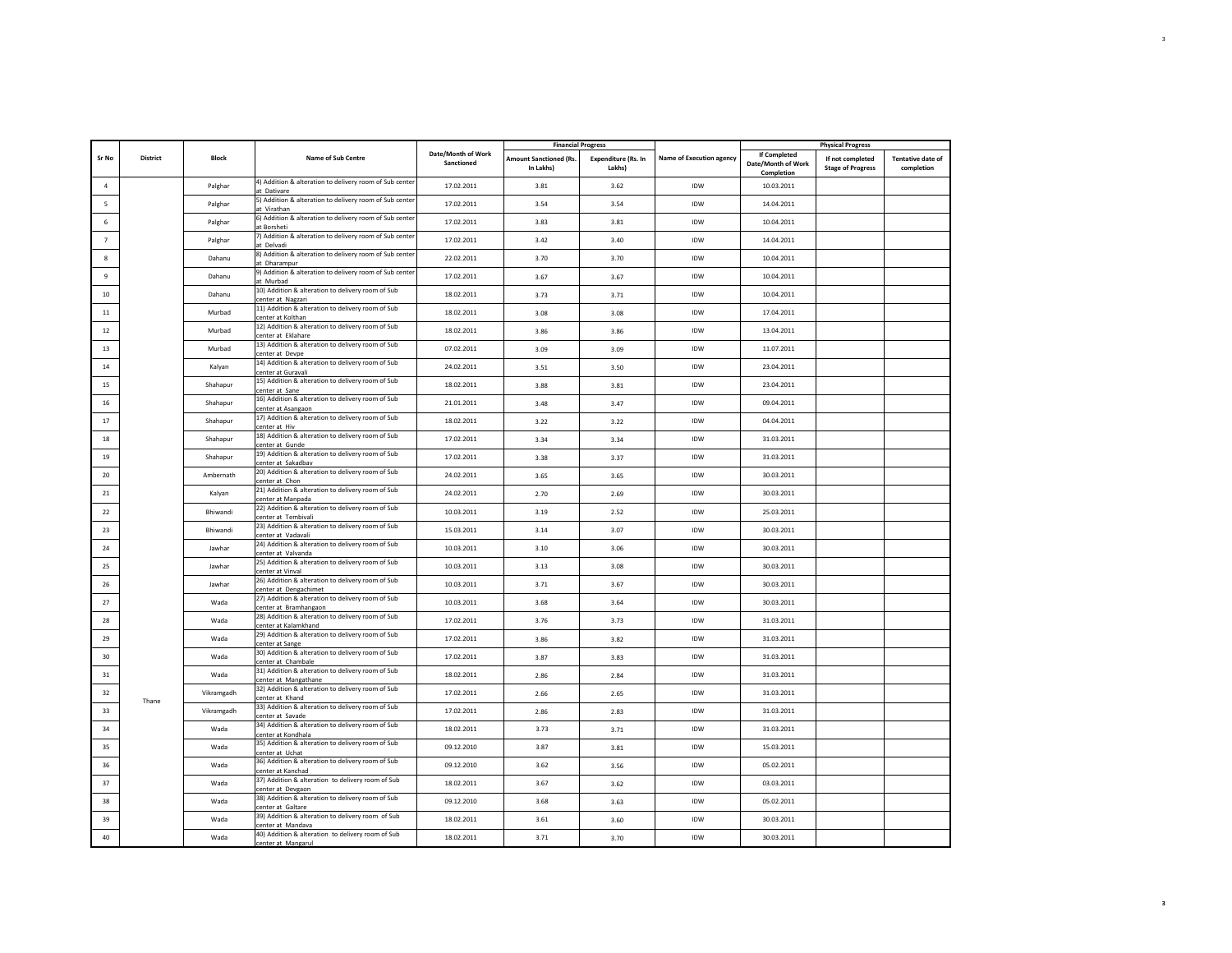|          |                 |                 |                                                                           |                                  | <b>Financial Progress</b>                  |                               |                                 |                                                  | <b>Physical Progress</b>                     |                                        |
|----------|-----------------|-----------------|---------------------------------------------------------------------------|----------------------------------|--------------------------------------------|-------------------------------|---------------------------------|--------------------------------------------------|----------------------------------------------|----------------------------------------|
| Sr No    | <b>District</b> | <b>Block</b>    | Name of Sub Centre                                                        | Date/Month of Work<br>Sanctioned | <b>Amount Sanctioned (Rs.</b><br>In Lakhs) | Expenditure (Rs. In<br>Lakhs) | <b>Name of Execution agency</b> | If Completed<br>Date/Month of Work<br>Completion | If not completed<br><b>Stage of Progress</b> | <b>Tentative date of</b><br>completion |
| 41       |                 | Bhiwandi        | 41) Addition & alteration to delivery room of Sub<br>center at Kambe      | 21.01.2011                       | 3.77                                       | 3.32                          | <b>IDW</b>                      | 20.03.2011                                       |                                              |                                        |
| 42       |                 | Jawhar          | 42) Addition & alteration to delivery room of Sub<br>center at Pawarpada  | 21.01.2011                       | 3.67                                       | 3.65                          | IDW                             | 20.03.2011                                       |                                              |                                        |
| 43       |                 | Jawhar          | 43) Addition & alteration to delivery room of Sub<br>center at Nandanmal  | 09.12.2010                       | 3.80                                       | 3.78                          | IDW                             | 31.03.2011                                       |                                              |                                        |
| 44       |                 | Shahapur        | 44) Addition & alteration to delivery room of Sub<br>center at Lavle      | 20.12.2010                       | 3.90                                       | 3.89                          | <b>IDW</b>                      | 30.03.2011                                       |                                              |                                        |
| 45       |                 | Shahapur        | 45) Addition & alteration to delivery room of Sub<br>center at Kanve      | 20.12.2010                       | 3.80                                       | 3.80                          | IDW                             | 03.04.2011                                       |                                              |                                        |
| 46       |                 | Ambernath       | 46) Addition & alteration to delivery room of Sub<br>center at Boradpada  | 09.12.2010                       | 3.10                                       | 3.08                          | <b>IDW</b>                      | 04.04.2011                                       |                                              |                                        |
| 47       |                 | Ambernath       | 47) Addition & alteration to delivery room of Sub<br>center at Hajimalang | 09.12.2010                       | 3.75                                       | 3.74                          | IDW                             | 25.03.2011                                       |                                              |                                        |
| 48       |                 | Murbad          | 48) Addition & alteration to delivery room of Sub<br>center at Ojivale    | 09.12.2010                       | 3.86                                       | 3.81                          | <b>IDW</b>                      | 08.05.2011                                       |                                              |                                        |
| 49       |                 | Kalyan          | 49) Addition & alteration to delivery room of Sub<br>center at Falegaon   | 09.12.2010                       | 3.60                                       | 3.58                          | IDW                             | 11.04.2011                                       |                                              |                                        |
| 50       |                 | Dahanu          | 50) Addition & alteration to delivery room of Sub<br>center at Dhamangaon | 14.12.2010                       | 3.86                                       | 3.69                          | <b>IDW</b>                      | 03.04.2011                                       |                                              |                                        |
| 51       |                 | Dahanu          | 51) Addition & alteration to delivery room of Sub                         | 14.12.2010                       | 3.78                                       | 3.54                          | IDW                             | 03.05.2011                                       |                                              |                                        |
| 52       |                 | Dahanu          | center at Sisane<br>52) Addition & alteration to delivery room of Sub     | 14.12.2010                       | 3.94                                       | 3.80                          | <b>IDW</b>                      | 16.04.2011                                       |                                              |                                        |
| 53       |                 | Vasai           | center at Dhanivari<br>53) Addition & alteration to delivery room of Sub  | 20.12.2010                       | 3.57                                       | 3.44                          | <b>IDW</b>                      | 16.05.2011                                       |                                              |                                        |
| 54       |                 | Vasai           | center at Khanivade<br>54) Addition & alteration to delivery room of Sub  | 10.01.2011                       | 3.68                                       | 3.08                          | <b>IDW</b>                      | 03.05.2011                                       |                                              |                                        |
| 55       |                 | Palghar         | center at Sakvar<br>55) Addition & alteration to delivery room of Sub     | 10.01.2011                       | 3.53                                       | 3.73                          | IDW                             | 03.05.2011                                       |                                              |                                        |
| 56       |                 | Bhiwandi        | center at Lalonde<br>56) Addition & alteration to delivery room of Sub    | 20.12.2010                       | 3.96                                       | 3.19                          | <b>IDW</b>                      | 20.04.2011                                       |                                              |                                        |
| 57       |                 | Talasari        | center at Bhinar<br>57) Addition & alteration to delivery room of Sub     | 14.12.2010                       | 3.81                                       | 3.60                          | IDW                             | 03.05.2011                                       |                                              |                                        |
| 58       |                 | Palghar         | center at Kodad<br>58) Addition & alteration to delivery room of Sub      | 14.12.2010                       | 3.84                                       | 3.61                          | IDW                             | 03.05.2011                                       |                                              |                                        |
| 59       |                 | Palghar         | center at Makunsar<br>59) Addition & alteration to delivery room of Sub   | 14.12.2010                       | 3.31                                       | 3.15                          | IDW                             | 31.03.2011                                       |                                              |                                        |
| 60       |                 | Palghar         | center at Parnali<br>60) Addition & alteration to delivery room of Sub    | 14.12.2010                       | 3.87                                       | 3.76                          | <b>IDW</b>                      | 02.05.2011                                       |                                              |                                        |
| 61       |                 | Palghar         | center at Unbhat<br>61) Addition & alteration to delivery room of Sub     | 14.12.2010                       | 3.19                                       | 2.95                          | IDW                             | 23.03.2011                                       |                                              |                                        |
| 62       |                 | Vikramgad       | center at Shigaon<br>62) Addition & alteration to delivery room of Sub    | 17.02.2011                       | 3.78                                       | 3.77                          | IDW                             | 31.03.2011                                       |                                              |                                        |
| 63       |                 | Vikramgadh      | center at Kodgaon<br>63) Addition & alteration to delivery room of Sub    | 09.12.2010                       | 3.67                                       | 3.66                          | IDW                             | 01.04.2011                                       |                                              |                                        |
| 64       |                 | Bhiwandi        | center at Gadade<br>64) Addition & alteration to delivery room of Sub     | 09.12.2010                       | 3.71                                       | 3.69                          | <b>IDW</b>                      | 31.03.2011                                       |                                              |                                        |
|          |                 |                 | center at Kolivali                                                        |                                  |                                            |                               |                                 |                                                  |                                              |                                        |
| 65<br>66 |                 | Alibag<br>Pen   | Parhurpada<br>Aarav                                                       | 21/01/2010<br>5/10/2010          | 3.94<br>3.45                               | 3.59<br>2.43                  | IDW<br><b>IDW</b>               | 22/10/2010<br>22/10/2010                         |                                              |                                        |
| 67       |                 | Poladpur        | Paithan                                                                   | 15/01/2010                       | 0.49                                       | 0.49                          | <b>IDW</b>                      | 21/01/2010                                       |                                              |                                        |
| 68       |                 | Roha            | Palasgaon                                                                 | 15/09/2010                       | 0.49                                       | 0.44                          | IDW                             | 28/01/2010                                       |                                              |                                        |
| 69       |                 | Roha            | Yashwantkhar                                                              | 15/01/2010                       | 0.44                                       | 0.33                          | <b>IDW</b>                      | 20/03/2010                                       |                                              |                                        |
| 70       | Raigad          | Panvel          | Vaveghar                                                                  | 6/12/2010                        | 1.99                                       | 1.99                          | <b>IDW</b>                      | 31/03/2011                                       |                                              |                                        |
| 71       |                 | Panvel          | Shirdhon                                                                  | 6/12/2010                        | 1.99                                       | 1.93                          | IDW                             | 31/03/2010                                       |                                              |                                        |
| 72       |                 | Karjat          | Shelu                                                                     | 7/12/2010                        | 1.99                                       | 1.17                          | IDW                             | 22/03/2011                                       |                                              |                                        |
| 73<br>74 |                 | Mangaon<br>Roha | Bhagad<br>Sambhe                                                          | 6/12/2010                        | 1.99<br>1.99                               | 1.93<br>1.93                  | IDW<br><b>IDW</b>               | 15/03/2011                                       |                                              |                                        |
| 75       |                 | Alibag          | Khanav                                                                    | 6/12/2010<br>6/12/2010           | 1.91                                       | 1.17                          | IDW                             | 29/03/2011<br>28/08/2011                         |                                              |                                        |
| 76       |                 | Tala            | Talegaon                                                                  | 6/12/2010                        | 1.99                                       | 1.15                          | IDW                             | 15/03/2011                                       |                                              |                                        |
| 77       |                 | Rajaour         | Juwathi                                                                   | 04-Jul-10                        | 1.98                                       | 2.00                          | <b>IDW</b>                      | 12-Dec-10                                        |                                              |                                        |
| 78       |                 | Khed            | Dhamnand                                                                  | $04$ -Jul-10                     | 5.20                                       | 3.14                          | <b>IDW</b>                      | 12-Dec-10                                        |                                              |                                        |
| 79       |                 | Chiplun         | Omli                                                                      | 04-Jul-10                        | 2.00                                       | 1.96                          | IDW                             | 12-Dec-10                                        |                                              |                                        |
| 80       | Ratnagiri       | Dapoli          | Dehen                                                                     | 04-Jul-10                        | 2.00                                       | 1.88                          | IDW                             | 12-Dec-10                                        |                                              |                                        |
| 81       |                 | Dapoli          | Agarwaygani                                                               | 04-Jul-10                        | 2.00                                       | 1.96                          | <b>IDW</b>                      | 12-Dec-10                                        |                                              |                                        |
| 82       |                 | Chiplun         | Pedhambe                                                                  | 04-Jul-10                        | 2.00                                       | 1.85                          | <b>IDW</b>                      | 12-Dec-10                                        |                                              |                                        |
| 83       |                 | Purandar        | Repair work of SC Bhivadi                                                 | 6.09.2010                        | 1.24                                       | 1.24                          | <b>IDW</b>                      | 31.12.2010                                       |                                              |                                        |
| 84       |                 | Purandar        | Re-electrification work of SC Chambali                                    | 2.03.2011                        | 0.50                                       | 0.49                          | <b>IDW</b>                      | 31.03.2011                                       |                                              |                                        |
| 85       |                 | Purandar        | Re-electrification work of SC Gulunche                                    | 10.02.2010                       | 0.49                                       | 0.49                          | IDW                             | 25.03.2011                                       |                                              |                                        |
| 86<br>87 |                 | Purandar        | Re-electrification work of SC Bhivadi                                     | 14.02.2011                       | 0.49<br>1.50                               | 0.49<br>1.40                  | IDW                             | 25.03.2011                                       |                                              |                                        |
| 88       |                 | Maval<br>Maval  | Repair work of SC Chandkhed<br>Repair work of SC Bebedohol                | 21.09.2010<br>21.09.2010         | 3.25                                       | 2.40                          | IDW<br>IDW                      | 18.03.2011<br>31.03.2011                         |                                              |                                        |
| 89       | Pune            | Baramati        | Re-electrification work of SC Sonagaon                                    | 28.02.2011                       | 0.45                                       | 0.44                          | <b>IDW</b>                      | 31.03.2011                                       |                                              |                                        |
| 90       |                 | Baramati        | Re-electrification work of SC Mekhali                                     | 11.02.2011                       | 0.45                                       | 0.44                          | <b>IDW</b>                      | 31.03.2011                                       |                                              |                                        |
| 91       |                 | Baramati        | Re-electrification work of SC Bhikobanagar                                | 28.02.2011                       | 0.45                                       | 0.44                          | <b>IDW</b>                      | 31.03.2011                                       |                                              |                                        |
| 92       |                 | <b>Bhor</b>     | Repair work of SC Kikwi                                                   | 21.09.2010                       | 2.84                                       | 1.52                          | <b>IDW</b>                      | 13.10.2011                                       |                                              |                                        |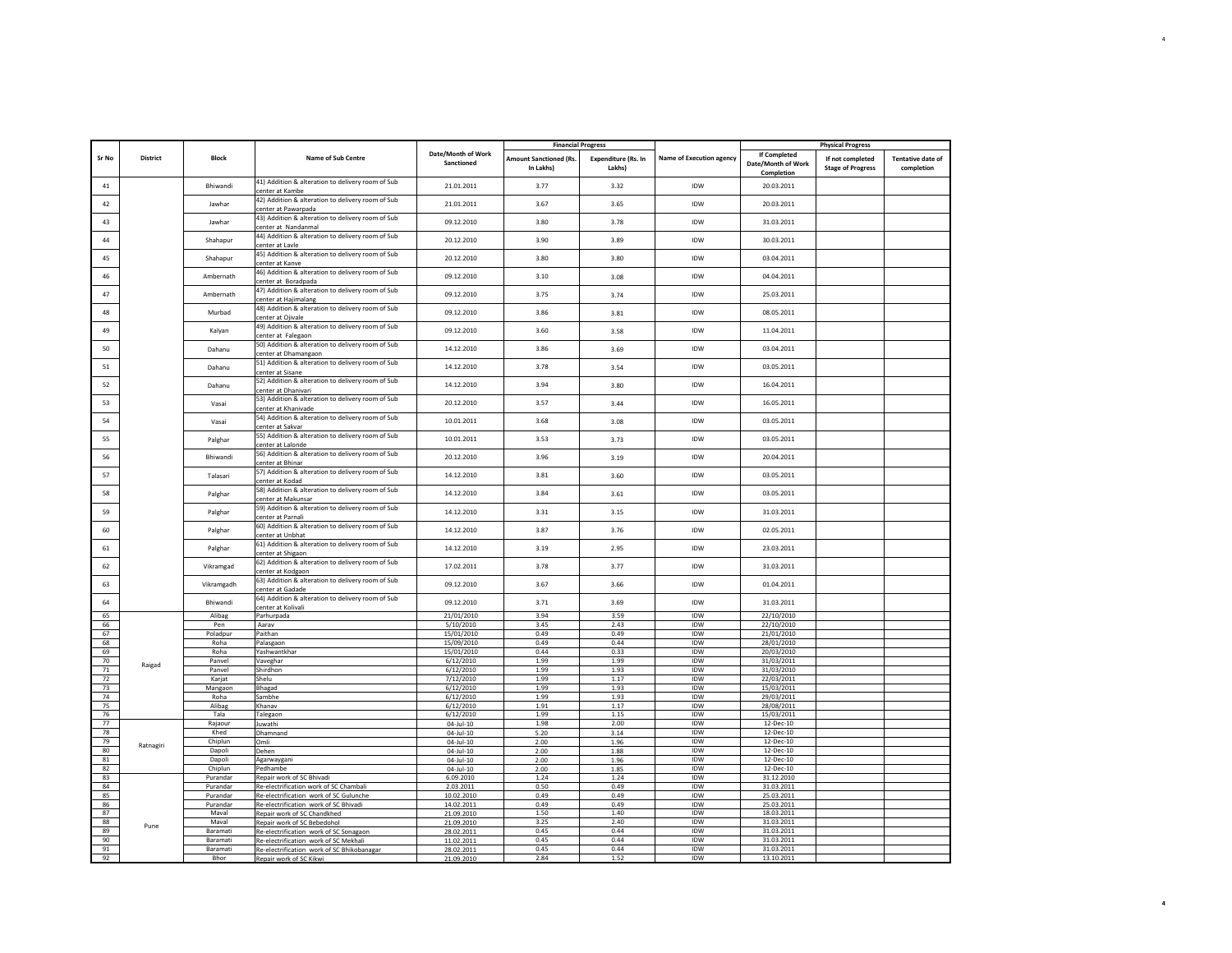|            |                 |                        |                                                         |                                  | <b>Financial Progress</b>                  |                               |                                 |                                                  | <b>Physical Progress</b>                     |                                        |
|------------|-----------------|------------------------|---------------------------------------------------------|----------------------------------|--------------------------------------------|-------------------------------|---------------------------------|--------------------------------------------------|----------------------------------------------|----------------------------------------|
| Sr No      | <b>District</b> | Block                  | Name of Sub Centre                                      | Date/Month of Work<br>Sanctioned | <b>Amount Sanctioned (Rs.</b><br>In Lakhs) | Expenditure (Rs. In<br>Lakhs) | <b>Name of Execution agency</b> | If Completed<br>Date/Month of Work<br>Completion | If not completed<br><b>Stage of Progress</b> | <b>Tentative date of</b><br>completion |
| 93         |                 | Ambegaon               | Repair work of OT Labroom & Labour room of<br>Nirgudsar | 5.01.2011                        | 4.84                                       | 1.78                          | <b>IDW</b>                      | 30.03.2012                                       |                                              |                                        |
| 94         |                 | Jawali                 | Munawale                                                | 2/23/2011                        | 2.62                                       | 2.28                          | IDW                             | 8/13/2011                                        |                                              |                                        |
| 95         |                 | Satara                 | Apshinge                                                | 2/14/2011                        | 1.25                                       | 1.17                          | IDW                             | 3/5/2011                                         |                                              |                                        |
| 96         |                 | Phaltan                | Gunaware                                                | 2/14/2011                        | 1.95                                       | 1.49                          | IDW                             | 5/20/2011                                        |                                              |                                        |
| 97         | Satara          | Man                    | Shingnapur                                              | 2/14/2011                        | 1.23                                       | 0.91                          | IDW                             | 3/18/2011                                        |                                              |                                        |
| 98         |                 | Satara                 | Ambavade Khurd                                          | 2/14/2011                        | 1.56                                       | 1.50                          | IDW                             | 4/12/2011                                        |                                              |                                        |
| 99         |                 | Satara                 | Kamthi                                                  | 2/14/2011                        | 1.04                                       | 0.99                          | IDW                             | 8/13/2011                                        |                                              |                                        |
| 100        |                 | Satara                 | Kashil                                                  | 2/23/2011                        | 2.57                                       | 2.38                          | IDW                             | 8/24/2011                                        |                                              |                                        |
| 101        |                 | Tasgaon                | Repair of SC at Punadi                                  | Sept. 2010                       | 1.39                                       | 1.38                          | IDW                             | 11-Feb                                           |                                              |                                        |
| 102        |                 | Tasgaon                | Repair of SC at Koulage                                 | Sept. 2010                       | 1.32                                       | 1.32                          | IDW                             | 11-Feb                                           |                                              |                                        |
| 103        |                 | Walwa                  | Repair of SC at Shirate                                 | Sept. 2010                       | 1.22                                       | 1.22                          | <b>IDW</b>                      | 11-Mar                                           |                                              |                                        |
| 104        |                 | Jath                   | Repair of SC at Sordi                                   | Sept. 2010                       | 1.60                                       | 1.60                          | IDW                             | 11-Feb                                           |                                              |                                        |
| 105        | Sangli          | Jath                   | Repair of SC at Ankale                                  | Sept. 2010                       | 1.60                                       | 1.60                          | IDW                             | 11-Feb                                           |                                              |                                        |
| 106        |                 | Walwa                  | Renewation of SC at Bahe                                | Sept. 2010                       | 1.31                                       | 1.31                          | IDW                             | 11-Feb                                           |                                              |                                        |
| 107        |                 | Shirala                | Repair of SC at Tadawale                                | Sept. 2010                       | 1.35                                       | 1.31                          | IDW                             | 11-Mar                                           |                                              |                                        |
| 108        |                 | kadegaon               | Repair of SC at Bhikawadi                               | Sept. 2010                       | 1.29                                       | 1.16                          | IDW                             | 11-Mar                                           |                                              |                                        |
| 109        |                 | Kagal                  | Belavade(budruk)                                        | 16-Mar-11                        | 4.00                                       | 2.37                          | <b>IDW</b>                      | 13-10-2011                                       |                                              |                                        |
| 110        |                 | Radhanagari            | Piral                                                   | $9-Mar-11$                       | 2.95                                       | 2.14                          | IDW                             | $28 - 6 - 2011$                                  |                                              |                                        |
| 111        | Kolhapur        | Radhanagari            | Kaulav                                                  | 16-Mar-11                        | 2.65                                       | 2.16                          | IDW                             | $6 - 7 - 2011$                                   |                                              |                                        |
| 112        |                 | Karveer                | Shiye                                                   | 16-Mar-11                        | 2.32                                       | 1.55                          | IDW                             | 13-10-2011                                       |                                              |                                        |
| 113        |                 | Karveer                | Kurukali                                                | 9-Mar-11                         | 3.38                                       | 1.92                          | IDW                             | 23-6-2011                                        |                                              |                                        |
| 114        |                 | Yeola                  | Pimpri                                                  | $Dec-11$                         | 1.48                                       | 137.00                        | IDW                             | Mar-12                                           | ÷.                                           | ä,                                     |
| 115        |                 | Malegon                | Matane                                                  | $Dec-11$                         | 1.86                                       | 1.84                          | IDW                             | Mar-12                                           |                                              | ä,                                     |
| 116<br>117 |                 | Chandwad<br>Baglan     | Mangrul<br>Daswale                                      | Dec-11<br>$Dec-11$               | 1.97<br>1.98                               | 1.85<br>1.96                  | IDW<br><b>IDW</b>               | Mar-12<br>Mar-12                                 | $\ddotsc$<br>$\sim$                          | $\cdot$<br>$\sim$                      |
| 118        |                 | Dindori                | Nilwandi                                                | $Dec-11$                         | 1.53                                       | 1.52                          | IDW                             | Mar-12                                           | $\overline{\phantom{a}}$                     | $\sim$                                 |
| 119        |                 | Nashik                 | Matori                                                  | $Dec-11$                         | 1.99                                       | 1.99                          | IDW                             | Mar-12                                           |                                              |                                        |
| 120        | Nashik          | Nashik                 | Goverdhan                                               | Dec-11                           | 1.99                                       | 1.01                          | <b>IDW</b>                      | Mar-12                                           | $\sim$                                       | $\sim$                                 |
| 121        |                 | Malegon                | Chaugaon                                                | Dec-11                           | 1.94                                       | 1.90                          | IDW                             | Mar-12                                           |                                              | $\sim$                                 |
| 122        |                 | Malegon                | Tembai                                                  | $Dec-11$                         | 1.97                                       | 1.96                          | IDW                             | Mar-12                                           |                                              |                                        |
| 123<br>124 |                 | Dindori<br>Nashik      | Vani (kh)                                               | Dec-11<br>$Dec-11$               | 1.65                                       | 1.54                          | IDW                             | Mar-12<br>$Mar-12$                               | $\ldots$                                     | $\sim$                                 |
| 125        |                 | Sinnar                 | Wadgaon<br>Paneri                                       | Dec-11                           | 1.50<br>153.00                             | 1.51<br>1.53                  | IDW<br>IDW                      | Mar-12                                           | $\cdots$                                     | $\sim$                                 |
| 126        |                 | Dindori                | Jopul                                                   | $Dec-11$                         | 1.72                                       | 1.71                          | IDW                             | Mar-12                                           | $\bar{\phantom{a}}$                          | $\bar{a}$                              |
| 127        |                 | Sinnar                 | Shivde                                                  | Dec-11                           | 1.40                                       | 1.40                          | <b>IDW</b>                      | Mar-12                                           |                                              |                                        |
| 128        |                 | Parner                 | Vankuta                                                 | 6/12/2010                        | 1.38                                       | 0.95                          | <b>IDW</b>                      | 31.03.11                                         | ٠                                            |                                        |
| 129        |                 | Parner                 | Karjule Harya                                           | 15/01/2011                       | 1.38                                       | 1.37                          | IDW                             | 05.05.11                                         |                                              |                                        |
| 130        |                 | Parner                 | Hanga                                                   | 6/12/2010                        | 1.24                                       | 0.84                          | <b>IDW</b>                      | 28.09.11                                         |                                              |                                        |
| 131        |                 | Karjat                 | Khed                                                    | 6/12/2010                        | 1.49<br>1.16                               | 1.39<br>1.08                  | IDW<br>IDW                      | 31.03.11                                         |                                              |                                        |
| 132<br>133 |                 | Karjat<br>Rahata       | Alsunde<br>Ekrukhe                                      | 6/12/2010<br>6/12/2010           | 2.00                                       | 2.00                          | <b>IDW</b>                      | 27.03.11<br>27.03.11                             |                                              |                                        |
| 134        |                 | Pathardi               | Bhalgaon                                                | 6/12/2010                        | 1.37                                       | 1.27                          | <b>IDW</b>                      | 28.03.11                                         |                                              |                                        |
| 135        |                 | Jamkhed                | sakat                                                   | 6/12/2010                        | 1.11                                       | 1.03                          | <b>IDW</b>                      | 31.03.11                                         |                                              |                                        |
| 136        |                 | Jamkhed                | Moha                                                    | 6/12/2010                        | 1.5                                        | 0.73                          | IDW                             | 30.12.11                                         | $\overline{\phantom{a}}$                     |                                        |
| 137        |                 | Jamkhed                | Dhorgalgaon                                             | 6/12/2010                        | 1.14                                       | 0.94                          | IDW                             | 31.03.11                                         |                                              |                                        |
| 138        |                 | Shrigonda              | Suregaon                                                | 6/12/2010                        | 1.5                                        | 0.83                          | IDW                             | 30.03.11                                         |                                              |                                        |
| 139        |                 | Akole                  | Kalamb                                                  | 6/12/2010                        | 1.17<br>1.5                                | 0.00<br>1.49                  | IDW<br>IDW                      | 29.03.11                                         |                                              |                                        |
| 140<br>141 |                 | Sangamner<br>Sangamner | Chikhali<br>Chandanapuri                                | 6/12/2010<br>15/01/2011          | 1.44                                       | 1.37                          | IDW                             | 30.03.11<br>30.03.11                             |                                              |                                        |
| 142        |                 | Sangamner              | Wadagaonpan                                             | 6/12/2010                        | 1.44                                       | 1.44                          | IDW                             | 30.03.11                                         |                                              |                                        |
| 143        |                 | Pathardi               | Shiral                                                  | 6/12/2010                        | 1.36                                       | 1.35                          | IDW                             | 29.03.11                                         | $\overline{\phantom{a}}$                     |                                        |
| 144        |                 | Shrirampur             | Wadalamahadev                                           | 6/12/2010                        | 1.55                                       | 1.31                          | <b>IDW</b>                      | 25.03.11                                         |                                              |                                        |
| 145        |                 | Rahuri                 | Pathre kh.                                              | 5/8/2009                         | 0.60                                       | 0.6                           | IDW                             | 26.09.09                                         |                                              |                                        |
| 146        |                 | Rahuri                 | Kukadvedhe                                              | 24/07/2009                       | 0.58                                       | 0.58                          | IDW                             | 26.09.09                                         |                                              |                                        |
| 147        |                 | Rahata                 | Ranjankhol                                              | 5/8/2009                         | 0.62                                       | 0.62                          | <b>IDW</b>                      | 08.11.10                                         |                                              |                                        |
| 148<br>149 |                 | Rahata<br>Rahata       | Shingnapur<br>Hanumatgaon                               | 5/8/2009<br>5/8/2009             | 0.62<br>0.6                                | 0.61<br>0.60                  | IDW<br>IDW                      | 19.10.09<br>10.10.09                             |                                              |                                        |
| 150        |                 | Rahata                 | Ranjangaon kh                                           | 5/8/2009                         | 0.62                                       | 0.62                          | IDW                             | 10.10.09                                         | $\overline{\phantom{a}}$                     |                                        |
| 151        |                 | Rahata                 | Savalivihir                                             | 26/02/2009                       | 0.58                                       | 0.57                          | IDW                             | 01.02.11                                         |                                              |                                        |
| 152        |                 | Rahata                 | Pimprinirmal                                            | 26/02/2009                       | 0.58                                       | 0.58                          | IDW                             | 01.02.11                                         |                                              |                                        |
| 153        |                 | Rahata                 | Bhabhaleshwar                                           | 26/02/2009                       | 0.58                                       | 0.58                          | IDW                             | 01.03.11                                         |                                              |                                        |
| 154        |                 | Sangamner              | Ashwi Bk                                                | 5/8/2009                         | 0.62                                       | 0.62                          | <b>IDW</b>                      | 22.10.09                                         |                                              |                                        |
| 155        |                 | Sangamner              | Jwalekadlug                                             | 17/02/2009                       | 0.46                                       | 0.42                          | <b>IDW</b>                      | 19.04.12                                         |                                              |                                        |
| 156<br>157 |                 | Sangamner              | Nadurkhandarmal                                         | 24/07/2009                       | 0.58                                       | 0.57                          | IDW<br><b>IDW</b>               | 22.03.11                                         |                                              |                                        |
| 158        | Ahmednagar      | Shrigonda<br>Shrigonda | Shedgaon<br>Taklilonar                                  | 5/8/2009<br>4/8/2009             | 1.11<br>0.57                               | 1.11<br>0.56                  | IDW                             | 15.10.10<br>20.02.11                             | $\overline{\phantom{a}}$                     |                                        |
| 159        |                 | Karjat                 | Chilwadi                                                | 5/8/2009                         | 1.11                                       | 0.88                          | IDW                             | 24.02.09                                         |                                              |                                        |
| 160        |                 | Karjat                 | Bhose                                                   | 27/07/2009                       | 0.58                                       | 0.58                          | <b>IDW</b>                      | 26.03.11                                         |                                              |                                        |
| 161        |                 | Pathardi               | Muguswade                                               | 5/8/2009                         | 1.21                                       | 1.16                          | IDW                             | 22.10.10                                         |                                              |                                        |
| 162        |                 | Pathardi               | Chichondi Shiral                                        | 24/07/2009                       | 0.57                                       | 0.56                          | <b>IDW</b>                      | 22.05.11                                         |                                              |                                        |
| 163<br>164 |                 | Jamkhed                | Loni                                                    | 5/8/2009                         | 1.11                                       | 0.97                          | <b>IDW</b><br><b>IDW</b>        | 02.12.10                                         | $\overline{\phantom{a}}$                     |                                        |
| 165        |                 | Jamkhed<br>Parner      | Ghodegaon<br>walwan                                     | 27/07/2009<br>5/8/2009           | 0.57<br>1.11                               | 0.54<br>0.89                  | <b>IDW</b>                      | 30.04.11<br>05.01.11                             | $\cdot$                                      | $\sim$                                 |
|            |                 |                        |                                                         |                                  |                                            |                               |                                 |                                                  |                                              |                                        |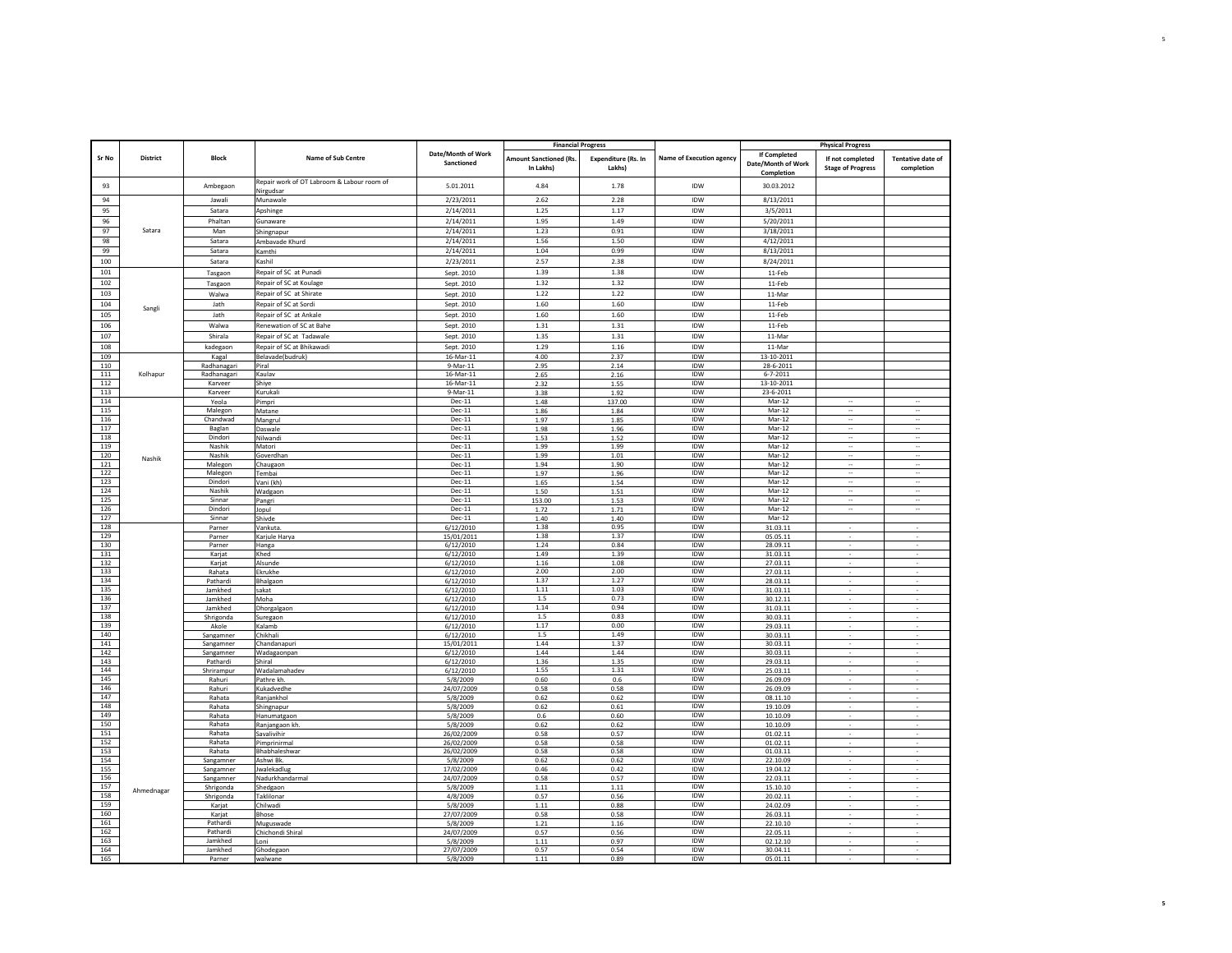|            |                 |                       |                           |                                  | <b>Financial Progress</b>                  |                                      |                                 |                                                  | <b>Physical Progress</b>                     |                                        |
|------------|-----------------|-----------------------|---------------------------|----------------------------------|--------------------------------------------|--------------------------------------|---------------------------------|--------------------------------------------------|----------------------------------------------|----------------------------------------|
| Sr No      | <b>District</b> | <b>Block</b>          | <b>Name of Sub Centre</b> | Date/Month of Work<br>Sanctioned | <b>Amount Sanctioned (Rs.</b><br>In Lakhs) | <b>Expenditure (Rs. In</b><br>Lakhs) | <b>Name of Execution agency</b> | If Completed<br>Date/Month of Work<br>Completion | If not completed<br><b>Stage of Progress</b> | <b>Tentative date of</b><br>completion |
| 166        |                 | Parner                | Mandve                    | 5/8/2009                         | 1.11                                       | 0.89                                 | IDW                             | 05.01.11                                         |                                              |                                        |
| 167        |                 | Parner                | Kadus                     | 5/8/2009                         | 1.11                                       | 0.89                                 | IDW                             | 05.01.11                                         |                                              |                                        |
| 168        |                 | Parner                | Wadzire                   | 24/07/2009                       | 0.58                                       | 0.5                                  | <b>IDW</b>                      | 25.03.11                                         |                                              |                                        |
| 169        |                 | Parner                | Palve Bk                  | 24/07/2009                       | 0.57                                       | 0.51                                 | <b>IDW</b>                      | 25.03.11                                         |                                              |                                        |
| 170        |                 | Shevgaon              | Samangaon                 | 5/8/2009                         | 1.21                                       | 1.03                                 | <b>IDW</b>                      | 26.03.11                                         |                                              |                                        |
| 171        |                 | Nagar                 | Khadki                    | 24/07/2009                       | 0.57                                       | 0.55                                 | <b>IDW</b>                      | 26.03.11                                         | $\cdot$                                      | $\sim$                                 |
| 172        |                 | Nagar                 | Ralegan Mhasoba           | 22/05/2009                       | 0.58                                       | 0.56                                 | IDW                             | 20.02.11                                         |                                              |                                        |
| 173        |                 | Newasa                | Bhanashivara              | 23/10/2008                       | 0.58                                       | 0.58                                 | <b>IDW</b>                      | 01.03.11                                         |                                              |                                        |
| 174        |                 | Newasa                | Gevrai                    | 24/07/2009                       | 0.58                                       | 0.58                                 | IDW                             | 01.03.11                                         |                                              |                                        |
| 175        |                 | Newasa                | Barhanpur                 | 24/07/2009                       | 0.58                                       | 0.58                                 | IDW                             | 22.03.11                                         |                                              |                                        |
| 176        |                 | Shrirampur            | Khokar                    | 23/10/2008                       | 0.58                                       | 0.58                                 | IDW                             | 01.03.11                                         |                                              |                                        |
| 177        |                 | Rahata                | Shingve                   | 27/07/2009                       | 0.58                                       | 0.58                                 | <b>IDW</b>                      | 22.03.11                                         |                                              |                                        |
| 178        |                 | Rahata                | Changdevnagar             | 4/8/2009                         | 0.58                                       | 0.58                                 | <b>IDW</b>                      | 22.03.11                                         | $\cdot$                                      |                                        |
| 179        |                 | Rahata                | Nimgaon Nighoj            | 24/07/2009                       | 0.58                                       | 0.58                                 | IDW                             | 16.04.11                                         |                                              |                                        |
| 180        |                 | Rahata                | Hanumatgaon               | 4/3/2010                         | 1.86                                       | 1.85                                 | IDW                             | 28.03.11                                         |                                              |                                        |
| 181        |                 | Rahata                | Bhabhaleshwar             | 4/3/2010                         | 3.24                                       | 3.07                                 | IDW                             | 05.06.11                                         |                                              |                                        |
| 182        |                 | Rahata                | Ranjangaon                | 4/3/2010                         | 2.91                                       | 2.91                                 | <b>IDW</b>                      | 05.06.11                                         |                                              |                                        |
| 183        |                 | Parner                | Kadus                     | 24/07/2009                       | 2.58                                       | 2.54                                 | IDW                             | 18.04.11                                         |                                              |                                        |
| 184        |                 | Nagar                 | Ralegan Mhasoba           | 4/3/2010                         | 2.38                                       | 2.34                                 | <b>IDW</b>                      | 25.03.11                                         | $\overline{\phantom{a}}$                     |                                        |
| 185        |                 | Newasa                | Bhanashiwra               | 4/3/2010                         | 3.04                                       | 2.50                                 | <b>IDW</b>                      | 15.04.11                                         | $\sim$                                       | $\sim$                                 |
| 186        |                 | Sangamner             | Ashvi bk                  | 20/12/2010                       | 0.99                                       | 0.99                                 | IDW                             | 22.03.11                                         |                                              |                                        |
| 187        |                 | Kopargaon             | Shingnapur                | 4/3/2010                         | 2.01                                       | 2.00                                 | IDW                             | 30.05.11                                         |                                              |                                        |
| 188        |                 | Dhule                 | Burzad                    | 28/12/2010                       | 2.00                                       | 1.98                                 | <b>IDW</b>                      | 14/12/2011                                       |                                              |                                        |
| 189        |                 | Dhule                 | Nhyalod                   | 15/1/2011                        | 2.00                                       | 1.98                                 | IDW                             | 31/3/2012                                        |                                              |                                        |
| 190        |                 | Sakri                 | Khori                     | 28/12/2010                       | 2.00                                       | 1.99                                 | IDW                             | 31/10/2011                                       |                                              |                                        |
| 191        |                 | Sakri                 | Aamkhel                   | 15/1/2011                        | 2.00                                       | 1.99                                 | IDW                             | 30/11/2011                                       | $\ddotsc$                                    |                                        |
| 192        |                 | Sakri                 | Vitai                     | 15/1/2011                        | 2.00                                       | 1.99                                 | IDW                             | 30/11/2011                                       |                                              |                                        |
| 193        |                 | Sakri                 | Indave                    | 15/1/2011                        | 2.00                                       | 1.99                                 | IDW                             | 30/11/2011                                       |                                              |                                        |
| 194        | Dhule           | Shirpur               | Karwand                   | 28/12/2010                       | 2.00                                       | 1.96                                 | IDW                             | 14/12/2011                                       |                                              |                                        |
| 195        |                 | Shirpur               | Lauki                     | 28/12/2010                       | 2.00                                       | 1.97                                 | <b>IDW</b>                      | 30/11/2011                                       | $\ddot{\phantom{a}}$                         |                                        |
| 196        |                 | Shirpur               | Arthe                     | 15/1/2011                        | 2.00                                       | 1.97                                 | IDW                             | 30/11/2011                                       |                                              |                                        |
| 197        |                 | Shirpur               | Shingave                  | 15/1/2011                        | 2.00                                       | 1.96                                 | IDW                             | 14/12/2011                                       |                                              |                                        |
| 198<br>199 |                 | Shirpur<br>Shindkheda | Taradi                    | 15/1/2011                        | 2.00                                       | 1.98                                 | IDW<br><b>IDW</b>               | 14/12/2011<br>30/3/2012                          | $\ddot{\phantom{a}}$                         |                                        |
|            |                 | Shindkheda            | Virdel                    | 28/12/2010                       | 2.00                                       | 1.98                                 | IDW                             |                                                  |                                              |                                        |
| 200        |                 |                       | Gavhane                   | 28/12/2010                       | 2.00                                       | 1.98                                 |                                 | 29/9/2012                                        |                                              |                                        |
| 201<br>202 |                 | Shindkheda<br>Raver   | Mudawad<br>Kumbharkheda   | 28/12/2010<br>1/7/2010           | 2.00                                       | 1.99<br>3.49                         | IDW<br><b>IDW</b>               | 31/3/2012                                        |                                              |                                        |
| 203        |                 | Pachora               | Nandra                    | 1/7/2010                         | 3.96<br>1.95                               | 1.54                                 | <b>IDW</b>                      | 1/21/2011<br>10/19/2010                          |                                              |                                        |
| 204        |                 | Pachora               | <b>Banrul Raniche</b>     | 1/7/2010                         | 1.97                                       | 1.64                                 | IDW                             | 12/13/2010                                       |                                              |                                        |
| 205        |                 | Jalgaon               | Ashoda                    | 1/7/2010                         | 1.99                                       | 1.79                                 | IDW                             | 10/19/2010                                       |                                              |                                        |
| 206        | Jalgaon         | Jalgaon               | Malod                     | 1/7/2010                         | 1.97                                       | 1.67                                 | IDW                             | 12/13/2010                                       |                                              |                                        |
| 207        |                 | Dharngaon             | Bhorkeda                  | 1/7/2010                         | 1.99                                       | 1.93                                 | IDW                             | 2/29/2012                                        |                                              |                                        |
| 208        |                 | Bodwad                | Nadgaon                   | 1/7/2010                         | 2.3                                        | $2.3\,$                              | IDW                             | 2/29/2012                                        |                                              |                                        |
| 209        |                 | Jalgaon               | Bhokar                    | 1/7/2010                         | 1.99                                       | 1.7                                  | <b>IDW</b>                      | 3/31/2012                                        |                                              |                                        |
| 210        |                 | Jamner                | KekatNimbhora             | 1/7/2010                         | 2.31                                       | 1.96                                 | IDW                             | 3/31/2012                                        |                                              |                                        |
| 211        |                 | Nandurbar             | Koplri                    | 27/12/2010                       | 3.25                                       | 3.16                                 | <b>IDW</b>                      | 3/31/2012                                        |                                              |                                        |
| 212        |                 | Akkalkuwa             | Nala                      | 27/12/2010                       | 3.25                                       | 3.15                                 | IDW                             | 3/31/2012                                        |                                              |                                        |
| 213        | Nandurbar       | Dhadgoan              | Telkhedi                  | 27/12/2010                       | 3.25                                       | 3.24                                 | IDW                             | 3/31/2012                                        |                                              |                                        |
| 214        |                 | Dhadgoan              | Shelkuei                  | 27/12/2010                       | 3.25                                       | 3.06                                 | IDW                             | 3/31/2012                                        |                                              |                                        |
| 215        |                 | Akkalkuwa             | Valamba k                 | 27/12/2010                       | 3.26                                       | 2.46                                 | IDW                             | 3/31/2012                                        |                                              |                                        |
| 216        |                 | Aurangabad            | Khodegaon                 | 28.02.11                         | 8.52                                       | 8.51                                 | IDW                             | 28.04.11                                         |                                              |                                        |
| 217        |                 | Vaijapur              | Sakegaon                  | 28.02.11                         | 8.39                                       | 8.38                                 | IDW                             | 28.04.11                                         |                                              |                                        |
| 218        | Aurangabad      | Sillod                | Railgaon                  | 28.02.11                         | 6.92                                       | 6.91                                 | IDW                             | 28.04.11                                         |                                              |                                        |
| 219        |                 | Kannad                | Chinchkheda               | 28.02.11                         | 8.60                                       | 8.57                                 | IDW                             | 28.04.11                                         |                                              |                                        |
| 220        |                 | Vaijapur              | Balhegaon                 | 28.02.11                         | 6.79                                       | 6.78                                 | IDW                             | 28.04.11                                         |                                              |                                        |
| 221        |                 | Ambejogai             | Jawalgaon                 | 8/5/2011                         | 1.52                                       | 1.45                                 | IDW                             | 2/28/2012                                        |                                              |                                        |
| 222        | Beed            | Asthi                 | Ashta                     | 8/5/2011                         | 1.55                                       | 1.47                                 | IDW                             | 3/30/2012                                        |                                              |                                        |
| 223        |                 | Dharur                | Hingani Bk                | 8/5/2011                         | 1.50                                       | 1.38                                 | IDW                             | 2/28/2012                                        |                                              |                                        |
| 224        |                 | Dharur                | Ambewadgaon               | 8/5/2011                         | 1.50                                       | 1.43                                 | IDW                             | 2/28/2012                                        |                                              |                                        |
| 225        |                 | Omerga                | Malgi                     | Dec.2010                         | 2.00                                       | 1.64                                 | <b>IDW</b>                      | Mar-11                                           |                                              |                                        |
| 226        |                 | Washi                 | Para                      | Dec.2010                         | 3.94                                       | 3.96                                 | IDW                             | Mar-11                                           |                                              |                                        |
| 227        |                 | Osmanabad             | Kumalwadi                 | Dec.2010                         | 1.49                                       | 1.37                                 | IDW                             | Mar-11                                           |                                              |                                        |
| 228        |                 | Tuljapru              | Shindphal                 | Dec.2010                         | 1.00                                       | 1.00                                 | IDW                             | $Mar-11$                                         |                                              |                                        |
| 229        |                 | Tuljapru              | Apsinga                   | Dec.2010                         | 1.00                                       | 0.70                                 | IDW                             | Mar-11                                           |                                              |                                        |
| 230        | Osmanabad       | Omerga                | Chincholi                 | Dec.2010                         | 1.00                                       | 0.90                                 | <b>IDW</b>                      | $Mar-11$                                         |                                              |                                        |
| 231        |                 | Washi                 | Kanehari                  | Dec.2010                         | 0.81                                       | 0.79                                 | IDW                             | Mar-11                                           |                                              |                                        |
| 232        |                 | Paranda               | Kukkadgaon                | Dec.2010                         | 0.97                                       | 0.97                                 | IDW                             | $Mar-11$                                         |                                              |                                        |
| 233        |                 | Kallam                | Karanjkalla               | Dec.2010                         | 0.97                                       | 0.87                                 | <b>IDW</b>                      | <b>Mar-11</b>                                    |                                              |                                        |
| 234<br>235 |                 | Bhoom                 | Ida                       | Dec.2010                         | 0.97<br>1.00                               | 0.95<br>1.00                         | IDW<br>IDW                      | $Mar-11$<br>Mar-11                               |                                              |                                        |
| 236        |                 | Lohara<br>Paranda     | Hipparga (Rav)            | Dec.2010<br>Dec.2010             | 0.25                                       | 0.21                                 | <b>IDW</b>                      | $Mar-11$                                         |                                              |                                        |
| 237        |                 |                       | Aasu<br>Tondchir          | Sep. 10                          | 1.11                                       | 0.65                                 | <b>IDW</b>                      | Mar-11                                           |                                              |                                        |
| 238        | Latur           | Udgir<br>Bhokardan    | Kedarkheda                | 30-Jul-09                        | 1.82                                       | 1.68                                 | <b>IDW</b>                      | 5/5/2010                                         |                                              |                                        |
| 239        |                 | Mantha                | Pangri Gosavi             | 30-Jul-09                        | 1.77                                       | 1.22                                 | <b>IDW</b>                      | 5/17/2010                                        |                                              |                                        |
| 240        |                 | Badnapur              | Badnapur                  | 30-Jul-09                        | 1.06                                       | 0.73                                 | <b>IDW</b>                      | 5/17/2010                                        |                                              |                                        |
| 241        |                 | Jalna                 | Pathrud                   | $30 - 11 - 09$                   | 1.57                                       | 0.90                                 | <b>IDW</b>                      | 6/8/2010                                         |                                              |                                        |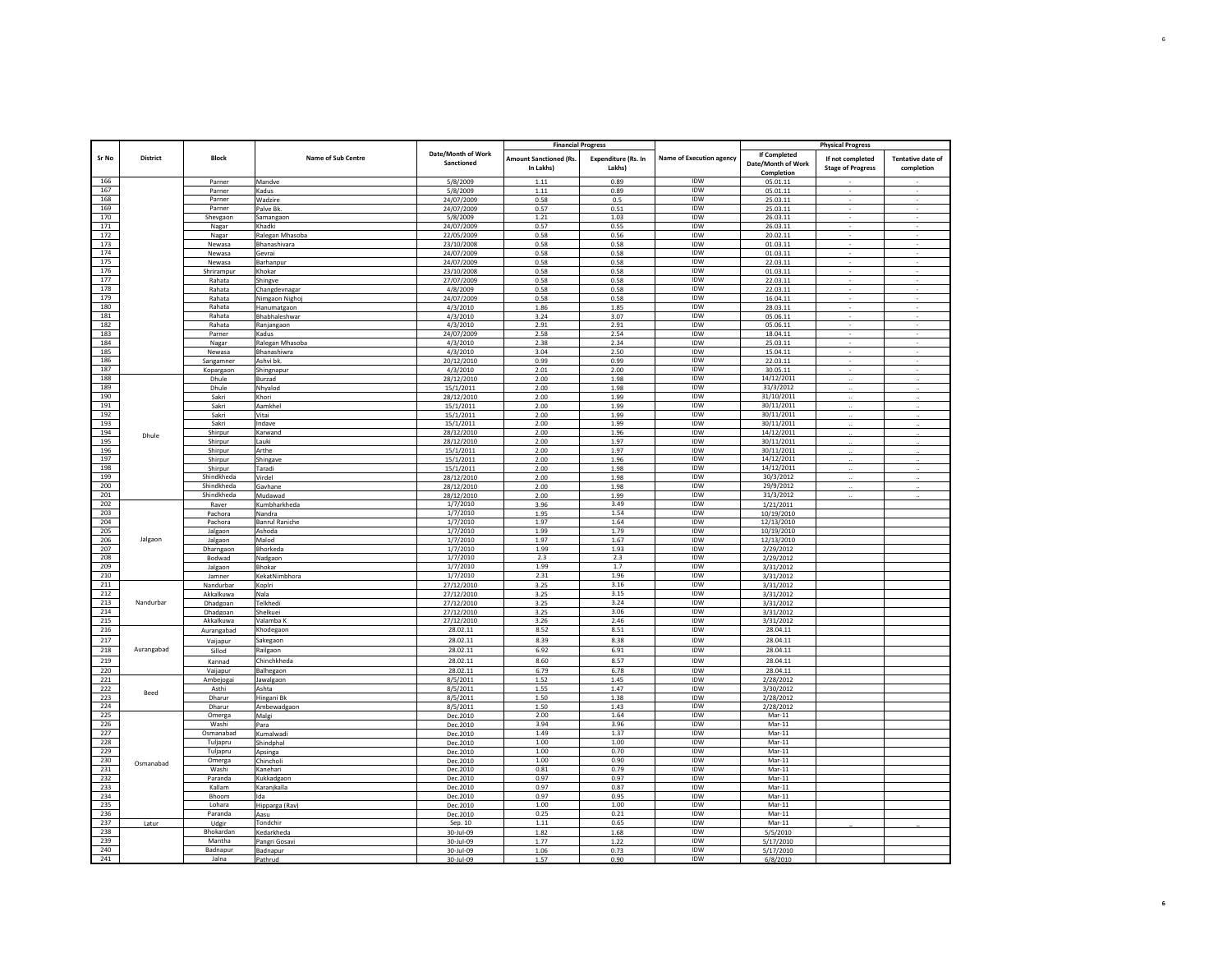|            |                 |                          |                              |                                  | <b>Financial Progress</b>     |                            |                          |                          | <b>Physical Progress</b> |                          |
|------------|-----------------|--------------------------|------------------------------|----------------------------------|-------------------------------|----------------------------|--------------------------|--------------------------|--------------------------|--------------------------|
| Sr No      | <b>District</b> | <b>Block</b>             | Name of Sub Centre           | Date/Month of Work               | <b>Amount Sanctioned (Rs.</b> | <b>Expenditure (Rs. In</b> | Name of Execution agency | If Completed             | If not completed         | <b>Tentative date of</b> |
|            |                 |                          |                              | Sanctioned                       | In Lakhs)                     | Lakhs)                     |                          | Date/Month of Work       | <b>Stage of Progress</b> | completion               |
|            |                 | Mantha                   |                              |                                  |                               |                            | IDW                      | Completion               |                          |                          |
| 242<br>243 |                 | Jafrabad                 | Devthana<br>Asai             | 24-Nov-09<br>24-Nov-09           | 1.64<br>0.24                  | 0.99<br>0.22               | <b>IDW</b>               | 6/8/2010<br>6/30/2010    |                          |                          |
| 244        |                 | Jafrabad                 | Adha                         | 24-Nov-09                        | 0.24                          | 0.21                       | <b>IDW</b>               | 6/30/2010                |                          |                          |
| 245        |                 | Jafrabad                 | Janephal                     | 24-Nov-09                        | 0.24                          | 0.21                       | IDW                      | 6/30/2010                |                          |                          |
| 246        |                 | Jafrabad                 | Sipora Ambora                | 24-Nov-09                        | 0.24                          | 0.21                       | IDW                      | 6/30/2010                |                          |                          |
| 247        |                 | Bhokardan                | Repimpalgaon                 | $3 - Jun - 10$                   | 1.69                          | 1.64                       | <b>IDW</b>               | 7/20/2010                |                          |                          |
| 248        |                 | Amhad                    | Rui                          | $3 - Jun - 10$                   | 1.84                          | 1.33                       | <b>IDW</b>               | 8/2/2010                 |                          |                          |
| 249<br>250 |                 | Ambad<br>Ambad           | Nandkheda                    | 24-Nov-09                        | 1.35                          | 1.22                       | IDW<br>IDW               | 9/2/2010<br>9/2/2010     |                          |                          |
| 251        | Jalna           | Ambad                    | Shahapur<br>Pithori Sirsgaon | $3 - Jun - 10$<br>$3 - Jun - 10$ | 1.63<br>1.78                  | 1.18<br>1.60               | <b>IDW</b>               | 9/2/2010                 |                          |                          |
| 252        |                 | Jafrabad                 | Borgaon                      | $3 - Jun - 10$                   | 1.93                          | 1.83                       | <b>IDW</b>               | 11/1/2010                |                          |                          |
| 253        |                 | Ambad                    | Parner                       | $3 - Jun - 10$                   | 1.33                          | 1.29                       | <b>IDW</b>               | 11/1/2010                |                          |                          |
| 254        |                 | Ambad                    | Sukhapuri                    | 24-Nov-09                        | 1.59                          | 1.53                       | <b>IDW</b>               | 2/22/2011                |                          |                          |
| 255        |                 | Jafrabad                 | Sipora Ambhoara              | 24-Nov-09                        | 0.87                          | 0.85                       | IDW                      | 2/28/2011                |                          |                          |
| 256        |                 | Partur                   | Amba                         | 23-Feb-11                        | 3.18                          | 3.01                       | IDW                      | 3/31/2011                |                          |                          |
| 257        |                 | Ambad                    | Tadhadgaon                   | 23-Feb-11                        | 5.18                          | 4.35                       | IDW                      | 3/31/2011                |                          |                          |
| 258<br>259 |                 | Ghansawnagi<br>Badnapur  | Pimparkhed                   | 23-Feb-11                        | 4.15<br>4.97                  | 3.88<br>3.76               | IDW<br><b>IDW</b>        | 3/31/2011                |                          |                          |
| 260        |                 | Ghansawnagi              | Roshangaon<br>Rajegaon       | 23-Feb-11<br>23-Feb-11           | 4.08                          | 3.77                       | <b>IDW</b>               | 3/31/2011<br>3/31/2011   |                          |                          |
| 261        |                 | Jafrabad                 | Adha                         | 23-Feb-11                        | 1.57                          | 1.54                       | IDW                      | 3/31/2011                |                          |                          |
| 262        |                 | Jafrabad                 | Janephal                     | 23-Feb-11                        | 1.59                          | 1.41                       | <b>IDW</b>               | 3/31/2011                |                          |                          |
| 263        |                 | Mantha                   | Jaypur                       | 23-Feb-11                        | 1.59                          | 1.21                       | IDW                      | 3/31/2011                |                          |                          |
| 264        |                 | Jintur                   | Dudhgaon                     | 2/22/2011                        | 4.17                          | 3.90                       | IDW                      | 7/15/2011                |                          |                          |
| 265        |                 | Parbhani                 | Ravha                        | 2/22/2011                        | 4.20                          | 4.08                       | IDW                      | 10/12/2011               |                          |                          |
| 266<br>267 | Parbhani        | Parbhani                 | Girgaon<br>Shirshi           | 2/22/2011<br>2/22/2011           | 4.22<br>3.90                  | 4.22<br>3.75               | IDW<br>IDW               | 10/31/2012<br>10/31/2011 |                          |                          |
| 268        |                 | Parbhani<br>Parbhani     | Banyas                       | 2/22/2011                        | 4.14                          | 4.07                       | IDW                      | 12/25/2011               | $\ddotsc$                | $\cdots$<br>             |
| 269        |                 | Parbhani                 | Khadi                        | 2/22/2011                        | 3.43                          | 3.40                       | <b>IDW</b>               | 9/6/2011                 | $\ldots$                 | $\cdots$                 |
| 270        |                 | Parbhani                 | Erendeshwar                  | 2/22/2011                        | 4.47                          | 4.22                       | <b>IDW</b>               | 9/26/2013                | $\cdots$                 |                          |
| 271        |                 | Mudkhed                  | Vasari                       | 8/18/2010                        | 2.00                          | 1.70                       | IDW                      | 9/30/2010                |                          |                          |
| 272        |                 | Kandhar                  | Umaraj                       | 8/18/2010                        | 1.77                          | 1.50                       | IDW                      | 9/30/2010                |                          |                          |
| 273        | Nanded          | Mahu                     | Bondgavan                    | 8/18/2010                        | 2.19                          | 2.19                       | IDW                      | 9/30/2010                |                          |                          |
| 274        |                 | Kinwat                   | Maregaon                     | 8/18/2010                        | 1.85                          | 1.84                       | <b>IDW</b>               | 9/30/2010                |                          |                          |
| 275<br>276 |                 | Kinwat<br>Biloli         | Kanakwad<br>Machnur          | 8/18/2010<br>8/18/2010           | 1.96<br>1.90                  | 1.45<br>1.93               | IDW<br>IDW               | 9/30/2010<br>9/30/2010   |                          |                          |
| 277        |                 | Basmat                   | Babulgaon                    | 30.12.2010                       | 2.92                          | 2.36                       | IDW                      | 31.03.2012               |                          |                          |
| 278        |                 | Hingoli                  | Lasina                       | 15.03.2011                       | 2.18                          | 2.18                       | IDW                      | 31.03.2012               |                          |                          |
| 279        | Hingoli         | Aundha                   | Rameshwar                    | 11.03.2011                       | 1.93                          | 1.73                       | IDW                      | 18.11.2011               |                          |                          |
| 280        |                 | Aundha                   | Jalaldhaba                   | 15.03.2011                       | 2.25                          | 2.24                       | IDW                      | 18.11.2011               |                          |                          |
| 281        |                 | Chikhaldara              | Ambapati                     | 8.12.2009                        | 2.75                          | 2.70                       | <b>IDW</b>               | march.2011               |                          |                          |
| 282<br>283 |                 | Chikhaldara              | Awagadh                      | 8.12.2009<br>8.12.2009           | 2.75                          | 2.80<br>2.65               | IDW<br>IDW               | march.2011               |                          |                          |
| 284        |                 | Tq. Dharni<br>Tq. Dharni | Baratanda<br>Berdabalda      | 8.12.2009                        | 2.75<br>2.75                  | 2.71                       | IDW                      | march.2011<br>march.2011 |                          |                          |
| 285        |                 | Chikhaldara              | Bihali                       | 8.12.2009                        | 2.75                          | 2.74                       | IDW                      | march.2011               |                          |                          |
| 286        |                 | Chikhaldara              | Borada                       | 8.12.2009                        | 2.75                          | 2.73                       | IDW                      | march.2011               |                          |                          |
| 287        |                 | Tq. Dharni               | Chourakhanda                 | 8.12.2009                        | 2.75                          | 2.43                       | IDW                      | march.2011               |                          |                          |
| 288        |                 | Chikhaldara              | Doma                         | 8.12.2009                        | 2.75                          | 2.75                       | IDW                      | march.2011               |                          |                          |
| 289        |                 | Dharni                   | Duni                         | 8.12.2009                        | 2.75                          | 2.74                       | IDW                      | march.2011               |                          |                          |
| 290<br>291 |                 | Chikhaldara              | Jambhali                     | 8.12.2009<br>8.12.2009           | 2.75<br>2.75                  | 2.63<br>2.45               | IDW<br>IDW               | march.2011.              |                          |                          |
| 292        |                 | Chikhaldara<br>Dharni    | Jarida<br>Jutpani            | 8.12.2009                        | 2.75                          | 2.57                       | <b>IDW</b>               | march.2011<br>march.2011 |                          |                          |
| 293        | Amravati        | Chikhaldara              | Khadimal                     | 8.12.2009                        | 2.75                          | 2.19                       | IDW                      | march.2011               |                          |                          |
| 294        |                 | Dharni                   | Karda                        | 8.12.2009                        | 2.75                          | 2.72                       | IDW                      | march.2011               |                          |                          |
| 295        |                 | Dharni                   | Kharya Tembru                | 8.12.2009                        | 2.75                          | 2.75                       | IDW                      | march.2011               |                          |                          |
| 296        |                 | Chikhaldara              | Khatkali                     | 8.12.2009                        | 2.75                          | 2.71                       | <b>IDW</b>               | march.2011               |                          |                          |
| 297        |                 | Dharni                   | Nanduri                      | 8.12.2009                        | 2.75                          | 2.60                       | IDW                      | march.2011               |                          |                          |
| 298<br>299 |                 | Bhatkuli                 | Nimbha<br>Pimplod,           | 8.12.2009<br>8.12.2009           | 2.50<br>2.50                  | 2.43<br>2.47               | IDW<br>$\textsf{IDW}{}$  | march.2011<br>march.2011 |                          |                          |
| 300        |                 | Daryapur<br>Bhatkuli     | Saur,                        | 8.12.2009                        | 2.50                          | 2.40                       | IDW                      | march.2011               |                          |                          |
| 301        |                 | Chikhaldara              | Somwarkheda                  | 8.12.2009                        | 2.75                          | 2.70                       | IDW                      | march.2011.              |                          |                          |
| 302        |                 | Daryapur                 | Wadner G                     | 8.12.2009                        | 2.50                          | 2.45                       | IDW                      | march.2011               |                          |                          |
| 303        |                 | Daryapur                 | Warud K.                     | 8.12.2009                        | 2.50                          | 2.16                       | <b>IDW</b>               | march.2011               |                          |                          |
| 304        |                 | Bhatkuli                 | Wathoda Shu.                 | 8.12.2009                        | 2.50                          | 2.49                       | IDW                      | march.2011               |                          |                          |
| 305        |                 | Bhatkuli                 | Wathoda Shukleshwar          | 8.12.2009                        | 5.00                          | 4.37                       | IDW                      | march.2011               |                          |                          |
| 306<br>307 |                 | Nandura                  | Dhahigaon                    | Nov.10<br>Nov.10                 | 1.49<br>1.47                  | 1.39<br>1.29               | <b>IDW</b><br><b>IDW</b> | 31/03/2011               |                          |                          |
| 308        |                 | Motala<br>Chikhli        | Sarola Maroti<br>Shelud      | Nov.10                           | 0.79                          | 0.78                       | IDW                      | 31/03/2011<br>31/03/2011 |                          |                          |
| 309        |                 | Chikhli                  | Kolara                       | Nov.10                           | 1.97                          | 1.92                       | IDW                      | 31/03/2011               |                          |                          |
| 310        | Buldana         | D.Raja                   | Saromba                      | Nov.10                           | 1.95                          | 1.80                       | IDW                      | 31/03/2011               |                          |                          |
| 311        |                 | S.Raja                   | Sawadad                      | Nov.10                           | 1.86                          | 1.85                       | IDW                      | 31/03/2011               |                          |                          |
| 312        |                 | Mehakar                  | Anjni (Bk)                   | Nov.10                           | 1.99                          | 1.95                       | IDW                      | 31/03/2011               |                          |                          |
| 313        |                 | Mehakar                  | Pangarkhed                   | Nov.10                           | 1.98                          | 1.97                       | IDW                      | 31/03/2011               |                          |                          |
| 314        |                 | S.Raja                   | Zotinga                      | Nov.10                           | 1.85                          | 1.84                       | IDW                      | 31/03/2011               |                          |                          |
| 315<br>316 |                 | Akot<br>Murtizapur       | Akolkhed<br>Madhapuri        | 10/29/2010<br>10/29/2010         | 3.24<br>3.47                  | 2.8<br>3.13                | <b>IDW</b><br><b>IDW</b> | 6/27/2011<br>6/24/2011   |                          |                          |
|            |                 |                          |                              |                                  |                               |                            |                          |                          |                          |                          |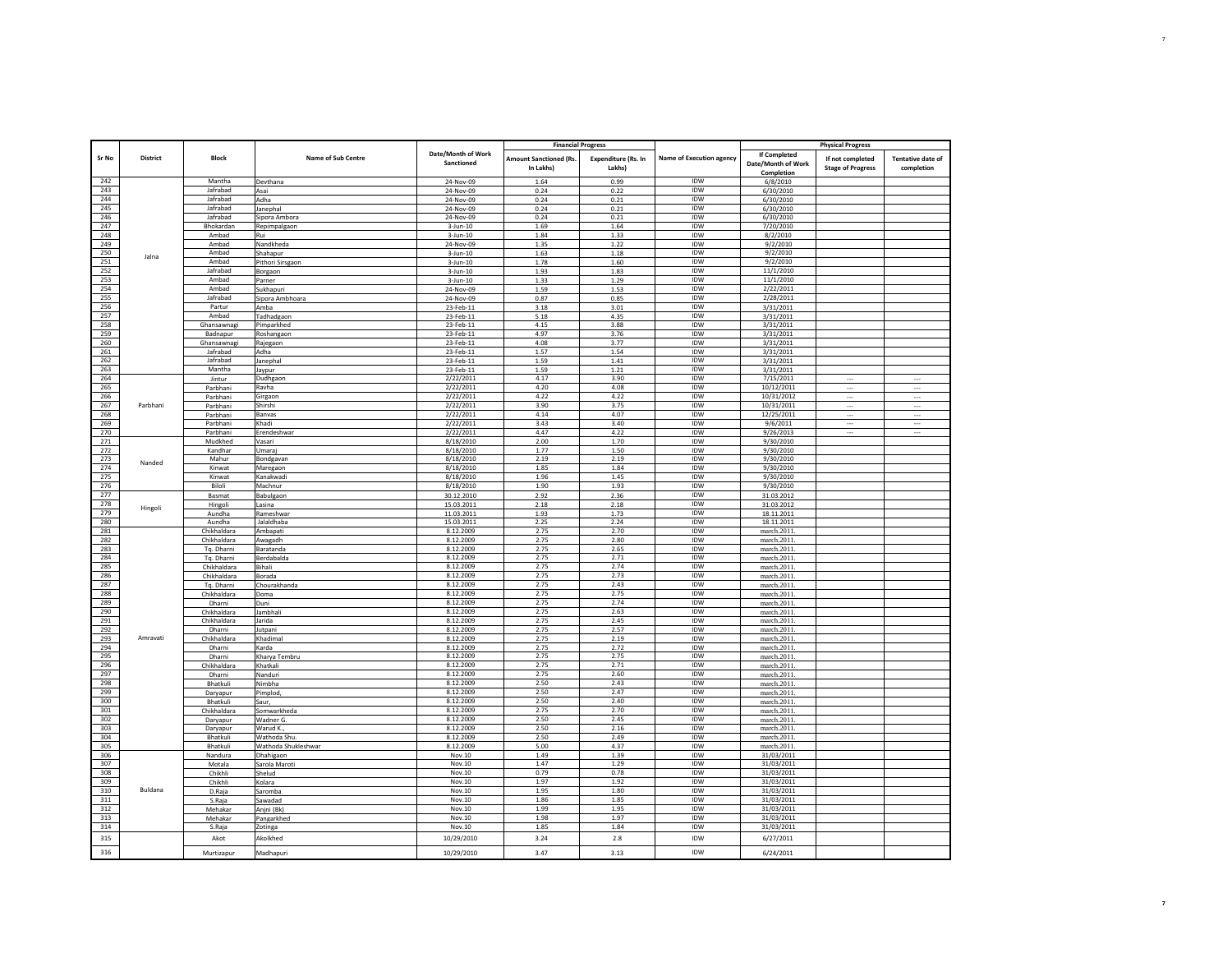|            |                 |                        |                                                                                                                               |                                  | <b>Financial Progress</b>                  |                                      |                          |                                                  | <b>Physical Progress</b>                     |                                        |
|------------|-----------------|------------------------|-------------------------------------------------------------------------------------------------------------------------------|----------------------------------|--------------------------------------------|--------------------------------------|--------------------------|--------------------------------------------------|----------------------------------------------|----------------------------------------|
| Sr No      | <b>District</b> | Block                  | <b>Name of Sub Centre</b>                                                                                                     | Date/Month of Work<br>Sanctioned | <b>Amount Sanctioned (Rs.</b><br>In Lakhs) | <b>Expenditure (Rs. In</b><br>Lakhs) | Name of Execution agency | If Completed<br>Date/Month of Work<br>Completion | If not completed<br><b>Stage of Progress</b> | <b>Tentative date of</b><br>completion |
| 317        |                 | Balapur                | Kolasa                                                                                                                        | 10/29/2010                       | 3.00                                       | 2.99                                 | <b>IDW</b>               | 6/24/2011                                        |                                              |                                        |
| 318        | Akola           | Barshitakli            | Salpi                                                                                                                         | 10/29/2010                       | 3.75                                       | 3.06                                 | IDW                      | 6/24/2011                                        |                                              |                                        |
| 319        |                 | <b>Barshitakli</b>     | Rahit                                                                                                                         | 10/29/2010                       | 4.50                                       | 4.51                                 | IDW                      | 6/24/2011                                        |                                              |                                        |
| 320        |                 | Patur                  | Malrajura                                                                                                                     | 10/29/2010                       | 2.77                                       | 2.75                                 | IDW                      | 6/24/2011                                        |                                              |                                        |
| 321        |                 | Yavatmal               | Borsingh                                                                                                                      | 1/6/2011                         | 2.19                                       | 2.15                                 | IDW                      | 3/27/2011                                        |                                              |                                        |
| 322        |                 | Ghatanji               | Mowada                                                                                                                        | 1/6/2011                         | 1.27                                       | 1.00                                 | IDW                      | 3/27/2011                                        |                                              |                                        |
| 323        |                 | Ner                    | Watfali                                                                                                                       | 1/6/2011                         | 2.36                                       | 2.36                                 | IDW                      | 3/27/2011                                        |                                              |                                        |
| 324        |                 | Yavatmal               | Karalgaon                                                                                                                     | 1/6/2011                         | 2.60                                       | 2.45                                 | <b>IDW</b>               | 3/27/2011                                        |                                              |                                        |
| 325        |                 | Ner                    | Satefal                                                                                                                       | 1/6/2011                         | 2.39                                       | 2.39                                 | IDW                      | 3/27/2011                                        |                                              |                                        |
| 326        |                 | Ner                    | Bangaon                                                                                                                       | 1/6/2011                         | 2.44                                       | 2.44                                 | IDW                      | 3/27/2011                                        |                                              |                                        |
| 327        | Yavatmal        | Ner                    | Mozar                                                                                                                         | 1/6/2011                         | 2.30                                       | 2.28                                 | <b>IDW</b><br>IDW        | 3/27/2011                                        |                                              |                                        |
| 328<br>329 |                 | Ner                    | Mangladevi                                                                                                                    | 1/6/2011<br>1/6/2011             | 2.40                                       | 2.40                                 | <b>IDW</b>               | 3/27/2011                                        |                                              |                                        |
| 330        |                 | Ralegaon<br>Pusad      | Ridhora<br>Hudi                                                                                                               | 1/25/2011                        | 2.00<br>3.99                               | 1.80<br>3.99                         | IDW                      | 3/27/2011<br>3/27/2011                           |                                              |                                        |
| 331        |                 | kalamb                 | Potgavhan                                                                                                                     | 1/25/2011                        | 3.12                                       | $1.8\,$                              | IDW                      | 3/27/2011                                        |                                              |                                        |
| 332        |                 | Ralegaon               | Warud                                                                                                                         | 1/25/2011                        | 3.62                                       | 1.65                                 | IDW                      | 3/27/2011                                        |                                              |                                        |
| 333        |                 | kalamb                 | Rudha                                                                                                                         | 1/25/2011                        | 3.25                                       | 0.78                                 | IDW                      | 3/27/2011                                        |                                              |                                        |
| 334        |                 | Ner                    | Umartha                                                                                                                       | 1/25/2011                        | 3.36                                       | 1.56                                 | <b>IDW</b>               | 3/27/2011                                        |                                              |                                        |
| 335        |                 | Mohadi                 | Kandri                                                                                                                        | 9/3/2011                         | 0.84                                       | 0.84                                 | <b>IDW</b>               | 20/3/2011                                        |                                              |                                        |
| 336        |                 | Mohadi                 | Satona                                                                                                                        | 24/2/2011                        | 1.09                                       | 1.00                                 | IDW                      | 10/3/2011                                        |                                              |                                        |
| 337        |                 | Mohadi                 | Kalamna                                                                                                                       | 9/3/2011                         | 0.50                                       | 0.50                                 | IDW                      | 22/3/2011                                        |                                              |                                        |
| 338        |                 | Bhandara               | Water Supply Facility and approach Road At Sub<br>Centre Amgaon Tal. & Distt. Bhandara                                        | 25/2/2011                        | 1.16                                       | 1.09                                 | IDW                      | 18/3/2011                                        |                                              |                                        |
| 339        |                 | Bhandara               | Special Repair At Sub Centre Gunthara Ta. & Distt.<br>Bhandara                                                                | 20/2/2011                        | 1.25                                       | 1.06                                 | IDW                      | 21/3/2011                                        |                                              |                                        |
| 340        |                 | Bhandara               | Special Repair At Sub Centre Manegaon (Ba) Tal. &<br>Distt. Bhandara                                                          | 24/2/2011                        | 1.48                                       | 1.18                                 | IDW                      | 21/3/2011                                        |                                              |                                        |
| 341        |                 | Tumsar                 | Special Repair At Sub Centre Ashti Ta. Tumsar Distt.<br>Bhandara                                                              | 9/3/2011                         | 1.27                                       | 1.34                                 | IDW                      | 8/4/2011                                         |                                              |                                        |
| 342        |                 | Tumsar                 | Special Repair At Sub Centre Tamaswadi Tal. Tumsar,<br>Distt, Bhandara                                                        | 25/2/2011                        | 0.91                                       | 0.83                                 | IDW                      | 24/3/2011                                        |                                              |                                        |
| 343        |                 | Tumsar                 | Special Repair At Sub Centre Yerli Tal. Tumsar, Distt.<br>Bhandara                                                            | 9/3/2011                         | 1.57                                       | 1.63                                 | IDW                      | 8/4/2011                                         |                                              |                                        |
| 344        |                 | Sakoli                 | Surface Bore At Sub Centre Umari Tal. Sakoli Distt.<br>Bhandara                                                               | 25/2/2011                        | 0.93                                       | 1.10                                 | IDW                      | 10/3/2011                                        |                                              |                                        |
| 345        |                 | Lakhandur              | Surface bore At Sub Centre Mandhal Tal. Lakhandur<br>Distt. Bhandara                                                          | 9/3/2011                         | 1.22                                       | 0.25                                 | IDW                      | 8/4/2011                                         |                                              |                                        |
| 346        |                 | Lakhandur              | Water Supply arrangement At Sub Centre Tai Tal.<br>Lakhandur Distt. Bhandara                                                  | 9/3/2011                         | 0.77                                       | 1.01                                 | IDW                      | 8/4/2011                                         |                                              |                                        |
| 347        | Bhandara        | Lakhandur              | Electrification At Sub Centre Madeghat Tal. Lakhandur<br>Distt, Bhandara<br>Water Supply arrangement At Sub Centre Pardi Tal. | 9/3/2011                         | 0.50                                       | 0.50                                 | IDW                      | 28/3/2011                                        |                                              |                                        |
| 348        |                 | Lakhandur              | Lakhandur Distt. Bhandara<br>Water Supply arrangement At Sub Centre Kodurli Tal.                                              | 9/3/2011                         | 0.77                                       | 0.64                                 | IDW                      | 2/4/2011                                         |                                              |                                        |
| 349        |                 | Pouni                  | Pouni Distt. Bhandara<br>Electrification At Sub Centre Sindpuri Tal. Pouni Distt.                                             | 24/2/2011                        | 0.77                                       | 0.21                                 | IDW                      | 25/2/2011                                        |                                              |                                        |
| 350        |                 | Pouni                  | Bhandara<br>Electrification At Sub Centre Pilandri Tal Pouni, Distt.                                                          | 9/3/2011                         | 0.50                                       | 0.50                                 | <b>IDW</b>               | 20/3/2011                                        |                                              |                                        |
| 351        |                 | Pouni                  | Bhandara<br>Electrification At Sub Centre Bhagadi Tal. Lakhandur                                                              | 9/3/2011                         | 0.50                                       | 0.50                                 | IDW                      | 15/3/2011                                        |                                              |                                        |
| 352<br>353 |                 | Lakhandur              | Distt, Bhandara<br>Renovation of Sub Centre Manegaon Tal. Lakhandur                                                           | 9/3/2011                         | 0.50                                       | 0.50<br>1.62                         | <b>IDW</b><br><b>IDW</b> | 12/3/2011                                        |                                              |                                        |
| 354        |                 | Lakhandur              | Distt. Bhandara<br>Renovation of Sub Centre Dighori (Nanori) Tal. Lakhan                                                      | 9/3/2011                         | 1.41<br>1.07                               | 1.37                                 | IDW                      | 8/4/2011                                         |                                              |                                        |
| 355        |                 | Lakhani<br>Lakhani     | Distt. Bhandara<br>Renovation of Sub Centre Garada Tal. Lakhani, Distt.                                                       | 16/3/2011<br>24/2/2011           | 1.46                                       | 1.55                                 | IDW                      | 14/4/2011<br>30/3/2011                           |                                              |                                        |
| 356        |                 | Lakhani                | Bhandara<br>Renovation of Sub Centre Kolari Tal. Lakhani, Distt.                                                              | 25/2/2011                        | 1.90                                       | 1.92                                 | IDW                      | 28/3/2011                                        |                                              |                                        |
| 357        |                 | Sakoli                 | Bhandara<br>Renovation of Sub Centre Satalwada Tal. Sakoli Distt.                                                             | 9/3/2011                         | 1.40                                       | 1.11                                 | IDW                      | 7/4/2011                                         |                                              |                                        |
| 358        |                 | Pouni                  | Bhandara<br>Renovation of Sub Center Bhavad Ta. Pouni Distt.                                                                  | 28/2/2011                        | 1.25                                       | 1.08                                 | IDW                      | 25/3/2011                                        |                                              |                                        |
| 359        |                 | Sakoli                 | Bhandara<br>Renovation of Sub Center Mundipar Ta. Sakoli, Distt.                                                              | 9/3/2011                         | 1.46                                       | 1.17                                 | IDW                      | 8/4/2011                                         |                                              |                                        |
| 360        |                 | Sadak-Arjuni           | Bhandara<br>Providing Repair in SC Building at Kokana.                                                                        | 10.01.2011                       | 2.00                                       | 2.00                                 | IDW                      | 18.04.2011                                       |                                              |                                        |
| 361        |                 | Sadak-Arjuni           | Providing Repair's in a SC Building at palsgaon (Raka)                                                                        | 10.01.2011                       | 2.00                                       | 2.00                                 | IDW                      | 14.03.2011                                       |                                              |                                        |
| 362<br>363 |                 | Sadak-Arjuni<br>Gondia | Repair's to SC Building at . Dalli.<br>Repair to SC Building At. Karnja.                                                      | 10.01.2011<br>10.01.2011         | 2.50<br>2.00                               | 2.50<br>1.93                         | IDW<br>IDW               | 16.04.2011<br>24.03.2011                         |                                              |                                        |
| 364        |                 | Gondia                 | Repairs to SC Building & Electrification At Gangazari.                                                                        | 10.01.2011                       | 1.50                                       | 1.52                                 | IDW                      | 26.02.2011                                       |                                              |                                        |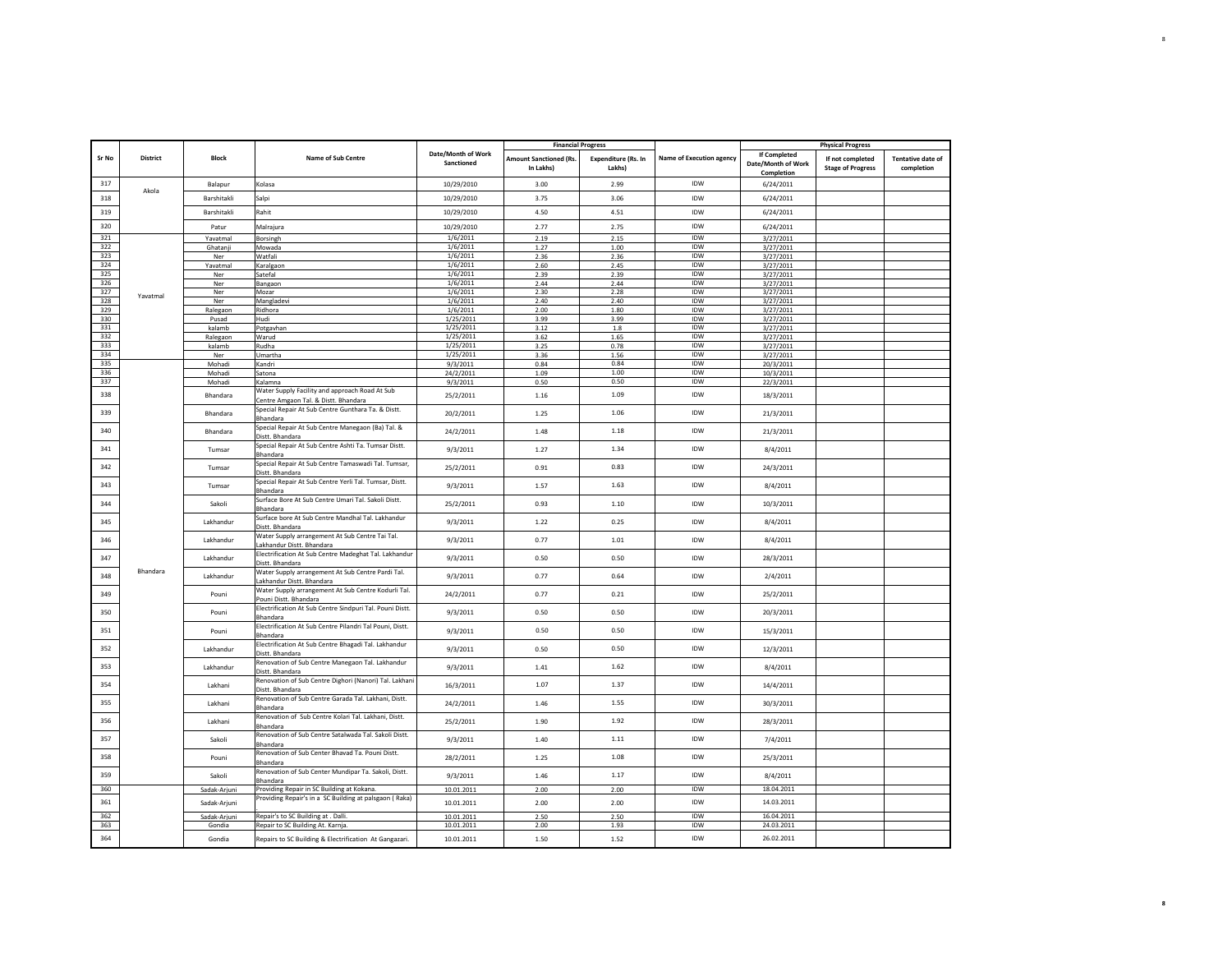|            |                 |                         |                                                                                                     |                                  | <b>Financial Progress</b>                  |                                      |                                 |                                                  | <b>Physical Progress</b>                     |                                        |
|------------|-----------------|-------------------------|-----------------------------------------------------------------------------------------------------|----------------------------------|--------------------------------------------|--------------------------------------|---------------------------------|--------------------------------------------------|----------------------------------------------|----------------------------------------|
| Sr No      | <b>District</b> | <b>Block</b>            | Name of Sub Centre                                                                                  | Date/Month of Work<br>Sanctioned | <b>Amount Sanctioned (Rs.</b><br>In Lakhs) | <b>Expenditure (Rs. In</b><br>Lakhs) | <b>Name of Execution agency</b> | If Completed<br>Date/Month of Work<br>Completion | If not completed<br><b>Stage of Progress</b> | <b>Tentative date of</b><br>completion |
| 365        |                 | Gondia                  | Providing Water Supply Arrangement & Electrification<br>In a SC Building At Kudwa.                  | 10.01.2011                       | 2.00                                       | 1.80                                 | <b>IDW</b>                      | 26.04.2011                                       |                                              |                                        |
| 366        |                 | Gondia                  | Repairs To Sub Center Building & Electrification At.<br>Ratnara.                                    | 10.01.2011                       | 1.50                                       | 1.35                                 | <b>IDW</b>                      | 30.03.2011                                       |                                              |                                        |
| 367        |                 | Amgaon                  | Repairs to SC Building & Electrification At Katurli                                                 | 10.01.2011                       | 1.60                                       | 1.57                                 | <b>IDW</b>                      | 16.04.2011                                       |                                              |                                        |
| 368        |                 | Amgaon                  | Repairs To SC Building & Electrification At                                                         | 10.01.2011                       | 1.70                                       | 1.62                                 | IDW                             | 25.03.2011                                       |                                              |                                        |
| 369        |                 | Amgaon                  | Chirchadbandh.<br>Repair to SC building At Padampur                                                 | 10.01.2011                       | 1.70                                       | 1.68                                 | IDW                             | 28.02.2011                                       |                                              |                                        |
| 370        |                 |                         | Repair Of SC building & Providing Water Proofing                                                    | 10.01.2011                       | 1.50                                       | 1.43                                 | IDW                             | 16.04.2011                                       |                                              |                                        |
|            |                 | Amgaon                  | Freatment At. Wadad<br>Repair Of SC building & Providing Water Proofing                             |                                  |                                            |                                      |                                 |                                                  |                                              |                                        |
| 371        |                 | Amgaon                  | Freatment At.Anjora.<br>Repair Of SC building & Providing Water Proofing                            | 10.01.2011                       | 1.50                                       | 1.41                                 | IDW                             | 04.03.2011                                       |                                              |                                        |
| 372        |                 | Amgaon                  | Treatment At Kopitola                                                                               | 10.01.2011                       | 1.70                                       | 1.67                                 | <b>IDW</b>                      | 14.03.2011                                       |                                              |                                        |
| 373        |                 | Salekasa                | Repair to SC Building At Nawatola.                                                                  | 10.01.2011                       | 2.30                                       | 2.20                                 | IDW                             | 23.01.2011                                       |                                              |                                        |
| 374        |                 | Salekasa                | Repair to Sub center building At Girola<br>Repairs To Sub Center Building & Electrification At      | 10.01.2011                       | 2.00                                       | 1.91                                 | <b>IDW</b>                      | 23.04.2011                                       |                                              |                                        |
| 375<br>376 |                 | Salekasa                | Khadepar                                                                                            | 10.01.2011                       | 1.70<br>2.50                               | 1.69<br>2.34                         | <b>IDW</b><br><b>IDW</b>        | 14.04.2011<br>09.03.2011                         |                                              |                                        |
| 377        |                 | Deori<br>Deori          | Repair to Sub center building At Sherpar.<br>Repair to SC building At Singandoh                     | 10.01.2011<br>10.01.2011         | 2.00                                       | 1.97                                 | IDW                             | 17.04.2011                                       |                                              |                                        |
| 378        |                 | Tirora                  | Repair to SC building At Kawalewada                                                                 | 10.01.2011                       | 2.50                                       | 2.50                                 | IDW                             | 26.03.2011                                       |                                              |                                        |
| 379        | Gondia          | Tirora                  | Repair to SC building At Salebardi.                                                                 | 10.01.2011                       | 2.00                                       | 1.82                                 | <b>IDW</b>                      | 28.04.2011                                       |                                              |                                        |
| 380        |                 | Tirora                  | Repair to SC building At Navezari.                                                                  | 10.01.2011                       | 1.80                                       | 1.77                                 | <b>IDW</b>                      | 18.04.2011                                       |                                              |                                        |
| 381        |                 | Tirora                  | Repair to SC building At Mangezari.                                                                 | 10.01.2011                       | 2.00                                       | 2.00                                 | <b>IDW</b>                      | 24.03.2011                                       |                                              |                                        |
| 382        |                 | Tirora                  | Repair to Sub center building At Ghogra.                                                            | 10.01.2011                       | 2.00                                       | 2.00                                 | <b>IDW</b>                      | 25.03.2011                                       |                                              |                                        |
| 383        |                 | Goregaor                | Repair to SC building At Chichgaon.                                                                 | 10.01.2011                       | 2.00                                       | 2.00                                 | <b>IDW</b>                      | 18.04.2011                                       |                                              |                                        |
| 384        |                 | Salekasa                | Repair To Electrification At. S.C. Khadepar                                                         | 20.01.2012                       | 0.16                                       | 0.16                                 | <b>IDW</b>                      | 14.02.2012                                       |                                              |                                        |
| 385        |                 | Gondia                  | Repair To Electrification At. Gangazari.                                                            | 20.01.2012                       | 0.33                                       | 0.33                                 | IDW                             | 24.01.2012                                       |                                              |                                        |
| 386        |                 | Gondia                  | Repair To Electrification At. S.C. Ratnara                                                          | 20.01.2012                       | 0.13                                       | 0.13                                 | IDW                             | 22.01.2012                                       |                                              |                                        |
| 387<br>388 |                 | Amgaon                  | Repair To Electrification At. S.C. Katurli<br>Repair To Electrification At. S.C. Sherpar            | 20.01.2012                       | 0.18                                       | 0.18                                 | IDW<br><b>IDW</b>               | 24.01.2012<br>24.01.2012                         |                                              |                                        |
| 389        |                 | Deori<br>Deori          | Repair To Electrification At. S.C. Girola                                                           | 20.01.2012<br>20.01.2012         | 0.39<br>0.26                               | 0.39<br>0.26                         | IDW                             | 26.01.2012                                       |                                              |                                        |
| 390        |                 | Amgaon                  | Repair To Electrification At. S.C. Kopitola                                                         | 20.01.2012                       | 0.21                                       | 0.21                                 | IDW                             | 10.02.2012                                       |                                              |                                        |
| 391        |                 | Amgaon                  | Repair To Electrification At. S.C. Anjora                                                           | 20.01.2012                       | 0.19                                       | 0.19                                 | <b>IDW</b>                      | 09.02.2012                                       |                                              |                                        |
| 392        |                 | Amgaon                  | Repair To Electrification At. S.C. Wadad                                                            | 20.01.2012                       | 0.30                                       | 0.30                                 | IDW                             | 25.01.2012                                       |                                              |                                        |
| 393        |                 | Amgaon                  | Repair To Electrification At. S.C. Padampur                                                         | 20.01.2012                       | 0.30                                       | 0.30                                 | <b>IDW</b>                      | 14.02.2012                                       |                                              |                                        |
| 394        |                 | Amgaon                  | Repair To Electrification At Chirchadbandh                                                          | 20.01.2012                       | 0.30                                       | 0.30                                 | IDW                             | 22.01.2012                                       |                                              |                                        |
| 395        |                 | Salekasa                | Repair To Electrification At. S.C. Nawatola                                                         | 20.01.2012                       | 0.30                                       | 0.30                                 | <b>IDW</b>                      | 23.01.2012                                       |                                              |                                        |
| 396<br>397 |                 | Gondia<br>Gondia        | Repair To Electrification At. S.C. Karnja<br>Providing & Installation of electrification in Primary | 20.01.2012<br>20.01.2012         | 0.32<br>0.50                               | 0.32<br>0.50                         | IDW<br>IDW                      | 24.01.2012<br>14.02.2012                         |                                              |                                        |
| 398        |                 | Gondia                  | Heaith SC Building At.Korni.<br>Providing & Installation of electrification in Primary              | 20.01.2012                       | 0.50                                       | 0.50                                 | <b>IDW</b>                      | 18.02.2012                                       |                                              |                                        |
|            |                 |                         | Heaith SC Building At.Katangikala.<br>Providing & Installation of electrification in Primary        |                                  |                                            |                                      | <b>IDW</b>                      |                                                  |                                              |                                        |
| 399        |                 | Gondia                  | Heaith SC Building At.Sonbhiri<br>Providing & Installation of electrification in Primary            | 20.01.2012                       | 0.50                                       | 0.50                                 |                                 | 28.01.2012                                       |                                              |                                        |
| 400        |                 | Arjuni-Mor              | Heaith SC Building At.Mahagaon.<br>Providing & Installation of electrification in Primary           | 20.01.2012                       | 0.50                                       | 0.50                                 | IDW                             | 23.01.2012                                       |                                              |                                        |
| 401<br>402 |                 | Salekasa                | Heaith SC Building At.Dhanoli                                                                       | 20.01.2012                       | 0.50                                       | 0.50<br>3.50                         | <b>IDW</b><br>IDW               | 26.01.2012                                       |                                              |                                        |
| 403        |                 | Jiwati<br>Korpana       | M/R to SC at Nandappa<br>M/Repairs to SC Bakhardi                                                   | Nov 2010<br>Nov 2010             | 3.56<br>2.24                               | 2.10                                 | <b>IDW</b>                      | 31.03.2011<br>31.03.2011                         |                                              |                                        |
| 404        |                 | Bramhapuri              | M/R work at SC Nanhori                                                                              | Nov 2010                         | 3.74                                       | 3.39                                 | IDW                             | 31.03.2011                                       |                                              |                                        |
| 405        |                 | Sindewahi               | M/R work at SC Shiwani                                                                              | Nov 2010                         | 2.64                                       | 2.24                                 | <b>IDW</b>                      | 31.03.2011                                       |                                              |                                        |
| 406        |                 | Sindewahi               | M/R to SC Building at Pendhari.                                                                     | Nov 2010                         | 2.68                                       | 1.84                                 | <b>IDW</b>                      | 31.03.2011                                       |                                              |                                        |
| 407        |                 | Mul                     | M/R to SC Building at Bhadurni.                                                                     | Nov 2010                         | 2.46                                       | 2.30                                 | <b>IDW</b>                      | 31.03.2011                                       |                                              |                                        |
| 408        | Chandarapur     | Korpana                 | M/R to SC Building at Pardi (Thavre)                                                                | Nov 2010                         | 2.3                                        | 1.95                                 | <b>IDW</b>                      | 31.03.2011                                       |                                              |                                        |
| 409        |                 | Gondpipari              | M/R to SC Wadholi                                                                                   | Nov 2010                         | 1.72                                       | 1.71                                 | IDW                             | 31.03.2011                                       |                                              |                                        |
| 410        |                 | Gondpipari<br>Sindewahi | M/R to SC Nandwardhan                                                                               | Nov 2010<br>Nov 2010             | 2.19                                       | 2.07<br>3.00                         | <b>IDW</b>                      | 31.03.2011                                       |                                              |                                        |
| 411<br>412 |                 | Jiwati                  | M/Repairs to SC at Palasgaon (Jat)<br>M/Repairs to SC at Tekamandwa                                 | Nov 2010                         | 3.38<br>2.79                               | 2.10                                 | IDW<br>IDW                      | 31.03.2011<br>31.03.2011                         |                                              |                                        |
| 413        |                 | Saoli                   | M/R work at SC Kawthi                                                                               | Nov 2010                         | 2.95                                       | 2.60                                 | <b>IDW</b>                      | 31.03.2011                                       |                                              |                                        |
| 414        |                 | Gondpipari              | M/R to SC Aksapur                                                                                   | Nov 2010                         | 3.43                                       | 2.80                                 | <b>IDW</b>                      | 31.03.2011                                       |                                              |                                        |
| 415        |                 | Bramhapuri              | M/R work at SC Ruie                                                                                 | Nov 2010                         | 3.26                                       | 2.95                                 | IDW                             | 31.03.2011                                       |                                              |                                        |
| 416        |                 | Wadsa                   | S/R of ANM at - Kinhala                                                                             | Sep. 10                          | 2.00                                       | 1.99                                 | IDW                             | 31.03.2011                                       |                                              |                                        |
| 417<br>418 |                 | Sironcha<br>Gadchiroli  | S/R of ANM at - Venalayya<br>Repair of Labour Room& Providing water supply at                       | Sep. 10<br>Sep. 10               | 2.00<br>1.50                               | 2.00<br>1.64                         | IDW<br><b>IDW</b>               | 31.03.2011<br>31.03.2011                         |                                              |                                        |
|            |                 |                         | Gilgaon                                                                                             |                                  |                                            |                                      |                                 |                                                  |                                              |                                        |
| 419        |                 | Armori                  | S/R of ANM at - Shirsi                                                                              | Sep. 10                          | 1.50                                       | 1.46                                 | IDW                             | 31.03.2011                                       |                                              |                                        |
| 420        | Gadchiroli      | Bhamragad               | S/R of ANM at Visamundi                                                                             | Sep. 10                          | 2.00                                       | 1.87                                 | IDW                             | 31.03.2011                                       |                                              |                                        |
| 421        |                 | Dhanora                 | Repairs & Providing water supply to Health at-<br>Nimgaon                                           | Sep. 10                          | 2.00                                       | 2.10                                 | <b>IDW</b>                      | 31.03.2011                                       |                                              |                                        |
| 422        |                 | Chamorshi               | Repairs & Providing water supply to PH at-Bori                                                      | Sep. 10                          | 2.00                                       | 1.91                                 | IDW                             | 31.03.2011                                       |                                              |                                        |
| 423<br>424 |                 | Korchi<br>Chamorshi     | S/R of ANM at - Markekasa<br>Repairs & Providing water supply to PH at Fokurdi                      | Sep. 10<br>Sep. 10               | 2.00<br>1.50                               | 1.96<br>1.56                         | IDW<br>IDW                      | 31.03.2011<br>31.03.2011                         |                                              |                                        |
|            |                 |                         | Total                                                                                               |                                  | 1067.38                                    | 981.45                               |                                 |                                                  |                                              |                                        |
|            |                 |                         |                                                                                                     |                                  |                                            |                                      |                                 |                                                  |                                              |                                        |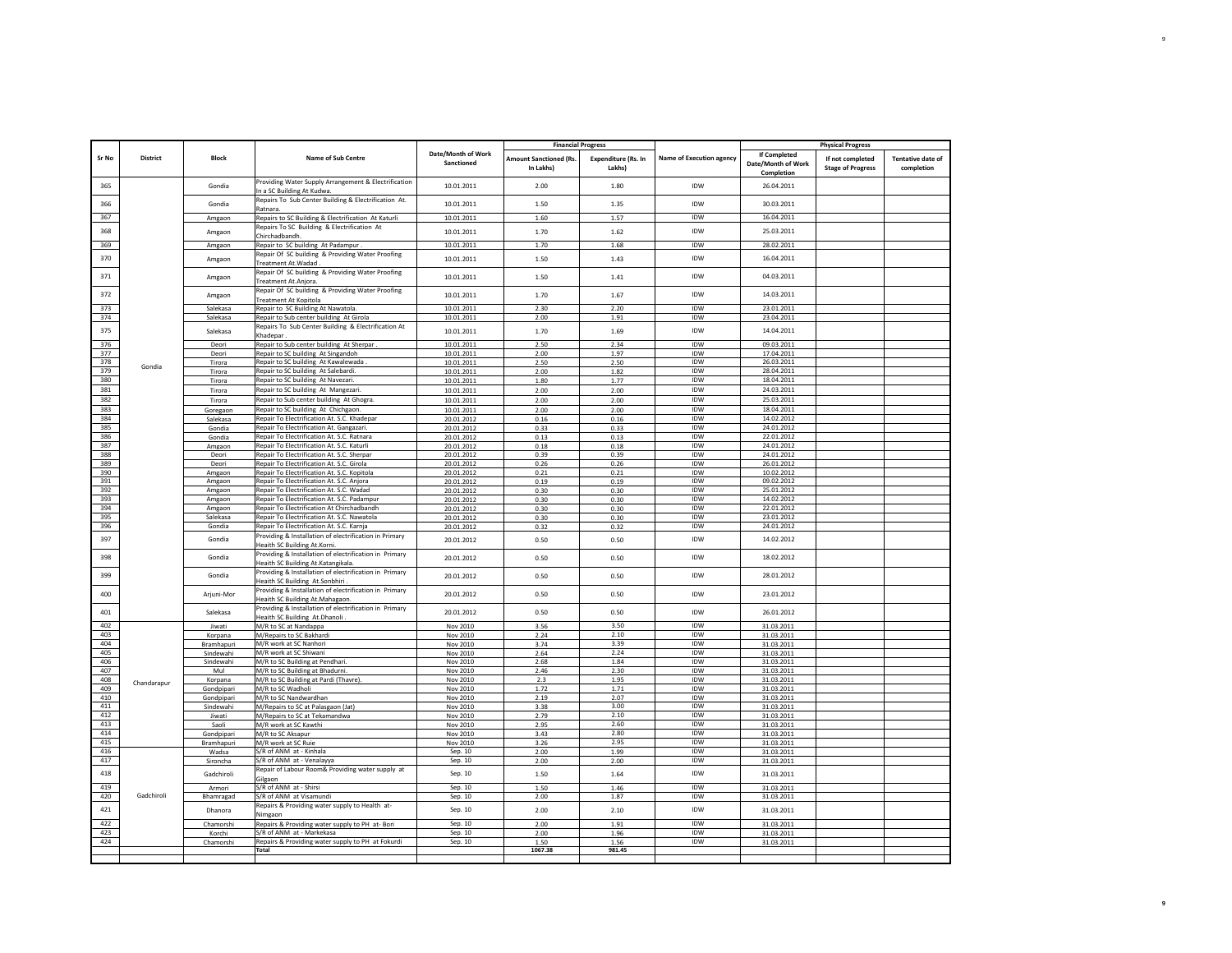|                       |                 |                     |                                                                                                                                   |                                  |                                            | <b>Financial Progress</b>            |                                 |                                                         | <b>Physical Progress</b>                     |                                        |
|-----------------------|-----------------|---------------------|-----------------------------------------------------------------------------------------------------------------------------------|----------------------------------|--------------------------------------------|--------------------------------------|---------------------------------|---------------------------------------------------------|----------------------------------------------|----------------------------------------|
| Sr No                 | <b>District</b> | <b>Block</b>        | <b>Name of Sub Centre</b>                                                                                                         | Date/Month of Work<br>Sanctioned | <b>Amount Sanctioned (Rs.</b><br>In Lakhs) | <b>Expenditure (Rs. In</b><br>Lakhs) | <b>Name of Execution agency</b> | <b>If Completed</b><br>Date/Month of Work<br>Completion | If not completed<br><b>Stage of Progress</b> | <b>Tentative date of</b><br>completion |
|                       |                 |                     |                                                                                                                                   |                                  |                                            |                                      |                                 |                                                         |                                              |                                        |
|                       |                 |                     |                                                                                                                                   |                                  | PHC'S / Additional PHC'S                   | <b>Financial Progress</b>            |                                 |                                                         | <b>Physical Progress</b>                     |                                        |
| Sr.No.                | <b>District</b> | <b>Block</b>        | Name of PHC                                                                                                                       | Date/Month of Work<br>Sanctioned | <b>Amount Sanctioned (Rs in</b><br>lakhs)  | <b>Expenditure (Rs in lakhs)</b>     | <b>Name of Execution agency</b> | f Completed-Date/Month<br>of Work Completion            | f not Completed Stage<br>of Progress         | <b>Tentative date of</b><br>Complition |
| $\mathbf{1}$          |                 | Dahanu              | Main building at IPHS PHC Ganjad & Staff Quarters<br>class 3&4 & M.O. quarters repair at IPHS PHC Ganjad                          | 06.01.2010                       | 14.83                                      | 14.57                                | <b>IDW</b>                      | 22.05.2011                                              |                                              |                                        |
| $\overline{2}$        |                 | Dahanu              | Main building repairs at IPHS PHC Aina & M O<br>Quarters Unit I & II repair at IPHS PHC Aina                                      | 27.12.2010                       | 14.79                                      | 14.77                                | IDW                             | 24.04.2011                                              |                                              |                                        |
| $\overline{3}$        |                 | Kalyan              | Main building repairs at IPHS PHC Nandgaon & M.O 1<br>& Staff Quarters class 3&4 repair & Construction of<br>at IPHS PHC Nandgaon | 06.01.2010                       | 14.85                                      | 14.70                                | <b>IDW</b>                      | 22.05.2011                                              |                                              |                                        |
| $\sqrt{4}$            |                 | Wada                | Main building repairs at IPHS PHC Khanivali                                                                                       | 20.12.2010                       | 9.59                                       | 9.55                                 | IDW                             | 31.03.2011                                              |                                              |                                        |
| 5                     |                 | Murbad              | Main building repairs at IPHS PHC Shivale & M O &<br>Staff Quarters repairs at IPHS PHC Shivale                                   | 31.12.2010                       | 14.92                                      | 14.86                                | IDW                             | 14.05.2011                                              |                                              |                                        |
| 6                     | Thane           | Palghar             | Repairs of Staff Quarters Class Unit 3 & 4, M O<br>Quarters Unit 1 & 2 Repairs at PHC Tarapur                                     | 27.12.2010                       | 12.10                                      | 11.32                                | <b>IDW</b>                      | 14.04.2011                                              |                                              |                                        |
| $\overline{7}$        |                 | Bhiwandi            | Repairs of Main Building & Extention of wards at PHC<br>Diva Anjur                                                                | 21.01.2011                       | 4.61                                       | 4.61                                 | <b>IDW</b>                      | 31.03.2011                                              |                                              |                                        |
| $\mathbf{R}$          |                 | Murbad              | Repairs of Main Building & Extention of wards at PHC<br>Saralgaon                                                                 | 24.02.2011                       | 12.76                                      | 12.63                                | IDW                             | 04.04.2011                                              |                                              |                                        |
| 9                     |                 | Jawhar              | Repairs of Main Building & Extention of wards at PHC<br>lamsar                                                                    | 21.01.2011                       | 6.93                                       | 6.84                                 | <b>IDW</b>                      | 31.03.2011                                              |                                              |                                        |
| 10                    |                 | Bhiwandi            | Repairs of Main Building & Extention of wards at PHC<br>Dabhad                                                                    | 27.12.2010                       | 14.98                                      | 14.97                                | IDW                             | 15.04.2011                                              |                                              |                                        |
| 11                    |                 | Bhiwandi            | Repairs of Proposed PHC Building at PHC Kon                                                                                       | 24.09.2011                       | 4.83                                       | 4.83                                 | IDW                             | 15.11.2011                                              |                                              |                                        |
| 12<br>13              |                 | Bhiwandi<br>Mahad   | Providing Water Supply at PHC Padgha                                                                                              | 21.01.2011<br>22/01/2010         | 0.49<br>0.99                               | 0.49<br>0.99                         | IDW<br>IDW                      | 30.02.2011                                              |                                              |                                        |
| 14                    |                 | Roha                | Khamgaon Tal. Mhada (Elec. Work)<br>Aambewadi                                                                                     | 15/01/2010                       | 1.35                                       | 1.23                                 | IDW                             | 28/04/2010<br>15/01/2010                                |                                              |                                        |
| 15                    |                 | Alibag              | Rewdanda                                                                                                                          | 15/01/2010                       | 0.99                                       | 0.99                                 | IDW                             | 29/06/2010                                              |                                              |                                        |
| 16                    |                 | Murud               | Aagardanda (Elec. Work)                                                                                                           | 15/01/2010                       | 1.49                                       | 1.40                                 | <b>IDW</b>                      | 7/6/2010                                                |                                              |                                        |
| 17                    |                 | Murud               | Borli Mandala Tal. Murud (Elec. Work)                                                                                             | 15/01/2010                       | 0.99                                       | 0.96                                 | <b>IDW</b>                      | 29/06/2010                                              |                                              |                                        |
| 18                    | Raigad          | Panvel              | Wavanje (Elec. Work)                                                                                                              | 22/02/2010                       | 1.49                                       | 1.41                                 | IDW                             | 212/02/2011                                             |                                              |                                        |
| 19<br>20 <sup>2</sup> |                 | Mangaon             | Indapur<br>Indapur (OT)                                                                                                           | 6/12/2010<br>28/02/2011          | 1.97<br>2.00                               | 1.97<br>2.00                         | <b>IDW</b><br>IDW               | 17/03/2011<br>17/03/2011                                |                                              |                                        |
| 21                    |                 | Mangaon<br>Mangaon  | ndapur (Elec. Work)                                                                                                               | 6/12/2010                        | 0.97                                       | 0.88                                 | <b>IDW</b>                      | 30/03/2011                                              |                                              |                                        |
| 22                    |                 | Roha                | Nagothane (Elec. Work)                                                                                                            | 30/01/2011                       | 1.49                                       | 1.49                                 | <b>IDW</b>                      | 15/03/2011                                              |                                              |                                        |
| 23                    |                 | Roha                | Nagothane (Waiting Room)                                                                                                          | 17/06/2010                       | 6.29                                       | 3.85                                 | <b>IDW</b>                      | 14/06/2010                                              |                                              |                                        |
| 24                    |                 | Mahad               | Khamgaon Tal. Mhada                                                                                                               | 7/2/2011                         | 1.90                                       | 1.90                                 | IDW                             | 28/03/2011                                              |                                              |                                        |
| 25<br>26              | Ratnagiri       | Ratnagiri           | Khanu<br>Hathkhama                                                                                                                | 04-Jul-10                        | 17.13                                      | 16.48<br>13.62                       | <b>IDW</b><br>IDW               | Feb-11<br>Feb-11                                        |                                              |                                        |
| 27                    |                 | Ratnagiri<br>Haveli | Repair work of PHC Kunjirwadi                                                                                                     | 04-Jul-10<br>1.9.2010            | 18.66<br>4.04                              | 3.89                                 | IDW                             | 30.03.2011                                              |                                              |                                        |
| 28                    |                 | Haveli              | Repair work of PHC Sangarun                                                                                                       | 09.09.2010                       | 1.96                                       | 1.08                                 | IDW                             | 16.12.2010                                              |                                              |                                        |
| 29                    |                 | Maval               | Repair work of PHC Karla                                                                                                          | 09.09.2010                       | 3.52                                       | 2.01                                 | IDW                             | 16.12.2010                                              |                                              |                                        |
| 30 <sup>2</sup>       |                 | Maval               | Repair work of PHC Takawe                                                                                                         | 11.09.2010                       | 6.15                                       | 3.14                                 | <b>IDW</b>                      | 21.03.2012                                              |                                              |                                        |
| 31                    |                 | Junnar              | Re-electrification work of PHC Pimplewandi                                                                                        | 10.12.2010                       | 0.72                                       | 0.71                                 | IDW                             | 25.03.2011                                              |                                              |                                        |
| 32<br>33              | Pune            | Junnar<br>Junnar    | Re-electrification work of PHC Ingalun<br>Repair work of PHC Pimplewandi                                                          | 11.02.2010<br>11.02.2010         | 1.70<br>1.40                               | 1.70<br>1.40                         | IDW<br><b>IDW</b>               | 15.03.2011<br>31.03.2011                                |                                              |                                        |
| 34                    |                 | Baramati            | Re-electrification work of PHC Dorlewadi                                                                                          | 17.03.2011                       | 1.60                                       | 1.56                                 | IDW                             | 21.10.2011                                              |                                              |                                        |
| 35                    |                 | Baramati            | Re-electrification work of PHC Murti                                                                                              | 15.03.2011                       | 1.60                                       | 1.37                                 | <b>IDW</b>                      | 28.03.2011                                              |                                              |                                        |
| 36                    |                 | Ambegaon            | Repair work of PHC Peth                                                                                                           | 15.03.2011                       | 2.50                                       | 2.50                                 | IDW                             | 28.03.2011                                              |                                              |                                        |
| 37                    |                 | Shirur              | Re-electrification work of PHC Takalehaji                                                                                         | 10.12.2010                       | 1.23                                       | 1.23                                 | <b>IDW</b>                      | 25.03.2011                                              |                                              |                                        |
| 38<br>39              |                 | Bhor<br>Koregaon    | Repair work of PHC Ambavade<br>Palashi                                                                                            | 27.09.2009<br>2/23/2011          | 4.35<br>8.12                               | 2.69<br>7.05                         | IDW<br><b>IDW</b>               | 7.12.2010<br>6/6/2011                                   |                                              |                                        |
| 40                    |                 | Patan               | Morgiri                                                                                                                           | 2/23/2011                        | 5.13                                       | 3.80                                 | IDW                             | 3/12/2011                                               |                                              |                                        |
| 41                    |                 | Patan               | Marali                                                                                                                            | 2/14/2011                        | 4.96                                       | 4.72                                 | IDW                             | $\frac{1}{3}/15/2011$                                   |                                              |                                        |
| 42                    |                 | Wai                 | Bhuinj                                                                                                                            | 2/14/2011                        | 1.44                                       | 1.34                                 | IDW                             | 6/24/2011                                               |                                              |                                        |
| 43                    |                 | Khandala            | Shirwal                                                                                                                           | 2/23/2011                        | 4.13                                       | 3.76                                 | <b>IDW</b>                      | 3/14/2011                                               |                                              |                                        |
| 44                    |                 | Phaltan             | Shakharwad                                                                                                                        | 2/23/2011                        | 3.19                                       | 2.96                                 | <b>IDW</b>                      | 3/20/2011                                               |                                              |                                        |
| 45<br>46              | Satara          | Wai<br>Phaltan      | Bhuinj(Quarter)                                                                                                                   | 2/23/2011                        | 6.84<br>5.25                               | 6.35<br>5.26                         | IDW<br>IDW                      | 3/25/2011                                               |                                              |                                        |
| 47                    |                 | Khatav              | Taradgaon(Quarter)<br>Mayani(Quarter)                                                                                             | 2/23/2011<br>2/23/2011           | 7.00                                       | 6.81                                 | <b>IDW</b>                      | 3/9/2011<br>3/25/2011                                   |                                              |                                        |
| 48                    |                 | Man                 | Mhasvad(Quarter)                                                                                                                  | 2/23/2010                        | 5.95                                       | 3.01                                 | <b>IDW</b>                      | 12/13/2011                                              |                                              |                                        |
| 49                    |                 | Koregaon            | Kinhai(Quarter)                                                                                                                   | 2/23/2011                        | 5.93                                       | 5.25                                 | IDW                             | 3/22/2011                                               |                                              |                                        |
| 50                    |                 | Koregaon            | Palshi (Quarter)                                                                                                                  | 2/23/2011                        | 9.23                                       | 8.91                                 | <b>IDW</b>                      | 3/28/2011                                               |                                              |                                        |
| 51                    |                 | Man                 | Malawadi (Quarter)                                                                                                                | 2/23/2011                        | 4.41                                       | 1.50                                 | IDW                             | 5/25/2011                                               |                                              |                                        |
| 52                    |                 | S.Solapur           | S.R to PHC Aurad                                                                                                                  | 31.12.2010                       | 7.58                                       | 7.58                                 | IDW                             | 20.12.2011                                              |                                              |                                        |
| 53                    |                 | Pandharpur          | S.R.to PHC Ropale                                                                                                                 | 31.12.2010                       | 8.87                                       | 8.87                                 | <b>IDW</b>                      | 26.08.2010                                              |                                              |                                        |
| 54<br>55              |                 | Madha<br>Barshi     | S.R. to PHC Pimpalner                                                                                                             | 31.12.2010<br>31.12.2010         | 5.08<br>6.04                               | 4.98<br>5.31                         | <b>IDW</b><br>IDW               | 24.08.2011<br>20.12.2011                                |                                              |                                        |
| 56                    |                 | Mangalwedha         | S.R. to PHC Upaledumala<br>S.R.To PHC Andhalgaon                                                                                  | 31.12.2010                       | 4.71                                       | 4.71                                 | <b>IDW</b>                      | 07.07.2011                                              |                                              |                                        |
| 57                    |                 | Barshi              | S.R. to PHC Agalgaon                                                                                                              | 31.12.2010                       | 5.97                                       | 5.65                                 | IDW                             | 17.01.2012                                              |                                              |                                        |
| 58                    |                 | N.Solapur           | S.R. To PHC. Kondi                                                                                                                | 31.12.2010                       | 7.89                                       | 7.48                                 | IDW                             | 03.09.2011                                              |                                              |                                        |
| 59                    |                 | Sangola             | S.R. to PHC Mahud                                                                                                                 | 31.12.2010                       | 3.26                                       | 3.23                                 | <b>IDW</b>                      | 02.07.2011                                              |                                              |                                        |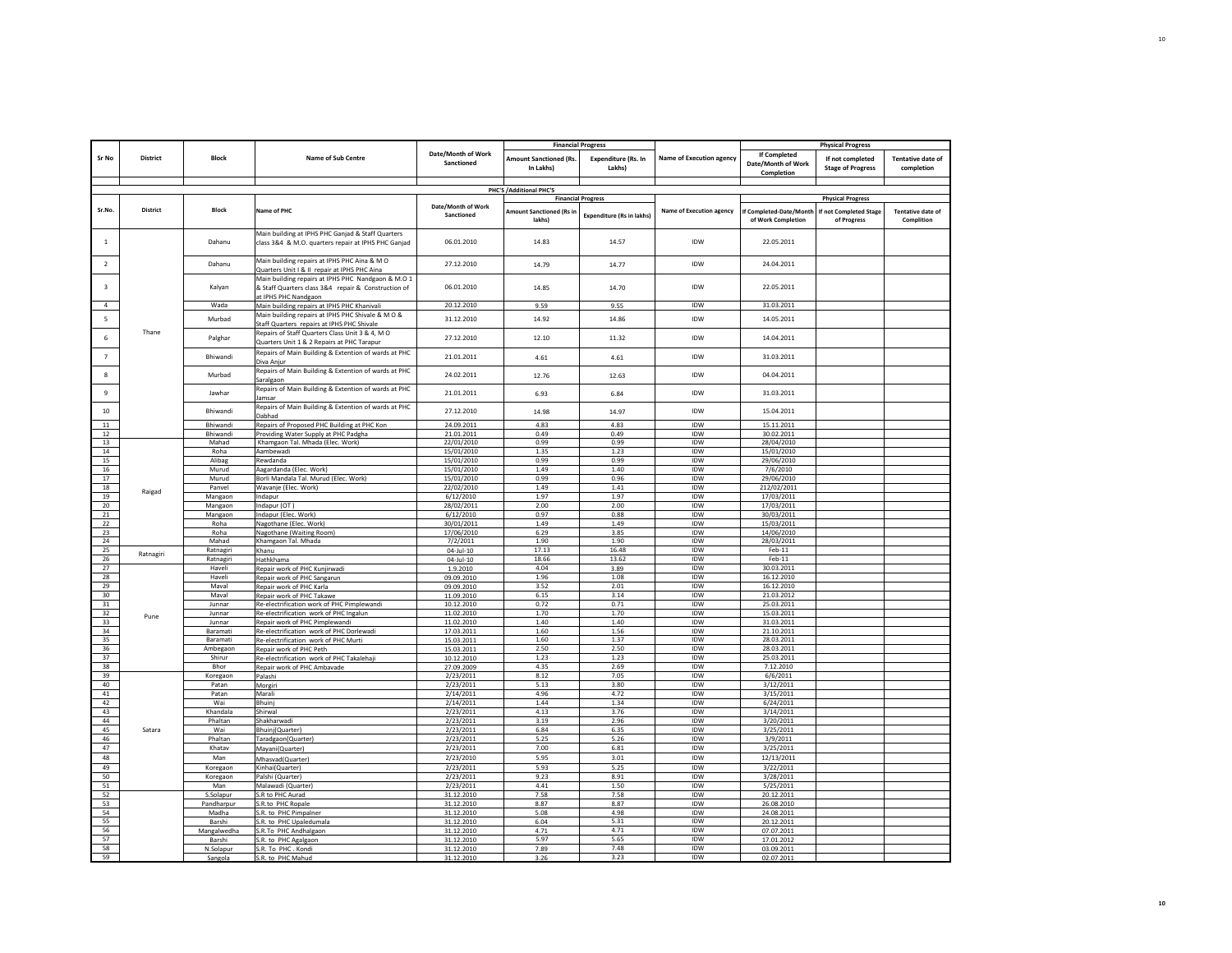|          |                 |                         |                                                                                   |                          | <b>Financial Progress</b>     |                            |                          |                          | <b>Physical Progress</b> |                          |
|----------|-----------------|-------------------------|-----------------------------------------------------------------------------------|--------------------------|-------------------------------|----------------------------|--------------------------|--------------------------|--------------------------|--------------------------|
|          |                 |                         |                                                                                   | Date/Month of Work       |                               |                            |                          | <b>If Completed</b>      |                          |                          |
| Sr No    | <b>District</b> | <b>Block</b>            | <b>Name of Sub Centre</b>                                                         | Sanctioned               | <b>Amount Sanctioned (Rs.</b> | <b>Expenditure (Rs. In</b> | Name of Execution agency | Date/Month of Work       | If not completed         | <b>Tentative date of</b> |
|          |                 |                         |                                                                                   |                          | In Lakhs)                     | Lakhs)                     |                          | Completion               | <b>Stage of Progress</b> | completion               |
| 60       |                 | Malshiras               | S.R. To PHC Morochi                                                               | 31.12.2010               | 5.74                          | 5.70                       | IDW                      | 19.03.2012               |                          |                          |
| 61       | Solapur         | Sangola                 | S.R. to Phc All Qurarters Mahud                                                   | 31.12.2010               | 9.31                          | 9.26                       | <b>IDW</b>               | 13.08.2011               |                          |                          |
| 62       |                 | Mangalwedha             | S.R. To All Qurts. Andhalgaon                                                     | 31.12.2010               | 7.22                          | 7.22                       | <b>IDW</b>               | 14.03.2012               |                          |                          |
| 63       |                 |                         | S.R. To All Qurts. Ropale                                                         | 31.12.2010               | 9.93                          | 9.89                       | IDW                      | 14.05.2011               |                          |                          |
| 64       |                 | Pandharpur<br>Barshi    | S.R. to All Qur. Agalgaon                                                         | 31.12.2010               | 6.49                          | 5.43                       | <b>IDW</b>               | 19.01.2012               |                          |                          |
| 65       |                 | Mohol                   |                                                                                   | 31.12.2010               | 8.54                          | 8.54                       | <b>IDW</b>               | 30.08.2011               |                          |                          |
| 66       |                 |                         | S.R.to All Qur. Nerkhed                                                           |                          | 6.5                           | 6.40                       | IDW                      |                          |                          |                          |
| 67       |                 | Mangalwedha<br>Akkalkot | S.R to All Qur. Bhose<br>S.R. To All Qur. Chapalgaon                              | 31.12.2010<br>31.12.2010 | 5.36                          | 5.25                       | IDW                      | 24.10.2011<br>06.09.2011 |                          |                          |
|          |                 |                         |                                                                                   |                          | 5.82                          | 5.82                       |                          |                          |                          |                          |
| 68<br>69 |                 | Madha                   | S.R.To All Qur. Pimpalner                                                         | 31.12.2010               | 6.58                          | 4.96                       | IDW<br><b>IDW</b>        | 03.09.2011               |                          |                          |
| 70       |                 | S.Solapur               | Kandalgaon PHC Water supply                                                       | 31.12.2010               | 4.94                          | 4.92                       | IDW                      | 30.03.2013               |                          |                          |
|          |                 | Jat                     | Renewation of PHC at Shegaon                                                      | Nov-10                   |                               |                            |                          | Mar-11                   |                          |                          |
| 71       |                 | Kadegaon                | Renewation at Kheradewangi                                                        | Nov-10                   | 4.00<br>4.86                  | 3.89<br>4.82               | IDW<br><b>IDW</b>        | Mar-11                   |                          |                          |
| 72<br>73 | Sangli          | Atpadi                  | Renewation of PHC at Diganchi                                                     | Nov-10                   | 0.98                          | 0.97                       | <b>IDW</b>               | $Mar-11$                 |                          |                          |
|          |                 | Atpadi                  | Renewation of Electrification at PHC Diganchi                                     | Nov-10                   |                               | 0.98                       | <b>IDW</b>               | Mar-11                   |                          |                          |
| 74       |                 | Atpadi                  | Renewation of Electrification at PHC Kharsundi                                    | Nov-10                   | 0.98                          |                            |                          | $Mar-11$                 |                          |                          |
| 75       |                 | Kadegaon                | Renewation of Electrification at MO Quarter Mo                                    | Nov-10                   | 0.98                          | 0.97                       | <b>IDW</b>               | $Mar-11$                 |                          |                          |
|          |                 |                         | Wadgaon                                                                           |                          |                               |                            |                          |                          |                          |                          |
| 76       |                 | Kagal                   | Special repair work at Siddhanerli                                                | 12/18/2010               | 3.55                          | 3.55                       | IDW                      | 17-03-2011               |                          |                          |
| 77       |                 | Kagal                   | Special repair work at Chikhali                                                   | 12/9/2010                | 5.00                          | 5.35                       | <b>IDW</b>               | 29-3-2011                |                          |                          |
| 78       |                 | Kagal                   | Special repair work at kasaba sangaon                                             | 12/4/2010                | 4.99                          | 5.09                       | <b>IDW</b>               | 29-3-2011                |                          |                          |
| 79       |                 | Hatkangale              | Providing borewell at pulachi shiroli                                             | 12/9/2010                | 0.43                          | 0.20                       | <b>IDW</b>               | 29-3-2011                |                          |                          |
| 80       |                 | Hatkangale              | Borewell & handpump work at Ambap                                                 | 12/9/2010                | 0.43                          | 0.20                       | IDW                      | 29-3-2011                |                          |                          |
| 81       |                 | Hatkangale              | Special repair work water supply system to PHC at                                 | 12/29/2010               | 0.51                          | 0.53                       | <b>IDW</b>               | 2/2/2011                 |                          |                          |
|          |                 |                         | Alate                                                                             |                          |                               |                            |                          |                          |                          |                          |
| 82       |                 | Hatkangale              | Borewell & handpump work to at Savarde                                            | 12/9/2010                | 0.43                          | 0.22                       | IDW                      | 29-3-2011                |                          |                          |
| 83       |                 | Ajara                   | Special repair work of water supply system to PHC at                              | 12/7/2010                | 2.07                          | 2.12                       | IDW                      | $1 - 4 - 2011$           |                          |                          |
|          |                 |                         | Watangi                                                                           |                          |                               |                            |                          |                          |                          |                          |
| 84       |                 | Bhudargad               | Special repair works to OT,LR & delivery room at PHC                              | 2/22/2011                | 3.87                          | 4.00                       | <b>IDW</b>               | 23-03-2011               |                          |                          |
|          |                 |                         | Madilage                                                                          |                          |                               |                            |                          |                          |                          |                          |
| 85       |                 | Gadhinglaj              | Special repair work to Toilet block & male ,Female                                |                          |                               |                            | IDW                      | 25-2-2011                |                          |                          |
|          |                 |                         | ward at PHC Mahagaon                                                              | 12/8/2010                | 4.01                          | 4.47                       |                          |                          |                          |                          |
|          |                 |                         |                                                                                   |                          |                               |                            | <b>IDW</b>               | $16 - 3 - 2011$          |                          |                          |
| 86       | Kolhapur        | Gadhinglaj              | Special repair work to OT, Delivery rook at PHC Halkarn                           | 12/8/2010                | 4.12                          | 4.09                       |                          |                          |                          |                          |
|          |                 |                         | Special repair work to Slab leakage, Plumbing, &                                  |                          |                               |                            |                          |                          |                          |                          |
| 87       |                 | Shahuwadi               | drainage line at PHC Manjare                                                      | 12/8/2010                | 4.25                          | 4.25                       | IDW                      | $2 - 4 - 2011$           |                          |                          |
|          |                 |                         | Special repair work to OT, Delivery room, Plumbing at                             |                          |                               |                            |                          |                          |                          |                          |
| 88       |                 | Shahuwadi               | PHC bambavade                                                                     | 12/13/2010               | 4.99                          | 4.92                       | IDW                      | $6 - 3 - 2011$           |                          |                          |
|          |                 |                         |                                                                                   |                          |                               |                            |                          |                          |                          |                          |
| 89       |                 | Radhanagari             | Special repair work to OT, Delevery room, at PHC Tarale                           | 12/6/2010                | 4.99                          | 5.14                       | IDW                      | 24-3-2011                |                          |                          |
|          |                 |                         | Special repair work to Plumbing , Slab laekage, & plinth                          |                          |                               |                            |                          |                          |                          |                          |
| 90       |                 | Pamala                  | protection at PHC Borpadale                                                       | 12/7/2010                | 4.84                          | 4.84                       | <b>IDW</b>               | 2/4/2011                 |                          |                          |
| 91       |                 | Pamala                  | Special repair work at Kekhale                                                    | 9/26/2011                | 3.60                          | 3.82                       | <b>IDW</b>               | 25-1-2012                |                          |                          |
|          |                 |                         |                                                                                   |                          |                               |                            |                          |                          |                          |                          |
| 92       |                 | Karveer                 | Special repair work to OT, delivery room, Toilet block at<br>PHC Hasur            | 12/13/2010               | 4.81                          | 5.01                       | <b>IDW</b>               | 7/4/2011                 |                          |                          |
| 93       |                 | Shirol                  | Electrification of New PHC at Ghalwad                                             | 1/3/2012                 | 3.42                          | 3.05                       | <b>IDW</b>               | 28/02/2012               |                          |                          |
| 94       |                 | Shirol                  |                                                                                   |                          | 2.03                          | 1.99                       | <b>IDW</b>               |                          |                          |                          |
| 95       |                 | Radhanagari             | Steet light work of New PHC at Ghalwad<br>Electrification of New PHC at Rashiwade | 1/3/2012<br>3/11/2011    | 3.32                          | 1.99                       | IDW                      | 28/02/2012<br>29-3-2011  |                          |                          |
|          |                 |                         |                                                                                   |                          |                               |                            |                          |                          |                          |                          |
| 96       |                 | Radhanagari             | Steet light work at Rashiwade                                                     | 3/11/2011                | 1.20                          | 1.04                       | IDW                      | $7 - 5 - 2011$           | $\sim$                   | ä.                       |
| 97       |                 | Chandwad                | Talegaon Rohi                                                                     | Dec-11                   | 4.97                          | 4.91                       | <b>IDW</b>               | Mar-12                   |                          |                          |
| 98       |                 | Yeola                   | Patoda                                                                            | Dec-11                   | 12.42                         | 11.94                      | <b>IDW</b>               | $Sep-12$                 | $\sim$                   | ÷.                       |
| 99       |                 | Malegaon                | Kalwadi                                                                           | $Dec-11$                 | 1.97                          | 1.91                       | IDW                      | Mar-12                   | ä,                       | ÷.                       |
| 100      |                 | Niphad                  | Naitale                                                                           | Dec-11                   | 7.93                          | 7.77                       | IDW                      | Mar-12                   | $\ddotsc$                | $\sim$                   |
| 101      |                 | Baglan                  | Mulher                                                                            | Dec-11                   | 1.97                          | 1.91                       | <b>IDW</b>               | Mar-12                   | $\overline{\phantom{a}}$ | $\sim$                   |
| 102      | Nashik          | Dindori                 | Umrale                                                                            | Dec-11                   | 8.78                          | 8.64                       | IDW                      | $Mar-12$                 | $\cdots$                 | $\sim$                   |
| 103      |                 | Dindori                 | Nigadol                                                                           | Dec-11                   | 9.97                          | 9.91                       | <b>IDW</b>               | Mar-12                   |                          |                          |
| 104      |                 | Dindori                 | Khedgaon                                                                          | $Dec-11$                 | 5.98                          | 5.97                       | IDW                      | Mar-12                   | $\sim$                   | ÷.                       |
| 105      |                 | Malegaon                | Sundane                                                                           | $Jul-11$                 | 9.38                          | 9.35                       | <b>IDW</b>               | Mar-12                   |                          |                          |
| 106      |                 | Niphad                  | Palkhed                                                                           | $Jul-11$                 | 9.38                          | 9.36                       | <b>IDW</b>               | Mar-12                   |                          |                          |
| 107      |                 | Sinnar                  | Deopur                                                                            | $Jul-11$                 | 9.79                          | 9.78                       | IDW                      | Mar-12                   |                          |                          |
| 108      |                 | Kopargaon               | PHC Electrification work at vari                                                  | 5/8/2009                 | 1.09                          | 1.03                       | <b>IDW</b>               | 10.11.10                 |                          |                          |
| 109      |                 | Kopargaon               | PHC ward Electrification work at Savantser                                        | 6/12/2010                | 0.2                           | 0.2                        | IDW                      | 01.02.11                 |                          |                          |
| 110      | Ahmednagar      | Kopargaon               | Const. of jeep garage shed at PHC Savantser                                       | 17/11/2009               | 1.54                          | 1.48                       | IDW                      | 05.07.12                 |                          |                          |
| 111      |                 | Kopargaon               | Extention work of compound wall at PHC Savantser                                  | 6/12/2009                | 0.39                          | 0.37                       | <b>IDW</b>               | 26.02.11                 |                          |                          |
|          |                 |                         |                                                                                   |                          |                               |                            |                          |                          |                          |                          |
| 112      |                 | Shrigonda               | PHC MO Quarter Electrification work at Kashti                                     | 24/07/2009               | 0.46                          | 0.39                       | IDW                      | 26.03.11                 | ×.                       |                          |
| 113      |                 | Dhule                   | Kheda                                                                             | 15/1/2011                | 8.00                          | 7.83                       | IDW                      | 30/3/2011                |                          |                          |
| 114      |                 | Dhule                   | Lamkani                                                                           | 15/1/2011                | 10.00                         | 9.84                       | <b>IDW</b>               | 31/10/2011               |                          |                          |
| 115      |                 | Dhule                   | Kusumba                                                                           | 15/1/2011                | 10.00                         | 9.88                       | IDW                      | 10/2/2012                | $\ldots$                 |                          |
| 116      |                 | Sakri                   | Kudashi                                                                           | 15/1/2011                | 15.00                         | 14.92                      | IDW                      | 30/3/2012                |                          |                          |
| 117      |                 | Sakri                   | Kasare                                                                            | 15/1/2011                | 8.00                          | 7.94                       | IDW                      | 12/12/2011               |                          |                          |
| 118      |                 | Shirpur                 | Vikharan                                                                          | 15/1/2011                | 10.00                         | 9.94                       | <b>IDW</b>               | 25/3/2012                |                          |                          |
| 119      |                 | Shindkheda              | Nardana                                                                           | 15/1/2011                | 10.00                         | 9.58                       | <b>IDW</b>               | 31/3/2011                |                          |                          |
| 120      |                 | Shindkheda              | Betawad                                                                           | 15/1/2011                | 9.00                          | 8.57                       | <b>IDW</b>               | 30/3/2012                |                          |                          |
| 121      |                 | Shindkheda              | Malpur                                                                            | 15/1/2011                | 7.00                          | 6.67                       | <b>IDW</b>               | 25/3/2012                |                          |                          |
| 122      |                 | Sakri                   | Mhasdi                                                                            | 15/1/2011                | 10.00                         | 9.94                       | <b>IDW</b>               | 30/11/2011               |                          | $\ddot{\phantom{a}}$     |
| 123      |                 | Sakri                   | Shirsola                                                                          | 15/1/2013                | 10.00                         | 9.94                       | IDW                      | 10/2/2012                |                          |                          |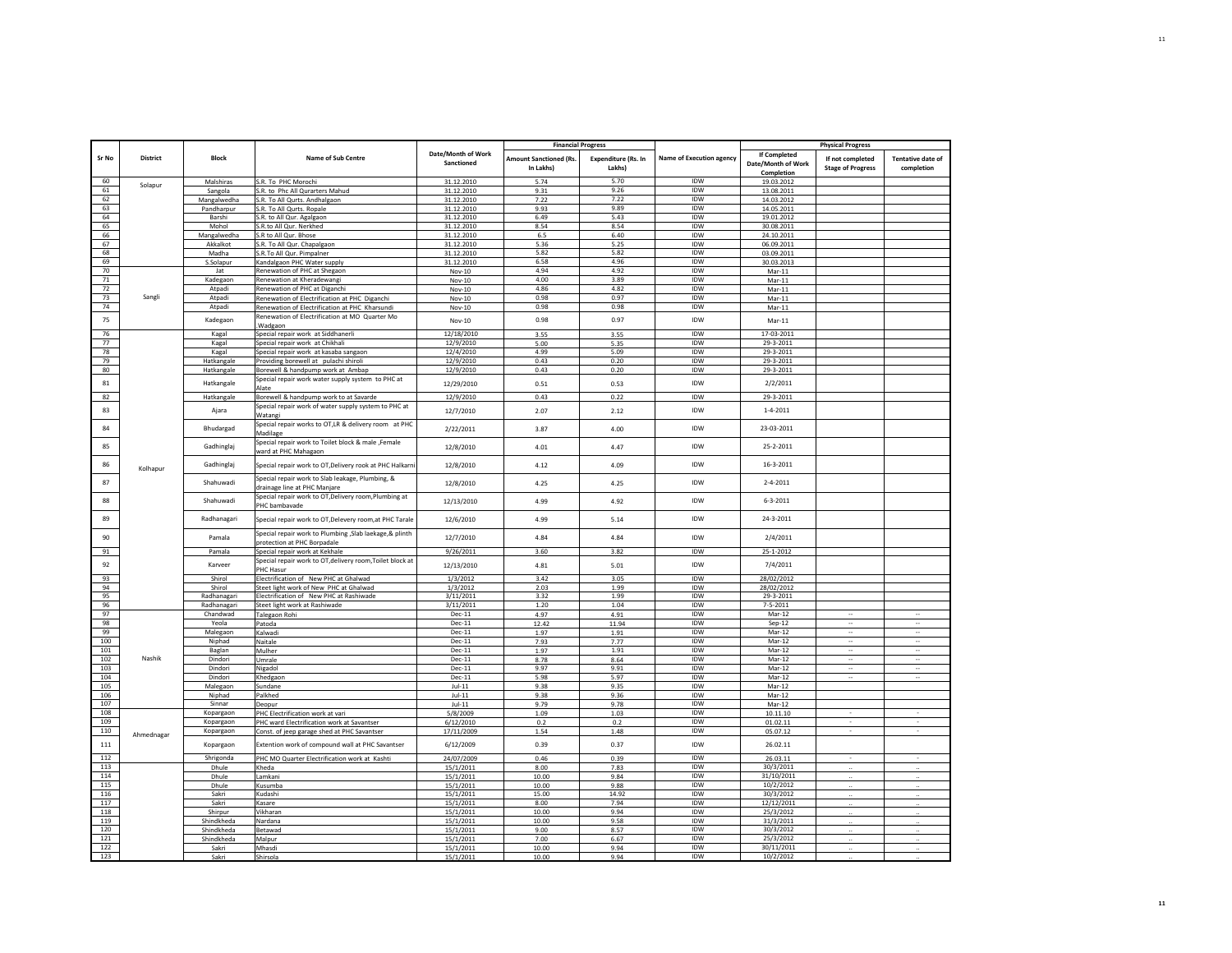|            |                 |                          |                                                                                 |                                  | <b>Financial Progress</b>                  |                                      |                                 |                                                  | <b>Physical Progress</b>                     |                                        |
|------------|-----------------|--------------------------|---------------------------------------------------------------------------------|----------------------------------|--------------------------------------------|--------------------------------------|---------------------------------|--------------------------------------------------|----------------------------------------------|----------------------------------------|
| Sr No      | <b>District</b> | <b>Block</b>             | Name of Sub Centre                                                              | Date/Month of Work<br>Sanctioned | <b>Amount Sanctioned (Rs.</b><br>In Lakhs) | <b>Expenditure (Rs. In</b><br>Lakhs) | <b>Name of Execution agency</b> | If Completed<br>Date/Month of Work<br>Completion | If not completed<br><b>Stage of Progress</b> | <b>Tentative date of</b><br>completion |
| 124        |                 | Sakri                    | Nawapada                                                                        | 15/1/2011                        | 10.00                                      | 9.84                                 | <b>IDW</b>                      | 30/11/2011                                       |                                              |                                        |
| 125        | Dhule           | Shirpur                  | Wakwad                                                                          | 15/1/2011                        | 4.00                                       | 3.95                                 | IDW                             | 30/3/2011                                        |                                              |                                        |
| 126        |                 | Dhule                    | Lamkani                                                                         | 28/12/2010                       | 12.00                                      | 11.92                                | <b>IDW</b>                      | 30/3/2011                                        |                                              |                                        |
| 127        |                 | Dhule                    | Kusumba                                                                         | 15/1/2011                        | 5.00                                       | 4.95                                 | <b>IDW</b>                      | 10/2/2012                                        |                                              |                                        |
| 128        |                 | Dhule                    | Boris                                                                           | 28/12/2010                       | 5.00                                       | 4.94                                 | IDW                             | 30/3/2011                                        | $\cdot\cdot$                                 | $\ldots$                               |
| 129        |                 | Sakri                    | Sukapur                                                                         | 28/12/2010                       | 5.00                                       | 4.97                                 | IDW                             | 30/3/2011                                        |                                              |                                        |
| 130        |                 | Sakri                    | Kasare                                                                          | 28/12/2010                       | 5.00                                       | 4.99                                 | IDW                             | 30/3/2011                                        |                                              |                                        |
| 131        |                 | Sakri                    | Tembha                                                                          | 28/12/2010                       | 5.00                                       | 4.97                                 | IDW                             | 30/3/2011                                        |                                              |                                        |
| 132        |                 | Shirpur                  | Wakwad                                                                          | 28/12/2010                       | 7.00                                       | 6.94                                 | IDW                             | 30/3/2011                                        |                                              |                                        |
| 133        |                 | <b>Shirpur</b>           | Rohini                                                                          | 28/12/2010                       | 5.00                                       | 4.98                                 | IDW                             | 30/3/2011                                        |                                              |                                        |
| 134<br>135 |                 | Shindkheda               | Walkheda                                                                        | 28/12/2010                       | 2.77                                       | 2.62                                 | IDW<br>IDW                      | 30/11/2011<br>30/3/2011                          | $\ldots$                                     |                                        |
| 136        |                 | Shindkheda<br>Shindkheda | Nimgul<br>Malpur                                                                | 28/12/2010<br>28/12/2010         | 7.00<br>5.00                               | 6.96<br>4.93                         | IDW                             | 30/3/2011                                        |                                              |                                        |
| 137        |                 | Shindkheda               | Dhamane                                                                         | 28/12/2010                       | 5.00                                       | 4.98                                 | IDW                             | 30/3/2011                                        | $\ddot{\phantom{a}}$                         |                                        |
| 138        |                 | Shindkheda               | Nardana                                                                         | 15/1/2011                        | 5.00                                       | 4.87                                 | IDW                             | 30/3/2011                                        |                                              |                                        |
| 139        |                 | Amanler                  | Marwad                                                                          | 1/7/2010                         | 4.84                                       | 4.4                                  | IDW                             | 3/31/2012                                        |                                              |                                        |
| 140        |                 | Parola                   | Mangrul                                                                         | 1/7/2010                         | 1.96                                       | 1.66                                 | IDW                             | 11/2/2010                                        |                                              |                                        |
| 141        |                 | jamner                   | Wakadi                                                                          | 1/7/2010                         | 3.49                                       | 2.96                                 | IDW                             | 10/19/2010                                       |                                              |                                        |
| 142        |                 | Raver                    | Thorgawhan                                                                      | 1/7/2010                         | 12.38                                      | 10.35                                | <b>IDW</b>                      | 2/29/2012                                        |                                              |                                        |
| 143        |                 | Raver                    | Waghod                                                                          | 1/7/2010                         | 12.59                                      | 10.63                                | IDW                             | 3/31/2011                                        |                                              |                                        |
| 144        |                 | Bhadgaon                 | Gudhe                                                                           | 1/7/2010                         | 8.26                                       | 7.81                                 | <b>IDW</b>                      | 3/31/2011                                        |                                              |                                        |
| 145        |                 | Parola                   | Lohara                                                                          | 1/7/2010                         | 6.15                                       | 5.2                                  | IDW                             | 12/13/2011                                       |                                              |                                        |
| 146        |                 | Bhadgaon                 | Pimparkhed                                                                      | 1/7/2010                         | 7.66                                       | 6.07                                 | <b>IDW</b>                      | 3/31/2012                                        |                                              |                                        |
| 147        |                 | Chalisgaon               | Ranjangaon                                                                      | 1/7/2010                         | 5.77                                       | 4.55                                 | IDW                             | 2/29/2012                                        |                                              |                                        |
| 148        |                 | Parola                   | Shelave                                                                         | 1/7/2010                         | 3.93                                       | 3.29                                 | IDW                             | 12/13/2010                                       |                                              |                                        |
| 149        | Jalgaon         | Erandole                 | Talai                                                                           | 1/7/2010                         | 1.91                                       | 1.91                                 | IDW                             | 1/29/2011                                        |                                              |                                        |
| 150        |                 | Chopda                   | Chahardi                                                                        | 1/7/2010                         | 1.96                                       | 1.77                                 | IDW                             | 10/19/2010                                       |                                              |                                        |
| 151        |                 | Chopda                   | Dhanora                                                                         | 1/7/2010                         | 1.64                                       | 1.63                                 | IDW                             | 11/2/2010                                        |                                              |                                        |
| 152        |                 | Yawal                    | Kingoan                                                                         | 1/7/2010                         | 2.49                                       | 2.11                                 | IDW                             | 3/31/2012                                        |                                              |                                        |
| 153        |                 | Yawal                    | Savkhedsim                                                                      | 1/7/2010                         | 1.99                                       | 1.69                                 | IDW                             | 3/31/2011                                        |                                              |                                        |
| 154        |                 | jamner                   | Neri                                                                            | 1/7/2010                         | 2.43                                       | 2.13                                 | IDW                             | 12/13/2010                                       |                                              |                                        |
| 155        |                 | jamner                   | Shendurni                                                                       | 1/7/2010                         | 1.99                                       | 1.97                                 | IDW                             | 11/2/2010                                        |                                              |                                        |
| 156<br>157 |                 | Bodwad                   | Yavati                                                                          | 1/7/2010<br>1/7/2010             | 1.99                                       | 1.77<br>1.18                         | IDW<br><b>IDW</b>               | 11/2/2010                                        |                                              |                                        |
| 158        |                 | Bhusawal<br>Bhusawal     | Varadsim                                                                        | 1/7/2010                         | 1.32<br>1.34                               | 1.19                                 | IDW                             | 11/2/2010                                        |                                              |                                        |
| 159        |                 | Amanler                  | Pimplagaon<br>Patonda KK Building                                               | 1/7/2010                         | 1.89                                       | 1.6                                  | IDW                             | 11/2/2010<br>1/29/2011                           |                                              |                                        |
| 160        |                 | Nandurbar                | ISO IPHS PHC Koprli Wall Compound Repairs                                       | 28/1/2011                        | 9.18                                       | 7.70                                 | IDW                             | 29-Jan-11                                        |                                              |                                        |
| 161        |                 | Nandurbar                | IPHS PHC Shanimandal Wall Compound Repairs                                      | 28/1/2011                        | 9.16                                       | 8.15                                 | IDW                             | 29-Jan-11                                        |                                              |                                        |
| 162        |                 | Shahada                  | Providing Chemical treatment water proofing @ IPHS<br>PHC Prkasha               | 23/2/2011                        | 1.66                                       | 0.93                                 | <b>IDW</b>                      | 29-Jan-11                                        |                                              |                                        |
| 163        |                 | Shahada                  | Providing Chemical treatment water proofing @ IPHS<br>PHC Sarangkheda           | 23/2/2011                        | 1.66                                       | 1.14                                 | IDW                             | 29-Jan-11                                        |                                              |                                        |
| 164        |                 | Shahada                  | Providing Chemical treatment water proofing @ IPHS<br>PHC Kalasadi              | 23/2/2011                        | 1.71                                       | 1.38                                 | IDW                             | 29-Jan-11                                        |                                              |                                        |
| 165        |                 | Shahada                  | Providing Chemical treatment water proofing @ IPHS<br>PHC Kahatul               | 23/2/2011                        | 1.71                                       | 0.75                                 | <b>IDW</b>                      | 29-Jan-11                                        |                                              |                                        |
| 166        |                 | Shahada                  | Providing Chemical treatment water proofing @ IPHS<br>PHC Padalda               | 23/2/2011                        | 1.89                                       | 1.81                                 | IDW                             | 29-Jan-11                                        |                                              |                                        |
| 167        |                 | Taloda                   | Providing Chemical treatment water proofing @ IPHS<br>PHC Pratappur             | 23/2/2011                        | 1.89                                       | 1.81                                 | <b>IDW</b>                      | 29-Jan-11                                        |                                              |                                        |
| 168        |                 | Nandurbar                | Providing Chemical treatment water proofing @ IPHS<br>PHC Shanimandal           | 23/2/2011                        | 1.71                                       | 1.02                                 | <b>IDW</b>                      | 29-Jan-11                                        |                                              |                                        |
| 169        | Nandurbar       | Nandurbar                | Providing Chemical treatment water proofing @ IPHS<br>PHC Aashte                | 23/2/2011                        | 1.71                                       | 0.99                                 | IDW                             | 29-Jan-11                                        |                                              |                                        |
| 170        |                 | Navapur                  | Providing Chemical treatment water proofing @ IPHS<br>PHC Palsun Tal Navapur    | 23/2/2011                        | 1.89                                       | 1.84                                 | <b>IDW</b>                      | 29-Jan-11                                        |                                              |                                        |
| 171        |                 | Navapur                  | Providing Chemical treatment water proofing @ IPHS<br>PHC Vavdi                 | 23/2/2011                        | 1.89                                       | 1.84                                 | <b>IDW</b>                      | 29-Jan-11                                        |                                              |                                        |
| 172        |                 | Shahada                  | Providing Chemical treatment water proofing @ IPHS<br>PHC Wagherdy              | 23/2/2011                        | 1.89                                       | 1.83                                 | IDW                             | 29-Jan-11                                        |                                              |                                        |
| 173        |                 | Shahada                  | Providing Chemical treatment water proofing @ IPHS<br>PHC Sulwade               | 23/2/2011                        | 1.89                                       | 1.84                                 | IDW                             | 29-Jan-11                                        |                                              |                                        |
| 174        |                 | Nandurbar                | Providing Chemical treatment water proofing @ IPHS<br>PHC Lahan Shahade         | 23/2/2011                        | 1.84                                       | 1.84                                 | IDW                             | 29-Jan-11                                        |                                              |                                        |
| 175        |                 | Navapur                  | Providing Chemical treatment water proofing @ IPHS<br>PHC Zamanzer              | 23/2/2011                        | 1.89                                       | 1.84                                 | IDW                             | 29-Jan-11                                        |                                              |                                        |
| 176        |                 | Nandurbar                | Providing Chemical treatment water proofing @ IPHS<br>PHC Koprli                | 23/2/2011                        | 1.71                                       | 1.01                                 | IDW                             | 29-Jan-11                                        |                                              |                                        |
| 177        |                 | Sillod                   | Repairs of Main Building at Andhari                                             | 28.02.11                         | 9.34                                       | 9.33                                 | IDW                             | 28.05.11                                         |                                              |                                        |
| 178        |                 | Paithan                  | Repairs of Main Building at Vihamndawa                                          | 28.02.11                         | 7.86                                       | 7.86                                 | IDW                             | 28.05.11                                         |                                              |                                        |
| 179        |                 | Paithan                  | Repairs of Staff Quarter at Phc Nandar                                          | 28.02.11                         | 10.88                                      | 10.86                                | IDW                             | 28.06.11                                         |                                              |                                        |
| 180        |                 | Paithan                  | Repairs of Staff Quarter at Phc Dhakephal                                       | 28.02.11                         | 11.04                                      | 11.03                                | IDW                             | 28.06.11                                         |                                              |                                        |
| 181        |                 | Paithan                  | Repairs of Staff Quarter at Phc Adul                                            | 28.02.11                         | 16.37                                      | 16.36                                | IDW                             | 28.06.11                                         |                                              |                                        |
| 182        | Aurangabad      | Vaijapur                 | Repairs of Staff Qtr. at Gade- pimpalgaon                                       | 28.02.11                         | 13.38                                      | 13.02                                | <b>IDW</b>                      | 28.06.11                                         |                                              |                                        |
| 183<br>184 |                 | Khultabad                | Repairs of Staff Quarter at Phc Verul<br>Repairs of Staff Quarter at Phc Ganori | 28.02.11<br>28.02.11             | 13.97<br>16.05                             | 13.97<br>16.04                       | IDW<br>IDW                      | 28.06.11<br>28.06.11                             |                                              |                                        |
|            |                 | Phulambri                |                                                                                 |                                  |                                            |                                      |                                 |                                                  |                                              |                                        |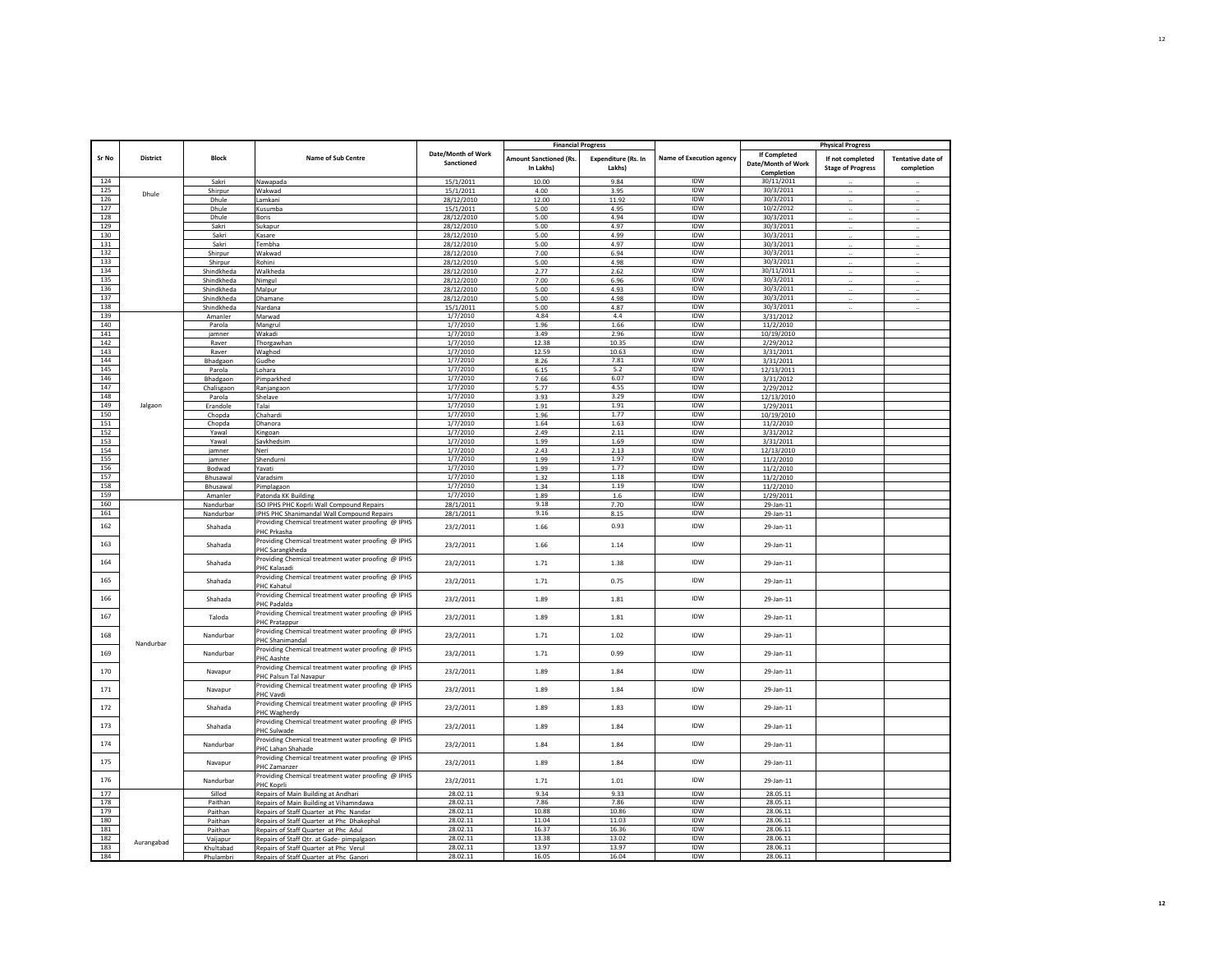|            |           |                   |                                                                                                   |                                  |                                            | <b>Financial Progress</b>            |                          |                                                         | <b>Physical Progress</b>                     |                                        |
|------------|-----------|-------------------|---------------------------------------------------------------------------------------------------|----------------------------------|--------------------------------------------|--------------------------------------|--------------------------|---------------------------------------------------------|----------------------------------------------|----------------------------------------|
| Sr No      | District  | <b>Block</b>      | Name of Sub Centre                                                                                | Date/Month of Work<br>Sanctioned | <b>Amount Sanctioned (Rs.</b><br>In Lakhs) | <b>Expenditure (Rs. In</b><br>Lakhs) | Name of Execution agency | <b>If Completed</b><br>Date/Month of Work<br>Completion | If not completed<br><b>Stage of Progress</b> | <b>Tentative date of</b><br>completion |
| 185        |           | Kannad            | Compound wall & Internal road construction at Aurala                                              | 28.02.11                         | 23.38                                      | 23.37                                | <b>IDW</b>               | 28.06.11                                                |                                              |                                        |
| 186        |           | Khultabad         | Compound wall & Internal road construction at Bazar<br>awangi                                     | 28.02.11                         | 19.63                                      | 19.62                                | <b>IDW</b>               | 28.05.11                                                |                                              |                                        |
| 187        |           | Beed              | M/R. Work to Labour room, Operation theater, to<br>Primary Health Center at. Navgan Rajuri        | 8/5/2011                         | 7.35                                       | 7.24                                 | IDW                      | 3/30/2012                                               |                                              |                                        |
| 188        |           | Majalgaon         | M/R. Work to Labour room, Operation theater, to<br>Primary health center at. Gangamasla           | 8/5/2011                         | 10.90                                      | 10.83                                | <b>IDW</b>               | 3/30/2012                                               |                                              |                                        |
| 189        |           | Patoda            | M/R. Work to Labour room, Operation theater, to<br>Primary Health Center at. DongarKinhi          | 8/5/2011                         | 3.00                                       | 2.98                                 | IDW                      | 2/28/2012                                               |                                              |                                        |
| 190        |           | Dharur            | M/R. Electrical Work to Labour room, Operation<br>heater, to Primary Health Center at. Bhogalwadi | 8/5/2011                         | 2.10                                       | 2.05                                 | <b>IDW</b>               | 2/28/2012                                               |                                              |                                        |
| 191        | Beed      | Georal            | M/R. Electrical Work to Labour room, Operation<br>theater, to Primary Health Center at, Madalmohi | 8/5/2011                         | 1.60                                       | 1.53                                 | IDW                      | 2/28/2012                                               |                                              |                                        |
| 192        |           | Ashti             | M/R. Work to Labour room, Operation theater, to<br>Primary Health Center at. Dhamangaon           | 8/5/2011                         | 5.00                                       | 4.98                                 | <b>IDW</b>               | 2/28/2012                                               |                                              |                                        |
| 193        |           | Georai            | M/R. Work to Labour room, Operation theater, to<br>Primary Health Center at. Umapur               | 8/5/2011                         | 1.50                                       | 1.53                                 | IDW                      | 1/3/2011                                                |                                              |                                        |
| 194        |           | Kaij              | M/R. work to labour room, operation theater, to<br>Primary Health Center at. Chincholimali        | 8/5/2011                         | 5.00                                       | 4.96                                 | <b>IDW</b>               | 2/28/2012                                               |                                              |                                        |
| 195        |           | Ambajogai         | M/R. Work to Labour room, Operation theater, to<br>Primary Health Center at. Bardapur             | 8/5/2011                         | 5.85                                       | 5.82                                 | IDW                      | 2/28/2012                                               |                                              |                                        |
| 196        |           | Ambajogai         | M/R. Work to Labour room, Operation theater, to<br>Primary Health Center at. Nagapur              | 8/5/2011                         | 3.70                                       | 3.58                                 | <b>IDW</b>               | 3/31/2012                                               |                                              |                                        |
| 197        |           | Tuljapur          | Construction of Staff Qtr's at Mangarul (T)                                                       | Dec. 10                          | 6.48                                       | 7.03                                 | IDW                      | Dec.2011                                                |                                              |                                        |
| 198        |           | Osmanabad         | Repairs to PHC at Samudrawani                                                                     | Dec. 10                          | 10.40                                      | 10.11                                | IDW                      | Nov.2011                                                |                                              |                                        |
| 199        |           | Bhoom             | letrification and water supply at Walwad                                                          | Dec. 10                          | 2.25                                       | 2.25                                 | IDW                      | Mar.2011                                                |                                              |                                        |
| 200        |           | Kallam            | letrification & water supply at Mangrul (k)                                                       | Dec. 10                          | 2.36                                       | 2.36                                 | IDW                      | Mar.2011                                                |                                              |                                        |
| 201        |           | Osmanabad         | Eletrification and water supply at Dhoki                                                          | Dec. 10                          | 3.46                                       | 3.46                                 | <b>IDW</b>               | Mar.2011                                                |                                              |                                        |
| 202        |           | Kallam            | Eletrification and water supply at Shiradhon                                                      | Dec. 10                          | 1.41                                       | 1.41                                 | <b>IDW</b>               | Mar.2011                                                |                                              |                                        |
| 203<br>204 | Osmanabad | Lohara            | Repairs to MO Qtr's and Staff Qtr at Jevali                                                       | Dec. 10<br>Dec. 10               | 11.71<br>1.50                              | 12.63<br>1.50                        | IDW<br><b>IDW</b>        | Aug.2011<br>Mar.2011                                    |                                              |                                        |
| 205        |           | Umerga<br>Paranda | Eletrification to MO and Staff Qtrs at Aalur                                                      | Dec. 10                          | 3.36                                       | 3.36                                 | IDW                      | Mar.2011                                                |                                              |                                        |
| 206        |           | Kallam            | Eletrification and water supply at Anala                                                          | Dec. 10                          | 2.83                                       | 2.83                                 | IDW                      | Mar.2011                                                |                                              |                                        |
| 207        |           | Tuljapur          | letrification and water supply at Dahiphal<br>Electrification to PHC & Staff Qtr at Salagara (d)  | Dec. 10                          | 1.50                                       | 1.50                                 | <b>IDW</b>               | Mar.2011                                                |                                              |                                        |
| 208        |           | Osmanabad         | Electrification to PHC Yedashi                                                                    | Dec. 10                          | 0.98                                       | 0.98                                 | <b>IDW</b>               | Mar.2011                                                |                                              |                                        |
| 209        |           | Kallam            | Eletrification to PHC & Staff Qtr at Pargaon                                                      | Dec. 10                          | 2.87                                       | 2.87                                 | IDW                      | Mar.2011                                                |                                              |                                        |
| 210        |           | Paranda           | Repairs to PHC at Shelgaon                                                                        | Dec. 10                          | 6.00                                       | 5.96                                 | <b>IDW</b>               | Mar.2011                                                |                                              |                                        |
| 211        |           | Osmanabad         | Eletrification to PHC at Dhoki                                                                    | Dec. 10                          | 1.22                                       | 1.22                                 | IDW                      | Mar.2011                                                |                                              |                                        |
| 212        |           | Osmanabad         | lectrification to PHC & Staff Qtr at Dhoki                                                        | Dec. 10                          | 1.41                                       | 1.41                                 | IDW                      | Mar.2011                                                |                                              |                                        |
| 213        |           | Washi             | lectrification to PHC&Staff Qtr at Pargaon                                                        | Dec. 10                          | 1.41                                       | 1.41                                 | IDW                      | Mar.2011                                                |                                              |                                        |
| 214        |           | Washi             | letrification to PHC at Pargaon                                                                   | Dec. 10                          | 1.45                                       | 1.45                                 | IDW                      | Mar.2011                                                |                                              |                                        |
| 215        |           | Paranda           | <b>Eletrification to PHC at Anala</b>                                                             | Dec. 10                          | 1.41                                       | 1.41                                 | <b>IDW</b>               | Mar. 2011                                               |                                              |                                        |
| 216        |           | Paranda           | Electrification to PHC & Staff Qtr at Anala                                                       | Dec. 10                          | 0.98                                       | 0.98                                 | <b>IDW</b>               | Mar.2011                                                |                                              |                                        |
| 217        |           | Bhoom             | Eletrification to PHC at Walwad                                                                   | Dec. 10                          | 1.41                                       | 1.41                                 | IDW                      | Mar.2011                                                |                                              |                                        |
| 218        |           | Kallam            | Eletrification to PHC at Mangrul K                                                                | Dec. 10                          | 1.50                                       | 1.50                                 | <b>IDW</b>               | Mar.2011                                                |                                              |                                        |
| 219        |           | Kallam            | Eletrification to PHC at Dhahiphal                                                                | Dec. 10                          | 2.00                                       | 2.00                                 | IDW                      | Mar.2011                                                |                                              |                                        |
| 220        |           | Latur             | Chincholi B.                                                                                      | 27.12.2010                       | 3.82                                       | 3.35<br>3.64                         | IDW<br><b>IDW</b>        | Mar.2011                                                |                                              |                                        |
| 221        |           | Latur             | Nivali                                                                                            | 27.12.2010                       | 4.16<br>4.99                               | 4.62                                 | IDW                      | Mar.2011                                                |                                              |                                        |
| 222<br>223 |           | Ausa<br>Ausa      | Lamjana<br>Belkund                                                                                | 27.12.2010<br>27.12.2010         | 5.14                                       | 4.61                                 | IDW                      | Mar.2011<br>Mar.2011                                    |                                              |                                        |
| 224        |           | Renapur           | Pohergaon                                                                                         | 27.12.2010                       | 5.18                                       | 4.69                                 | IDW                      | Mar.2011                                                |                                              |                                        |
| 225        |           | Renapur           | Khorala                                                                                           | 27.12.2010                       | 3.98                                       | 3.56                                 | IDW                      | Mar.2011                                                |                                              |                                        |
| 226        |           | Ahemedpur         | Satala                                                                                            | 27.12.2010                       | 4.20                                       | 3.59                                 | IDW                      | Mar.2011                                                |                                              |                                        |
| 227        |           | Udgir             | <b>Handarguli</b>                                                                                 | 27.12.2010                       | 4.03                                       | 3.45                                 | <b>IDW</b>               | Mar.2011                                                |                                              |                                        |
| 228        |           | Devni             | Walandi                                                                                           | 27.12.2010                       | 4.00                                       | 3.58                                 | IDW                      | Mar.2011                                                |                                              |                                        |
| 229        |           | Ausa              | Kitchen Shead Room at PHC Bhada                                                                   | 27.12.2010                       | 2.61                                       | 2.27                                 | <b>IDW</b>               | Mar. 2011                                               |                                              |                                        |
| 230        |           | Udgir             | Kitchen Shead Room at PHC Wadhana                                                                 | 27.12.2010                       | 2.63                                       | 2.14                                 | <b>IDW</b>               | Mar.2011                                                |                                              |                                        |
| 231        |           | Ahemedpur         | Kitchen Shead Room at PHC Shirur Taj                                                              | 27.12.2010                       | 2.61                                       | 2.10                                 | <b>IDW</b>               | Mar.2011                                                |                                              |                                        |
| 232        |           | Ahemedpur         | Kitchen Shead Room at PHC Satala                                                                  | 27.12.2010                       | 2.69                                       | 2.10                                 | <b>IDW</b>               | Mar.2011                                                |                                              |                                        |
| 233        |           | Chakur            | Kitchen Shead Room at PHC Janwal                                                                  | 27.12.2010                       | 2.64                                       | 2.20                                 | <b>IDW</b>               | Mar.2011                                                |                                              |                                        |
| 234        |           | Latur             | Laboratory Room at PHC Nivali                                                                     | 27.12.2010                       | 2.78                                       | 2.40                                 | IDW                      | Mar.2011                                                |                                              |                                        |
| 235        |           | Latur             | aboratory Room at PHC Gangapur                                                                    | 27.12.2011                       | 2.77                                       | 2.41                                 | IDW                      | Mar.2011                                                |                                              |                                        |
| 236<br>237 | Latur     | Latur<br>Latur    | aboratory Room at PHC jawala                                                                      | 27.12.2012                       | 2.79<br>2.78                               | 2.40<br>2.42                         | IDW<br>IDW               | Mar.2011<br>Mar.2011                                    |                                              |                                        |
| 238        |           | Ausa              | Laboratory Room at PHC Chincholi E<br>Laboratory Room at PHC Lamjana                              | 27.12.2013<br>27.12.2014         | 2.79                                       | 2.37                                 | IDW                      | Mar.2011                                                |                                              |                                        |
| 239        |           | Ausa              | Laboratory Room at PHC Bhada                                                                      | 27.12.2015                       | 2.77                                       | 2.30                                 | <b>IDW</b>               | Mar.2011                                                |                                              |                                        |
| 240        |           | Ausa              | Laboratory Room at PHC Ujani                                                                      | 27.12.2016                       | 2.79                                       | 2.37                                 | <b>IDW</b>               | Mar.2011                                                |                                              |                                        |
| 241        |           | Renapur           | aboratory Room at PHC Pangaon                                                                     | 27.12.2017                       | 2.78                                       | 2.31                                 | <b>IDW</b>               | Mar.2011                                                |                                              |                                        |
| 242        |           | Renapur           | aboratory Room at PHC Pohergaon                                                                   | 27.12.2018                       | 2.79                                       | 2.44                                 | IDW                      | Mar.2011                                                |                                              |                                        |
| 243        |           | Renapur           | Laboratory Room at PHC Khorala                                                                    | 27.12.2019                       | 2.79                                       | 2.31                                 | <b>IDW</b>               | Mar.2011                                                |                                              |                                        |
| 244        |           | Udgir             | Laboratory Room at PHC Wadhana                                                                    | 27.12.2020                       | 2.79                                       | 2.24                                 | <b>IDW</b>               | Mar.2011                                                |                                              |                                        |
| 245        |           | Udgir             | Laboratory Room at PHC Her                                                                        | 27.12.2021                       | 2.79                                       | 2.21                                 | <b>IDW</b>               | Mar.2011                                                |                                              |                                        |
| 246        |           | Udgir             | Laboratory Room at PHC Devarjan                                                                   | 27.12.2022                       | 2.79                                       | 2.22                                 | <b>IDW</b>               | Mar.2011                                                |                                              |                                        |
| 247        |           | Chakur            | Laboratory Room at PHC Nalegaon                                                                   | 27.12.2023                       | 2.78                                       | 2.35                                 | IDW                      | Mar.2011                                                |                                              |                                        |
| 248        |           | Chakur            | Laboratory Room at PHC Janwal                                                                     | 27.12.2024                       | 2.79                                       | 2.40                                 | <b>IDW</b>               | Mar.2011                                                |                                              |                                        |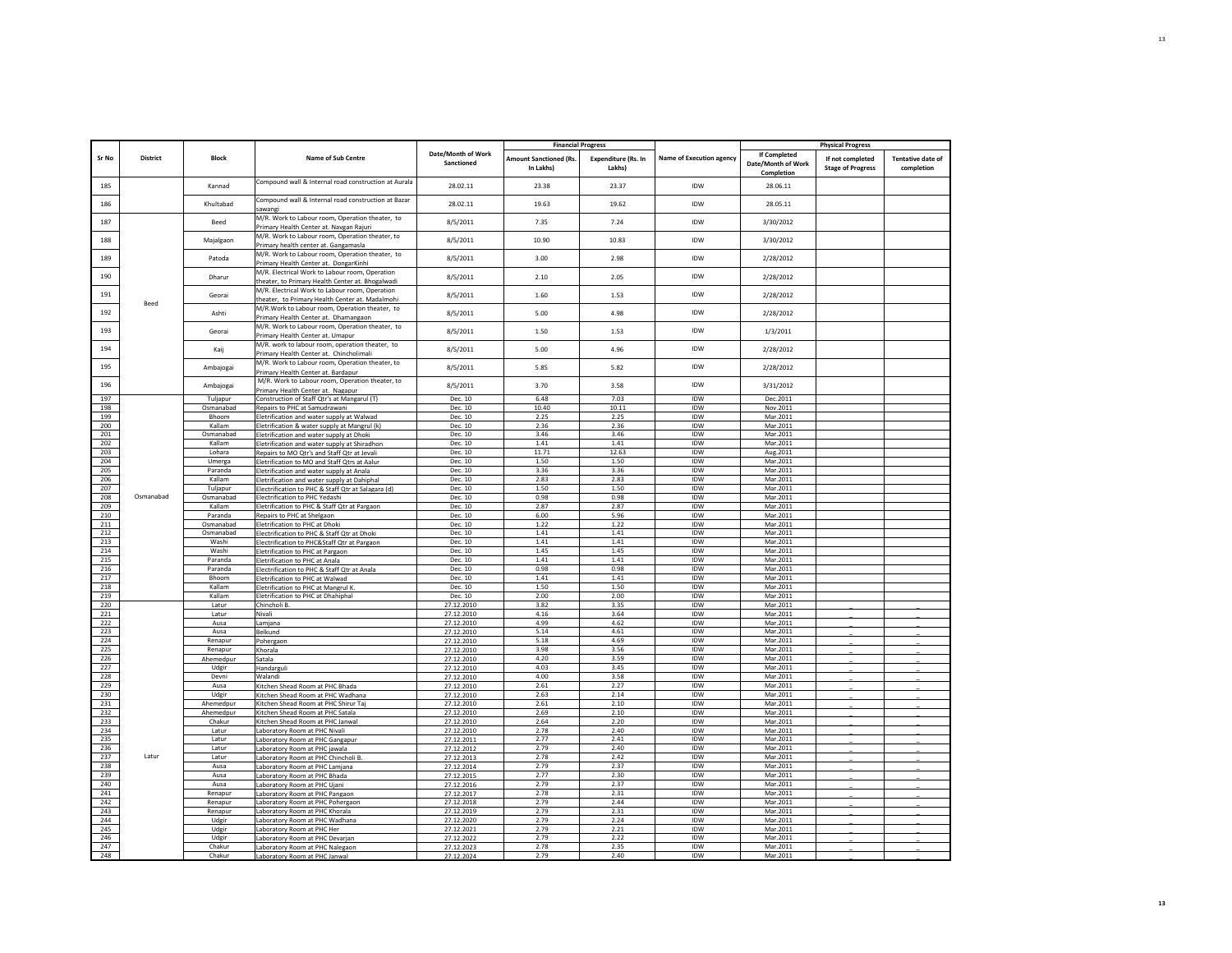|              |                 |                      |                                                                                           |                                  | <b>Financial Progress</b>                  |                                      |                                 |                                                  | <b>Physical Progress</b>                     |                                        |
|--------------|-----------------|----------------------|-------------------------------------------------------------------------------------------|----------------------------------|--------------------------------------------|--------------------------------------|---------------------------------|--------------------------------------------------|----------------------------------------------|----------------------------------------|
| <b>Sr No</b> | <b>District</b> | <b>Block</b>         | <b>Name of Sub Centre</b>                                                                 | Date/Month of Work<br>Sanctioned | <b>Amount Sanctioned (Rs.</b><br>In Lakhs) | <b>Expenditure (Rs. In</b><br>Lakhsl | <b>Name of Execution agency</b> | If Completed<br>Date/Month of Work<br>Completion | If not completed<br><b>Stage of Progress</b> | <b>Tentative date of</b><br>completion |
| 249          |                 | jalkot               | Laboratory Room at PHC Atnur                                                              | 27.12.2025                       | 2.79                                       | 2.25                                 | IDW                             | Mar.2011                                         |                                              |                                        |
| 250          |                 | Ahemedpur            | Laboratory Room at PHC Kingaon                                                            | 27.12.2026                       | 2.79                                       | 2.18                                 | IDW                             | Mar.2011                                         |                                              |                                        |
| 251          |                 | Ahemedpur            | aboratory Room at PHC Satala                                                              | 27.12.2027                       | 2.80                                       | 2.25                                 | <b>IDW</b>                      | Mar.2011                                         |                                              |                                        |
| 252          |                 | Ahemedpur            | Laboratory Room at PHC Andhori                                                            | 27.12.2028                       | 2.79                                       | 2.17                                 | IDW                             | Mar.2011                                         |                                              |                                        |
| 253          |                 | Ahemedpur            | Laboratory Room at PHC Shirur                                                             | 27.12.2029                       | 2.77                                       | 2.25                                 | <b>IDW</b>                      | Mar.2011                                         |                                              |                                        |
| 254          |                 | Shirur (A)           | Laboratory Room at PHC Shirur Antpal                                                      | 27.12.2030                       | 2.79                                       | 2.36                                 | <b>IDW</b>                      | Mar.2011                                         |                                              |                                        |
| 255          |                 | Bhokardan            | PHC RaniUnchegaon Construction of Lab Room                                                | 1/17/2011                        | 3.34                                       | 2.98                                 | IDW                             | 2/7/2011                                         |                                              |                                        |
| 256          |                 | Bhokardan            | Reparing Estimate of Main Building at PHC Hasanabad                                       | 1/17/2011                        | 4.51                                       | 4.26                                 | IDW                             | 3/31/2011                                        |                                              |                                        |
| 257          |                 | Partur               | Reparing Estimate of Main Building at PHC Ashti                                           | 12/14/2010                       | 4.77                                       | 4.71                                 | IDW                             | 3/31/2011                                        |                                              |                                        |
| 258          |                 | Partur               | Reparing Estimate of Class III Quarter No 1 & 2 at PHC<br>Ashti                           | 12/14/2010                       | 1.69                                       | 1.66                                 | IDW                             | 3/31/2011                                        |                                              |                                        |
| 259          |                 | Partur               | Reparing Estimate of Class III Quarter No 3 & 4 at PHC<br>Ashti                           | 12/14/2010                       | 1.72                                       | 1.39                                 | IDW                             | 3/31/2011                                        |                                              |                                        |
| 260          |                 | Partur               | Reparing Estimate of Medical Officer Quarter at PHC<br>Ashti                              | 12/14/2010                       | 0.91                                       | 0.87                                 | IDW                             | 3/31/2011                                        |                                              |                                        |
| 261          |                 | Partur               | Reparing Estimate of Driver Quarter at PHC Ashti                                          | 12/14/2010                       | 0.78                                       | 0.73                                 | IDW                             | 3/31/2011                                        |                                              |                                        |
| 262          |                 | Bhokardan            | Reparing Estimate of Class III Quarter No 1 & 2 at PHC<br><b>Hasanabad</b>                | 1/17/2011                        | 2.32                                       | 2.21                                 | IDW                             | 3/31/2011                                        |                                              |                                        |
| 263          |                 | Bhokardan            | Reparing Estimate of Class III Quarter No 3 & 4 at PHC<br>lasanabad                       | 1/17/2011                        | 2.32                                       | 2.18                                 | <b>IDW</b>                      | 3/31/2011                                        |                                              |                                        |
| 264          |                 | Bhokardan            | Reparing Estimate of Medical Officer Quarter at PHC<br>Hasanabad                          | 12/14/2010                       | 1.83                                       | 1.68                                 | IDW                             | 3/31/2011                                        |                                              |                                        |
| 265          | Jalna           | Bhokardan            | Reparing Estimate of Driver Quarter at PHC Hasanabad                                      | 12/14/2010                       | 1.16                                       | 1.07                                 | IDW                             | 3/31/2011                                        |                                              |                                        |
| 266          |                 | Ambad                | Reparing Estimate of Class 3 Quarter of ANM, LHV,<br>Pharmasist, HA at PHC Shahagad       | 1/17/2011                        | 4.69                                       | 2.27                                 | IDW                             | 3/31/2011                                        |                                              |                                        |
| 267          |                 | Ghansawnagi          | Reparing Estimate of Class 3 Quarter of ANM, LHV,                                         | 1/17/2011                        | 4.99                                       | 4.31                                 | <b>IDW</b>                      | 2/7/2011                                         |                                              |                                        |
| 268          |                 | Jafrabad             | Pharmasist, HA at PHC Ku Pimpalgaon<br>Reparing Estimate of Main Building at PHC Warud    | 1/17/2011                        | 4.93                                       | 3.71                                 | IDW                             | 10/25/2010                                       |                                              |                                        |
| 269          |                 | Badnapur             | Reapring Estimate of Main Building & Dharmashala                                          | 1/17/2011                        | 5.23                                       | 4.42                                 | IDW                             | 6/8/2010                                         |                                              |                                        |
| 270          |                 | Jafrabad             | atPHC Wakulani<br>Reparing Estimate of Medical Officer 2 Quarter at PHC                   | 1/17/2011                        | 1.33                                       | 1.20                                 | <b>IDW</b>                      | 10/25/2010                                       |                                              |                                        |
| 271          |                 | Ambad                | Narud<br>Reparing Estimate of Medical officer 1 &2 & Driver                               | 1/17/2011                        | 5.27                                       | 2.26                                 | IDW                             | 8/2/2010                                         |                                              |                                        |
|              |                 |                      | Quarter at PHC Shahagad<br>Reparing Estimate of Medical officer 1 &2 & Driver             |                                  |                                            |                                      |                                 |                                                  |                                              |                                        |
| 272          |                 | Badnapur             | Quarter at PHC Wakulani Tq Badnapur<br>Reparing Estimate of Medical officer 1 &2 & Driver | 1/17/2011                        | 3.37                                       | 3.21                                 | IDW                             | 6/8/2010                                         |                                              |                                        |
| 273          |                 | Ghansawnagi          | Quarter at PHC Ku. Pimpalgaon                                                             | 1/17/2011                        | 5.42                                       | 4.29                                 | IDW<br>IDW                      | 8/2/2010                                         |                                              |                                        |
| 274          |                 | Gangakhed            | Repairs to P.H.C. Main Bldg. at .Kawalgaon                                                | 2/22/2011                        | 6.74                                       | 6.70                                 |                                 | 6/22/2011                                        |                                              |                                        |
| 275          |                 | Jintur               | Repairs to P.H.C. Main Bldg., M.O.& Staff Quarter<br>At. Babhulgaon                       | 2/22/2011                        | 12.87                                      | 12.87                                | IDW                             | 12/19/2011                                       |                                              |                                        |
| 276          | Parbhani        | Palam                | Repairs to P.H.C. Main Bldg. & Staff Quarter at.<br>Hadgaon                               | 2/22/2011                        | 2.95                                       | 2.16                                 | IDW                             | 3/22/2012                                        |                                              |                                        |
| 277          |                 | Parbhani             | Repairs to Four Staff Quarters of P.H.C. Zari                                             | 2/22/2011                        | 2.42                                       | 1.44                                 | IDW                             | 3/28/2012                                        |                                              |                                        |
| 278          |                 | Purna                | Repairs to P.H.C.Main Bldg. at. Walur                                                     | 2/22/2011                        | 3.70                                       | 3.67                                 | IDW                             | 9/6/2011                                         |                                              |                                        |
| 279          |                 | Nanded               | M/R to Other Qtr.at PHC Limbgaon<br>4 Nos.)                                               | 8/18/2010                        | 4.15                                       | 4.04                                 | IDW                             | 9/30/2010                                        |                                              |                                        |
| 280          |                 | Ardhapur             | Construction of Labour Room at PHC Ardhapur                                               | 8/18/2010                        | 3.50                                       | 3.44                                 | IDW                             | 9/30/2010                                        |                                              |                                        |
| 281          |                 | Kinwat               | Construction of Labour Room at PHC Barahadi                                               | 8/18/2010                        | 3.50                                       | 3.19                                 | IDW                             | 9/30/2010                                        |                                              |                                        |
| 282          |                 | Ardhapur             | M / R to O.T. room at PHC Ardhapur                                                        | 8/18/2010                        | 1.60                                       | 1.30                                 | IDW                             | 9/30/2010                                        |                                              |                                        |
| 283<br>284   | Nanded          | Mukhed               | M / R to O.T. room at PHC Barhali                                                         | 8/18/2010<br>8/18/2010           | 1.95<br>2.25                               | 1.53<br>0.76                         | IDW<br><b>IDW</b>               | 9/30/2010<br>9/30/2010                           |                                              |                                        |
| 285          |                 | Mukhed<br>Hadgaon    | M/R to RepairLab. Room at PHC Jamb<br>M / R to Repair & Electrical PHC Nimgaon            | 8/18/2010                        | 1.80                                       | 1.89                                 | <b>IDW</b>                      | 9/30/2010                                        |                                              |                                        |
| 286          |                 | Loha                 | M / R to O.T. room at PHC Malakol                                                         | 8/18/2010                        | 1.50                                       | 1.16                                 | IDW                             | 9/30/2010                                        |                                              |                                        |
| 287          |                 | Kandhar              | M / R to Labour room at PHC Barul                                                         | 8/18/2010                        | 2.10                                       | 1.58                                 | <b>IDW</b>                      | 9/30/2010                                        |                                              |                                        |
| 288          |                 | Naigaon              | M / R to Repair at PHC Manjaram                                                           | 8/18/2010                        | 1.90                                       | 1.85                                 | IDW                             | 9/30/2010                                        |                                              |                                        |
| 289          |                 | Naigaon              | M/R to Repair at PHC Barbada                                                              | 8/18/2010                        | 2.50                                       | 2.50                                 | IDW                             | 9/30/2010                                        |                                              |                                        |
| 290          |                 | Mahur                | M/R to Repair at PHC Sindkhade                                                            | 8/18/2010                        | 2.36                                       | 2.35                                 | <b>IDW</b>                      | 9/30/2010                                        |                                              |                                        |
| 291          | Hingoli         | Hingoli              | Repairs to PHC Sirsam                                                                     | 15.03.2011                       | 6.72                                       | 6.70                                 | <b>IDW</b>                      | 18.12.2012                                       |                                              |                                        |
| 292          |                 | Chandur Rly          | Amla Vishweshwar Tq. Chandur Rly.                                                         | 29.08.2010                       | 0.98                                       | 0.83                                 | IDW                             | march.2011.                                      |                                              |                                        |
| 293          |                 | Chandur Rly          | Amla V.                                                                                   | 9.11.2010                        | 2.00                                       | 1.80                                 | IDW                             | march.2011.                                      |                                              |                                        |
| 294<br>295   |                 | Chandur Rly          | PHC Amla V                                                                                | 2.03.2010                        | 13.82<br>0.97                              | 10.41<br>0.77                        | IDW<br>IDW                      | march.2011.                                      |                                              |                                        |
| 296          |                 | Amravati<br>Amravati | Anjangaon Bari<br>Aniangaon Bari                                                          | 21.08.2010<br>28.7.2010          | 5.12                                       | 4.51                                 | IDW                             | march.2011<br>march.2011.                        |                                              |                                        |
| 297          |                 | Amravati             | Anjangaon Bari                                                                            | 2.03.2010                        | 9.84                                       | 9.00                                 | IDW                             | march.2011.                                      |                                              |                                        |
| 298          |                 | Dhamangaon Rly       | Anjansingi                                                                                | 9.11.2010                        | 0.99                                       | 0.67                                 | <b>IDW</b>                      | march.2011.                                      |                                              |                                        |
| 299          |                 | Dhamangaon Rly       | Anjansing                                                                                 | 9.11.2010                        | 2.00                                       | 1.58                                 | IDW                             | march.2011.                                      |                                              |                                        |
| 300          |                 | Dhamangaon Rly       | Aniansing                                                                                 | 2.03.2010                        | 6.50                                       | 5.51                                 | IDW                             | march.2011.                                      |                                              |                                        |
| 301          |                 | Chandur Bz           | Asegaon                                                                                   | 9.11.2010                        | 2.00                                       | 1.79                                 | <b>IDW</b>                      | march.2011                                       |                                              |                                        |
| 302          |                 | Chandur Bz           | Asegaon                                                                                   | 2.03.2010                        | 15.72                                      | 12.52                                | IDW                             | march. 2011                                      |                                              |                                        |
| 303          |                 | Bhatkuli             | Bhatkuli                                                                                  | 2.03.2010                        | 0.96                                       | 0.64                                 | <b>IDW</b>                      | march.2011                                       |                                              |                                        |
| 304          |                 | Dharni               | Bijudhawadi                                                                               | 28.08.2010                       | 4.84                                       | 3.85                                 | <b>IDW</b>                      | march.2011                                       |                                              |                                        |
| 305<br>306   |                 | Dharni               | Bijudhawadi                                                                               | 8.12.2010<br>2.03.2010           | 2.00<br>0.87                               | 1.98<br>0.61                         | IDW<br><b>IDW</b>               | march.2011.<br>march 2011                        |                                              |                                        |
|              |                 | Chandur Bz           | Brahamanwada Thadi                                                                        |                                  |                                            |                                      |                                 |                                                  |                                              |                                        |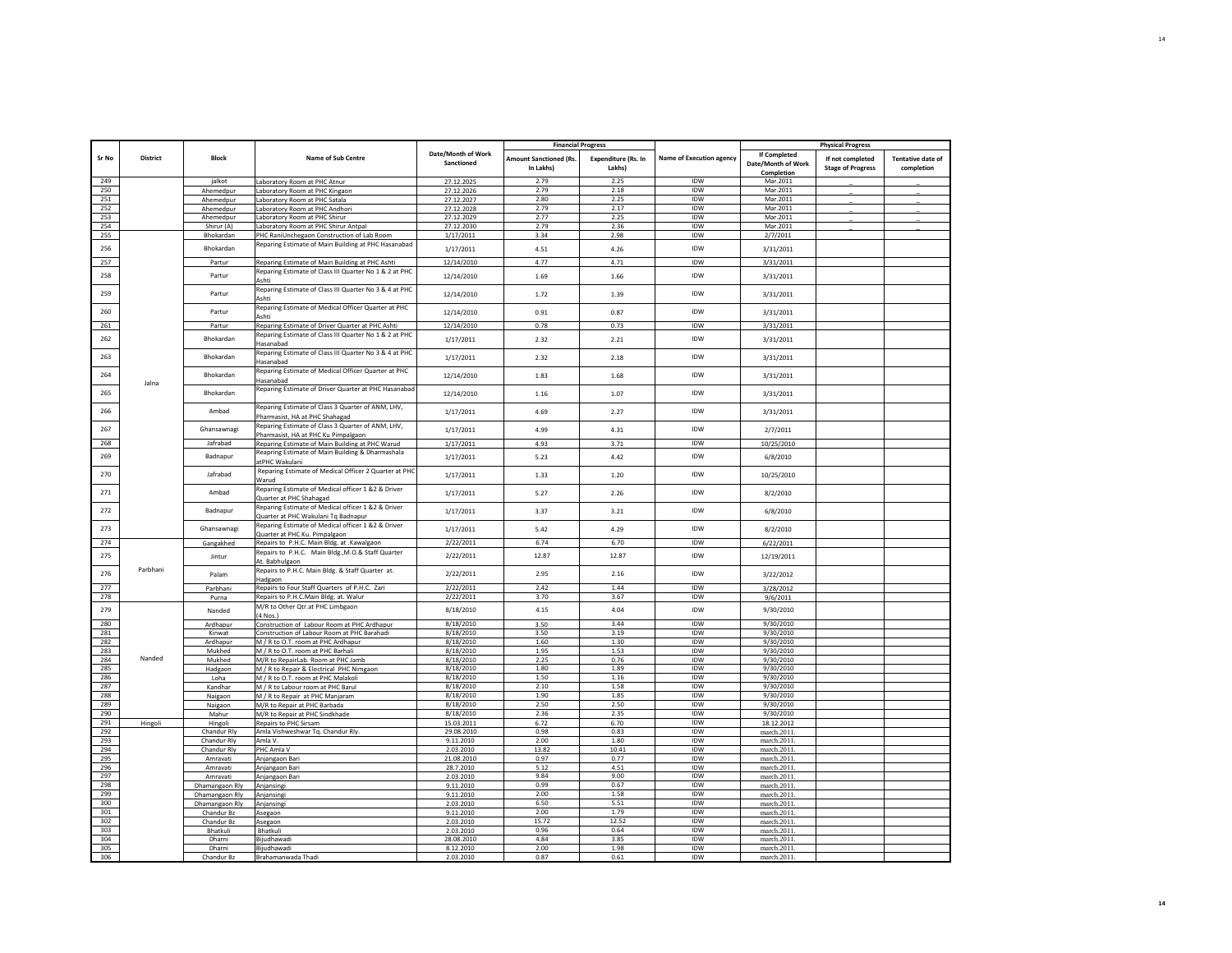|            |                 |                          |                                                                                |                                  | <b>Financial Progress</b>                  |                                      |                                 |                                           | <b>Physical Progress</b>                     |                                        |
|------------|-----------------|--------------------------|--------------------------------------------------------------------------------|----------------------------------|--------------------------------------------|--------------------------------------|---------------------------------|-------------------------------------------|----------------------------------------------|----------------------------------------|
| Sr No      | <b>District</b> | <b>Block</b>             | Name of Sub Centre                                                             | Date/Month of Work<br>Sanctioned | <b>Amount Sanctioned (Rs.</b><br>In Lakhs) | <b>Expenditure (Rs. In</b><br>Lakhs) | <b>Name of Execution agency</b> | <b>If Completed</b><br>Date/Month of Work | If not completed<br><b>Stage of Progress</b> | <b>Tentative date of</b><br>completion |
|            |                 |                          |                                                                                |                                  |                                            |                                      |                                 | Completion                                |                                              |                                        |
| 307<br>308 |                 | Chandur Bz               | Brahamanwada                                                                   | 8.12.2010                        | 2.00<br>5.73                               | 1.83<br>5.12                         | IDW<br>IDW                      | march.2011                                |                                              |                                        |
| 309        |                 | Chandur Bz               | Brahamanwada Thadi (Non IPHS)                                                  | 2.03.2010                        | 0.99                                       | 0.91                                 | IDW                             | march.2011                                |                                              |                                        |
| 310        |                 | Daryapur                 | Chandrapur<br>Chandrapur                                                       | 21.08.2010<br>9.11.2010          | 2.00                                       | 1.57                                 | IDW                             | march.2011<br>march.2011                  |                                              |                                        |
| 311        |                 | Daryapur<br>Daryapur     | Chandrapur                                                                     | 2.03.2010                        | 16.03                                      | 9.81                                 | IDW                             | march.2011                                |                                              |                                        |
| 312        |                 | Nand.Kh.                 | Dhamak                                                                         | 21.08.2010                       | 1.31                                       | 1.31                                 | IDW                             | march.2011                                |                                              |                                        |
| 313        |                 | Nand.Kh.                 | Dhamak                                                                         | 9.11.2010                        | 2.00                                       | 1.70                                 | IDW                             | march.2011                                |                                              |                                        |
| 314        |                 | Nand.Kh.                 | Dhamak (Non IPHS)                                                              | 2.03.2010                        | 9.70                                       | 8.49                                 | IDW                             | march.2011                                |                                              |                                        |
| 315        |                 | Achalpur                 | Dhamangaon Gadhi Tq. Achalpur                                                  | 21.8.2010                        | 0.96                                       | 0.95                                 | IDW                             | march.2011                                |                                              |                                        |
| 316        |                 | Dhamangaon Gadhi         | Dhamangaon Gadhi                                                               | 9.11.2010                        | 2.00                                       | 1.75                                 | IDW                             | march.2011                                |                                              |                                        |
| 317        |                 | Dhamangaon Gadhi         | Dhamangaon Gadhi                                                               | 2.03.2010                        | 10.42                                      | 9.28                                 | IDW                             | march.2011                                |                                              |                                        |
| 318<br>319 |                 | Dharni                   | <b>Dhulghat Rly</b>                                                            | 15.9.2010                        | 2.60<br>2.00                               | 1.65<br>1.80                         | IDW<br><b>IDW</b>               | march.2011<br>march.2011                  |                                              |                                        |
| 320        |                 | Dharni<br>Dharni         | Dhulghat Rly<br>Harisal Tq. Dharni.                                            | 9.11.2010<br>28.02.2010          | 4.95                                       | 4.48                                 | IDW                             | march.2011                                |                                              |                                        |
| 321        |                 | Dharni                   | Harisal                                                                        | 9.11.2010                        | 2.00                                       | 1.95                                 | IDW                             | march.2011                                |                                              |                                        |
| 322        |                 | Dharni                   | Hiwarkhed                                                                      | 9.11.2010                        | 2.00                                       | 1.88                                 | <b>IDW</b>                      | march.2011                                |                                              |                                        |
| 323        |                 | Dharni                   | Kalamkhar                                                                      | 28.08.2010                       | 4.75                                       | 4.01                                 | IDW                             | march.2011                                |                                              |                                        |
| 324        |                 | Anjangaon Surji          | P.S. Anjangaon S.                                                              | 7.11.2010                        | 1.98                                       | 1.73                                 | IDW                             | march.2011                                |                                              |                                        |
| 325        | Amravati        | Chandur Bz.              | Karajgaon                                                                      | 29.08.2010                       | 0.99                                       | 0.93                                 | IDW                             | march.2011                                |                                              |                                        |
| 326        |                 | Chandur Bz.              | Karajgaon                                                                      | 9.11.2010                        | 2.00                                       | 1.70                                 | IDW                             | march.2011                                |                                              |                                        |
| 327        |                 | Chandur Bz.              | Karajgaon                                                                      | 2.03.2010                        | 15.50                                      | 13.24                                | <b>IDW</b>                      | march.2011                                |                                              |                                        |
| 328        |                 | Bhatkuli                 | Repairs to PHC (Resi. Qtr)at Kholapur                                          | 29.08.2010                       | 1.00                                       | 0.96                                 | <b>IDW</b>                      | march.2011                                |                                              |                                        |
| 329<br>330 |                 | Anjangaon Surji          | Kokarda                                                                        | 21.8.2010<br>9.11.2010           | 0.96<br>2.00                               | 0.91<br>1.90                         | IDW<br>IDW                      | march.2011                                |                                              |                                        |
| 331        |                 | Anjangaon Surji          | Kokarda                                                                        |                                  | 12.19                                      | 4.36                                 | IDW                             | march.2011                                |                                              |                                        |
| 332        |                 | Anjangaon Surji<br>Tivsa | Kokarda<br>Kurha                                                               | 2.03.2010<br>2.03.2010           | 13.58                                      | 11.62                                | <b>IDW</b>                      | march.2011<br>march.2011                  |                                              |                                        |
| 333        |                 | Nand.Kh                  | Loni Takli                                                                     | 2.03.2010                        | 10.11                                      | 2.67                                 | IDW                             | march 2011                                |                                              |                                        |
| 334        |                 | Amravati                 | Mahuli J.                                                                      | 2.03.2010                        | 2.00                                       | 1.74                                 | IDW                             | march.2011                                |                                              |                                        |
| 335        |                 | Tivsa                    | Mardi                                                                          | 9.11.2010                        | 2.00                                       | 1.82                                 | IDW                             | march.2011                                |                                              |                                        |
| 336        |                 | Tivsa                    | Mardi                                                                          | 2.03.2010                        | 6.26                                       | 5.67                                 | <b>IDW</b>                      | march.2011                                |                                              |                                        |
| 337        |                 | Chandur Rly              | Palaskhed                                                                      | 29.08.2010                       | 0.99                                       | 0.91                                 | IDW                             | march.2011                                |                                              |                                        |
| 338        |                 | Chandur Rly              | Palaskhed                                                                      | 9.11.2010                        | 2.00                                       | 1.72                                 | <b>IDW</b>                      | march.2011                                |                                              |                                        |
| 339        |                 | Chandur Rlv              | Palaskhed                                                                      | 2.03.2010                        | 1.75                                       | 1.65                                 | IDW                             | march.2011                                |                                              |                                        |
| 340        |                 | Nand.Kh.                 | Papad                                                                          | 2.03.2010                        | 0.97                                       | 0.80                                 | <b>IDW</b>                      | march.2011                                |                                              |                                        |
| 341<br>342 |                 | Nand, Kh                 | Papad                                                                          | 9.11.2010                        | 2.00<br>3.04                               | 1.82<br>2.13                         | IDW<br>IDW                      | march.2011                                |                                              |                                        |
| 343        |                 | Nand.Kh.<br>Achalpur     | Papad<br>Pathrot                                                               | 2.03.2010<br>2.03.2010           | 0.97                                       | 0.00                                 | IDW                             | march.2011<br>march.2011                  |                                              |                                        |
| 344        |                 | Warud                    | Pusala                                                                         | 9.11.2010                        | 2.00                                       | 1.79                                 | IDW                             | march.2011                                |                                              |                                        |
| 345        |                 | Warud                    | Rajura Bz                                                                      | 9.11.2010                        | 2.00                                       | 1.77                                 | IDW                             | march.2011                                |                                              |                                        |
| 346        |                 | Daryapur                 | Ramtirth                                                                       | 21.08.2010                       | 0.98                                       | 0.98                                 | IDW                             | march.2011                                |                                              |                                        |
| 347        |                 | Dharni                   | Sadrawadi                                                                      | 09.11.2010                       | 2.00                                       | 1.89                                 | IDW                             | march.2011                                |                                              |                                        |
| 348        |                 | Dharni                   | Sadrawadi                                                                      | 2.03.2010                        | 12.23                                      | 11.29                                | IDW                             | march.2011                                |                                              |                                        |
| 349        |                 | Nand.Kh.                 | Repairs to Labour Room at PHC Satargaon                                        | 8.12.2010                        | 2.00                                       | 1.96                                 | <b>IDW</b>                      | march.2011                                |                                              |                                        |
| 350        |                 | Anjangaon Surji          | Repairs to PHC (Resi. Qtr)at Sategaon                                          | 21.08.2010                       | 0.97                                       | 0.91                                 | IDW                             | march.2011                                |                                              |                                        |
| 351        |                 | Anjangaon Surji          | Sategaon                                                                       | 2.03.2010                        | 2.84                                       | 2.70                                 | IDW                             | march.2011                                |                                              |                                        |
| 352        |                 | Chikhaldara              | Semadoha                                                                       | 2.03.2010                        | 10.56                                      | 8.90                                 | IDW                             | march.2011                                |                                              |                                        |
| 353<br>354 |                 | Chikhaldara              | Semadoha Tg. Chikhaldara                                                       | 2.3.2010<br>9.11.2010            | 24.90<br>2.00                              | 12.62<br>1.77                        | <b>IDW</b><br><b>IDW</b>        | march.2011                                |                                              |                                        |
| 355        |                 | Warud<br>Dhamangaon Rly  | Shendurjana Ghat<br>Talegaon D.                                                | 9.11.2010                        | 2.00                                       | 1.79                                 | <b>IDW</b>                      | march.2011<br>march.2011                  |                                              |                                        |
| 356        |                 | Chikhaldara              | Tembrusonda                                                                    | 9.11.2010                        | 2.00                                       | 2.00                                 | IDW                             | march.2011                                |                                              |                                        |
| 357        |                 | Chikhaldara              | Tembrusonda                                                                    | 2.03.2010                        | 14.51                                      | 8.03                                 | <b>IDW</b>                      | march.2011                                |                                              |                                        |
| 358        |                 | Amravati                 | Walgaon                                                                        | 29.08.2010                       | 1.98                                       | 1.62                                 | IDW                             | march.2011                                |                                              |                                        |
| 359        |                 | Achalpur                 | Yesurna                                                                        | 21.08.2010                       | 0.97                                       | 0.77                                 | IDW                             | march.2011                                |                                              |                                        |
| 360        |                 | S.Raja                   | Water proofing to ward slab @ P.H.C. Kingaon Raja                              | Sep.10                           | 2.09                                       | 2.09                                 | IDW                             | 31/03/2011                                |                                              |                                        |
| 361        |                 | Nandura                  | Repairs to P.H.C. @ Takarkhed                                                  | Sep.10                           | 8.12                                       | 7.99                                 | IDW                             | 31/03/2011                                |                                              |                                        |
| 362        |                 | D.Raja                   | Repairs to servent Qtr. No. 3 @ P.H.C. Andhera                                 | Sep.10                           | 1.92                                       | 1.88                                 | IDW                             | 31/03/2011                                |                                              |                                        |
|            |                 |                          | (D.Mahi)<br>Repairs to O.T./L.R. sanitation & water proofing to                |                                  |                                            |                                      | <b>IDW</b>                      |                                           |                                              |                                        |
| 363        |                 | Chikhli                  | P.H.C. @ Antri Khedekar<br>Repairs to O.T./L.R. sanitation & water proofing to | Sep.10                           | 2.55                                       | 2.54                                 |                                 | 31/03/2011                                |                                              |                                        |
| 364        |                 | Sangrampur               | P.H.C. @ Paturda                                                               | Sep.10                           | 6.89                                       | 6.83                                 | IDW                             | 31/03/2011                                |                                              |                                        |
| 365        |                 | Mehakar                  | Repairs to O.T./L.R. ward, sanitation to P.H.C. @<br>anefal                    | Sep.10                           | 10.61                                      | 10.91                                | IDW                             | 31/03/2011                                |                                              |                                        |
| 366        |                 | Chikhli                  | Repairs to Servent Qtr. No. 1 & 2 @ P.H.C. Antri<br>Khedekar                   | Sep.10                           | 1.91                                       | 1.91                                 | <b>IDW</b>                      | 31/03/2011                                |                                              |                                        |
| 367        |                 | Mehakar                  | Repairs & Renevation of P.H.C. @ Deulgaon Mali                                 | Sep.10                           | 10.95                                      | 10.93                                | <b>IDW</b>                      | 31/03/2011                                |                                              |                                        |
| 368        |                 | S.Raja                   | Repairs to Servent Qtr. No. 1 & 2 @ P.H.C. Kingaon<br>Raia                     | Sep.10                           | 1.92                                       | 1.84                                 | IDW                             | 31/03/2011                                |                                              |                                        |
| 369        | Buldana         | Chikhli                  | Repairs to Servent Qtr. No. 1 & 2 @ P.H.C. Eklara                              | Sep.10                           | 3.27                                       | 3.27                                 | IDW                             | 31/03/2011                                |                                              |                                        |
| 370        |                 | Buldana                  | Repairs & Renevation of P.H.C. @ Hatedi                                        | Sep.10                           | 13.49                                      | 13.48                                | IDW                             | 31/03/2011                                |                                              |                                        |
| 371        |                 | Buldana                  | Repairs to P.H.C. @ Raipur                                                     | Sep.10                           | 4.85                                       | 4.85                                 | IDW                             | 31/03/2011                                |                                              |                                        |
| 372        |                 | Shegaon                  | Repairs to P.H.C. @ Jawala (Bk)                                                | Sep.10                           | 5.26                                       | 4.83                                 | <b>IDW</b>                      | 31/03/2011                                |                                              |                                        |
| 373<br>374 |                 | Buldana                  | Repairs to ANM Qtr. No. 2 @ P.H.C. Padali                                      | Sep.10                           | 2.63<br>835                                | 2.60<br>6.19                         | IDW<br><b>IDW</b>               | 31/03/2011<br>31/03/2011                  |                                              |                                        |
|            |                 | Malkapur                 | Repairs to P.H.C. @ Umali                                                      | Sep.10                           |                                            |                                      |                                 |                                           |                                              |                                        |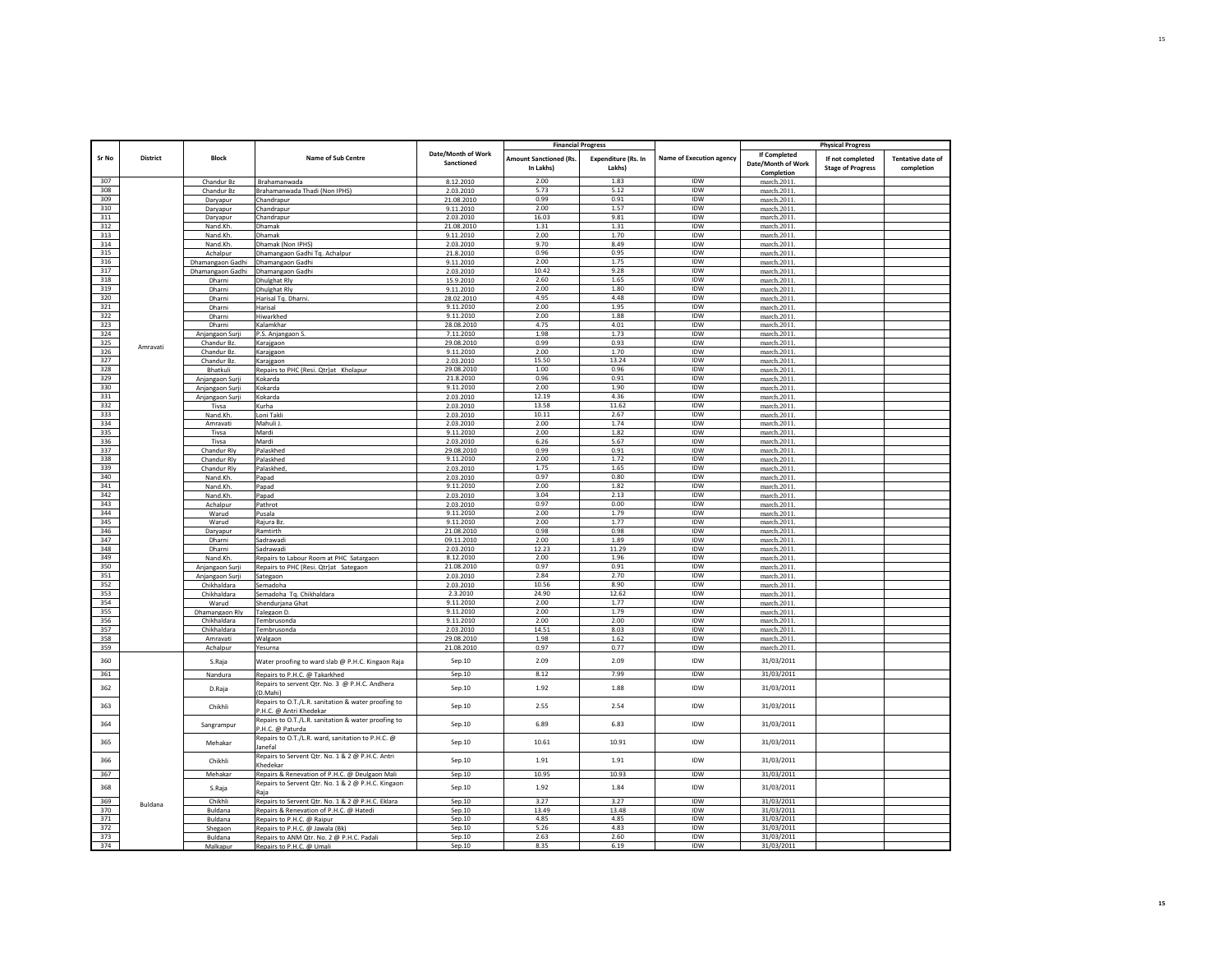|              |                 |                  |                                                                              |                                  | <b>Financial Progress</b>                  |                                      |                                 |                                                         | <b>Physical Progress</b>                     |                                        |
|--------------|-----------------|------------------|------------------------------------------------------------------------------|----------------------------------|--------------------------------------------|--------------------------------------|---------------------------------|---------------------------------------------------------|----------------------------------------------|----------------------------------------|
| <b>Sr No</b> | <b>District</b> | <b>Block</b>     | Name of Sub Centre                                                           | Date/Month of Work<br>Sanctioned | <b>Amount Sanctioned (Rs.</b><br>In Lakhs) | <b>Expenditure (Rs. In</b><br>Lakhsl | <b>Name of Execution agency</b> | <b>If Completed</b><br>Date/Month of Work<br>Completion | If not completed<br><b>Stage of Progress</b> | <b>Tentative date of</b><br>completion |
| 375          |                 | Motala           | Repairs & Renevation of P.H.C. @ Dhamangaon Badhe                            | Sep.10                           | 11.78                                      | 11.93                                | IDW                             | 31/03/2011                                              |                                              |                                        |
| 376          |                 | Malkapur         | Repairs to ANM Qtr. No. 3 @ P.H.C. Umali                                     | Sep.10                           | 2.48                                       | 2.48                                 | <b>IDW</b>                      | 31/03/2011                                              |                                              |                                        |
| 377          |                 | Shegaon          | Repairs to P.H.C. @ Jalamb                                                   | Sep.10                           | 6.37                                       | 6.36                                 | <b>IDW</b>                      | 31/03/2011                                              |                                              |                                        |
| 378          |                 | Sangrampur       | Repairs to P.H.C. @ Sonala                                                   | Sep.10                           | 4.48                                       | 4.38                                 | IDW                             | 31/03/2011                                              |                                              |                                        |
| 379          |                 | Motala           | Repairs to P.H.C. @ Pimpalgaon Devi                                          | Sep.10                           | 6.39                                       | 5.66                                 | IDW                             | 31/03/2011                                              |                                              |                                        |
| 380          |                 | Malkapur         | Repairs to P.H.C. @ Narvel                                                   | Sep.10                           | 7.26                                       | 6.94                                 | IDW                             | 31/03/2011                                              |                                              |                                        |
| 381          |                 | Khamgaon         | Repairs & Water proofing to P.H.C. @ Ganeshpur                               | Sep.10                           | 7.65                                       | 7.49                                 | IDW                             | 31/03/2011                                              |                                              |                                        |
| 382          |                 | S.Raja           | Repairs to Servent Qtr. No. 3 & 4 @ P.H.C. Kingaon                           | Sep.10                           | 1.91                                       | 1.91                                 | IDW                             | 31/03/2011                                              |                                              |                                        |
| 383          |                 | Malkapur         | Repairs to ANM Qtr. No. 4 @ P.H.C. Umali                                     | Sep.10                           | 2.47                                       | 2.14                                 | IDW                             | 31/03/2011                                              |                                              |                                        |
| 384          |                 | Buldana          | Repairs to ANM Twin Qtr. @ P.H.C. Hatedi                                     | Sep.10                           | 2.81                                       | 2.67                                 | <b>IDW</b>                      | 31/03/2011                                              |                                              |                                        |
| 385          |                 | Patur            | Babhulgaon                                                                   | 10/29/2010                       | 4.50                                       | 4.33                                 | IDW                             | 6/24/2011                                               |                                              |                                        |
| 386          |                 | Balapur          | Wadegaon                                                                     | 10/29/2010                       | 4.50                                       | 3.72                                 | IDW                             | 6/24/2011                                               |                                              |                                        |
| 387          |                 | Telhara          | Adgaon                                                                       | 10/29/2010                       | 3.49                                       | 2.92                                 | IDW                             | 6/24/2011                                               |                                              |                                        |
| 388          |                 | Telhara          | Danapur                                                                      | 10/29/2010                       | 7.99                                       | 7.04                                 | IDW                             | 6/24/2011                                               |                                              |                                        |
| 389          | Akola           | Barshitakli      | Pinjar                                                                       | 10/29/2010                       | 6.00                                       | 5.2                                  | IDW                             | 6/28/2011                                               |                                              |                                        |
| 390          |                 | Barshitakli      | Mahan                                                                        | 10/29/2010                       | 5.50                                       | 4.65                                 | IDW                             | 6/24/2011                                               |                                              |                                        |
| 391          |                 |                  |                                                                              |                                  |                                            |                                      | IDW                             |                                                         |                                              |                                        |
| 392          |                 | Patur            | Babhulgaon                                                                   | 10/29/2010                       | 5.50                                       | 4.79                                 | <b>IDW</b>                      | 6/24/2011                                               |                                              |                                        |
|              |                 | Akola            | Kurankhed                                                                    | 10/29/2010                       | 9.1                                        | 6.53                                 |                                 | 6/24/2011                                               |                                              |                                        |
| 393          |                 | Risod            | Construction of Medical Quarter-2 in the premises of<br>PHC Kawtha           | Sep.10                           | 10.21                                      | 9.15                                 | IDW                             | 31.03.2012                                              |                                              |                                        |
| 394          |                 | Manora           | Construction of Medical Quarter-2 in the premises of<br>PHC Shenduriana      | Sep.10                           | 10.38                                      | 9.31                                 | IDW                             | 31.03.2011                                              |                                              |                                        |
| 395          |                 | Karanja          | Construction of Medical Quarter-2 in the premises of<br>PHC Dhanai BK        | Sep.10                           | 10.50                                      | 9.41                                 | IDW                             | 31.03.2011                                              |                                              |                                        |
| 396          |                 | Mangrulpir       | Construction of Medical Quarter-2 in the premises of<br>PHC Kasola           | Sep.10                           | 10.32                                      | 9.25                                 | <b>IDW</b>                      | 31.03.2011                                              |                                              |                                        |
| 397          |                 | Karania          | Construction of Medical Quarter-2 in the premises of<br>PHC Poha             | Sep.10                           | 10.40                                      | 9.33                                 | IDW                             | 31.03.2011                                              |                                              |                                        |
| 398          |                 | Manora           | Construction of Medical Quarter-2 in the premises of<br><b>PHC Poharadev</b> | Sep.10                           | 10.16                                      | 9.11                                 | IDW                             | 31.03.2012                                              |                                              |                                        |
| 399          |                 | Washim           | Construction of Medical Quarter-2 in the premises of<br>PHC Tondgaon         | Sep.10                           | 10.13                                      | 9.30                                 | <b>IDW</b>                      | 31.03.2011                                              |                                              |                                        |
| 400          | Washim          | Malegaon         | Construction of Medical Quarter-2 in the premises of<br>HC Medshi            | Sep.10                           | 10.34                                      | 9.27                                 | <b>IDW</b>                      | 31.03.2011                                              |                                              |                                        |
| 401          |                 | Risod            | Construction of Medical Quarter-2 in the premises of<br>PHC Kenwad           | Sep.10                           | 10.37                                      | 9.08                                 | <b>IDW</b>                      | 31.03.2011                                              |                                              |                                        |
| 402          |                 | Washim           | Provision of Bio Medical Waste Pit at PHC Tondgaon                           | Sep.10                           | 1.42                                       | 1.37                                 | IDW                             | 31.03.2011                                              |                                              |                                        |
| 403          |                 | Malegaon         | Provision of Bio Medical Waste Pit at PHC Jaulka                             | Sep.10                           | 1.43                                       | 1.36                                 | IDW                             | 31.03.2011                                              |                                              |                                        |
| 404          |                 | Risod            | Provision of Bio Medical Waste Pit at PHC Kawtha                             | Sep.10                           | 1.97                                       | 1.93                                 | <b>IDW</b>                      | 31.03.2011                                              |                                              |                                        |
| 405          |                 | Manora           | Provision of Bio Medical Waste Pit at PHC Shendurjana                        | Sep.10                           | 1.44                                       | 1.41                                 | IDW                             | 31.03.2011                                              |                                              |                                        |
| 406          |                 | Mangrulpir       | Provision of Bio Medical Waste Pit at PHC Shelubazar                         | Sep.10                           | 1.43                                       | 1.37                                 | <b>IDW</b>                      | 28.04.2011                                              |                                              |                                        |
| 407          |                 | Karanja          | Provision of Bio Medical Waste Pit at PHC                                    | Sep.10                           | 1.98                                       | 1.95                                 | IDW                             | 29.04.2011                                              |                                              |                                        |
| 408          |                 |                  | Umbardabazar<br>Provision of Bio Medical Waste Pit at PHC Kasola             | Sep.10                           | 1.43                                       | 1.40                                 | IDW                             |                                                         |                                              |                                        |
|              |                 | Mangrulpir       |                                                                              |                                  |                                            |                                      |                                 | 31.03.2011                                              |                                              |                                        |
| 409<br>410   |                 | Kalamb           | Repairs of M. O. Qtr. 1. PHC Nanza                                           | 1/6/2011<br>1/6/2011             | 2.20<br>2.00                               | 1.99<br>2.00                         | IDW<br><b>IDW</b>               | 3/17/2011                                               |                                              |                                        |
| 411          |                 | Kalamb           | Rapairs of Staff Qtr. 1. PHC Nanza                                           | 1/6/2011                         | 2.00                                       | 2.00                                 | IDW                             | 3/17/2011                                               |                                              |                                        |
| 412          |                 | Kalamb<br>Darwha | Rapairs of Staff Qtr. 2. PHC Nanza<br>Repairs of PHC Bori Urab               | 1/27/2011                        | 2.00                                       | 1.85                                 | IDW                             | 3/17/2011<br>3/28/2011                                  |                                              |                                        |
| 413          |                 | Darwha           | Repairs to M. O. Qtr. 1. PHC Bori Urac                                       | 1/27/2011                        | 1.99                                       | 1.98                                 | IDW                             | 3/28/2011                                               |                                              |                                        |
| 414          |                 | Darwha           | Repairs to M. O. Qtr. 2. PHC Bori Urac                                       | 1/27/2011                        | 2.00                                       | 1.95                                 | <b>IDW</b>                      | 3/28/2011                                               |                                              |                                        |
| 415          |                 | Darwha           | Repairs to Staff Qtr. 1. PHC Bori Urab                                       | 1/27/2011                        | 1.99                                       | 1.99                                 | <b>IDW</b>                      | 3/28/2011                                               |                                              |                                        |
| 416          |                 | Darwha           | Repairs to Staff Qtr. 2. PHC Bori Urab                                       | 1/27/2011                        | 1.90                                       | 1.98                                 | <b>IDW</b>                      | 3/28/2011                                               |                                              |                                        |
| 417          |                 | Darwha           | Repairs to Staff Qtr. 3. PHC Bori Urab                                       | 1/27/2011                        | 1.99                                       | 1.98                                 | IDW                             | 3/28/2011                                               |                                              |                                        |
| 418          |                 | Darwha           | Repairs to Staff Qtr. 4. PHC Bori Urab                                       | 1/27/2011                        | 1.99                                       | 1.99                                 | IDW                             | 3/28/2011                                               |                                              |                                        |
| 419          |                 | Ralegaon         | Repairs to M. O. Qtr. 1. PHC Wadona Bazar                                    | 1/6/2011                         | 1.60                                       | 1.52                                 | IDW                             | 3/28/2011                                               |                                              |                                        |
| 420          |                 | Ralegaon         | Repairs to Staff Qtr. 1. PHC Wadona Bazar                                    | 1/6/2011                         | 1.99                                       | 1.99                                 | IDW                             | 3/28/2011                                               |                                              |                                        |
| 421          |                 | Ralegaon         | Repairs to Staff Qtr. 2. PHC Wadona Bazar                                    | 1/6/2011                         | 1.92                                       | 1.92                                 | <b>IDW</b>                      | 3/28/2011                                               |                                              |                                        |
| 422          |                 | Kalamb           | Repair building at phc Nanza                                                 | 1/6/2011                         | 2.00                                       | 2.01                                 | IDW                             | 3/28/2011                                               |                                              |                                        |
| 423          |                 | Wani             | Reapirs To PHC Building At Kayar                                             | 1/6/2011                         | 1.95                                       | 1.95                                 | IDW                             | 3/28/2011                                               |                                              |                                        |
| 424          |                 | Pandarkavda      | Repairs To MO Quarter No 1 PHC Pahapal                                       | 1/6/2011                         | 1.98                                       | 1.98                                 | <b>IDW</b>                      | 3/28/2011                                               |                                              |                                        |
| 425          |                 | Pandarkavda      | Repairs To Staff Quarter No 1 PHC Pahapal                                    | 1/6/2011                         | 1.91                                       | 1.91                                 | IDW                             | 3/28/2011                                               |                                              |                                        |
| 426          |                 | Pandarkayda      | Repairs To Staff Quarter No 2 PHC Pahapal                                    | 1/6/2011                         | 2.00                                       | 2.00                                 | <b>IDW</b>                      | 3/28/2011                                               |                                              |                                        |
| 427          |                 | Pandarkavda      | Repairs To Staff Quarter No 3 PHC Pahapal                                    | 1/6/2011                         | 2.00                                       | 2.00                                 | IDW                             | 3/28/2011                                               |                                              |                                        |
| 428          |                 | Pusad            | Prepairs of PHC Belura                                                       | 1/6/2011                         | 2.16                                       | 2.16                                 | <b>IDW</b>                      | 3/28/2011                                               |                                              |                                        |
| 429          |                 | Pusad            | Repairs to MO Qtr. 1. PHC Shembalpimpri                                      | 1/6/2011                         | 1.57                                       | 1.57                                 | <b>IDW</b>                      | 3/28/2011                                               |                                              |                                        |
| 430          |                 | Pusad            | Repairs to Staff Qtr. 1. PHC Shembalpimpri                                   | 1/6/2011                         | 1.87                                       | 1.87                                 | <b>IDW</b>                      | 3/28/2011                                               |                                              |                                        |
| 431          |                 | Pusad            | Repairs to Staff Qtr. 2. PHC Shembalpimpri                                   | 1/6/2011                         | 1.98                                       | 1.98                                 | IDW                             | 3/28/2011                                               |                                              |                                        |
| 432          |                 | Pusad            | Repairs to Staff Qtr. 3. PHC Shembalpimpri                                   | 1/6/2011                         | 1.87                                       | 1.87                                 | IDW                             | 3/28/201                                                |                                              |                                        |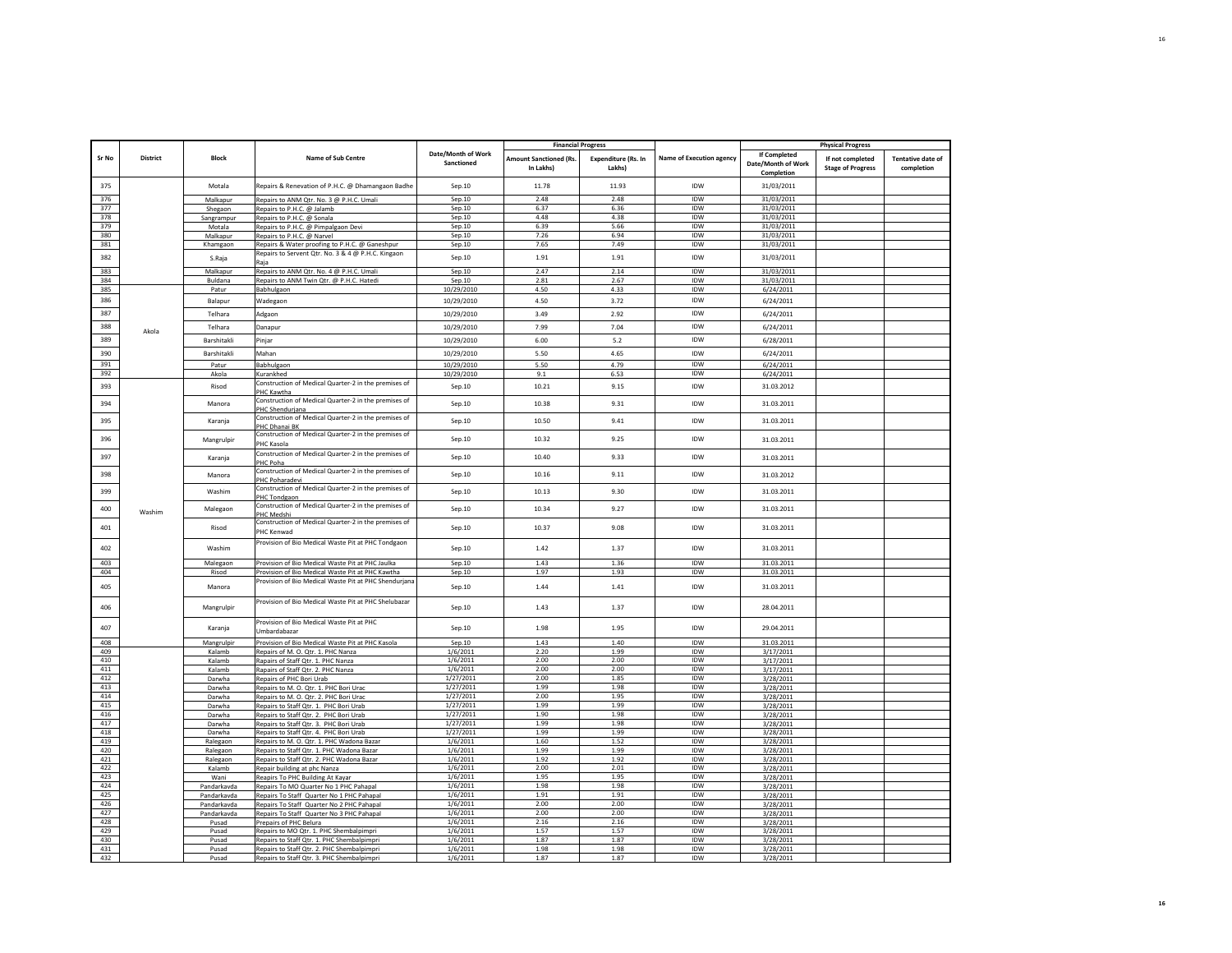| <b>Sr No</b> |                 |                      |                                                                                                                                               |                                  |                                            |                                      |                                 |                                                  |                                              |                                        |
|--------------|-----------------|----------------------|-----------------------------------------------------------------------------------------------------------------------------------------------|----------------------------------|--------------------------------------------|--------------------------------------|---------------------------------|--------------------------------------------------|----------------------------------------------|----------------------------------------|
|              | <b>District</b> | <b>Block</b>         | <b>Name of Sub Centre</b>                                                                                                                     | Date/Month of Work<br>Sanctioned | <b>Amount Sanctioned (Rs.</b><br>In Lakhs) | <b>Expenditure (Rs. In</b><br>Lakhs) | <b>Name of Execution agency</b> | If Completed<br>Date/Month of Work<br>Completion | If not completed<br><b>Stage of Progress</b> | <b>Tentative date of</b><br>completion |
| 433          |                 | Ghatanji             | Repairs to PHC Rampur                                                                                                                         | 1/27/2011                        | 1.99                                       | 1.99                                 | IDW                             | 3/25/2011                                        |                                              |                                        |
| 434          |                 | Ralegaor             | Repairs to PHC Waradha                                                                                                                        | 1/27/2011                        | 2.14                                       | 2.14                                 | <b>IDW</b>                      | 3/25/2011                                        |                                              |                                        |
| 435          |                 | Arni                 | Repair to M.O. Qtr. 1. PHC Loni                                                                                                               | 1/27/2011                        | 1.84                                       | 1.84                                 | <b>IDW</b>                      | 3/25/2011                                        |                                              |                                        |
| 436          |                 | Arni                 | Repair to Staff Qtr. 1. PHC Loni                                                                                                              | 1/27/2011                        | 1.62                                       | 1.62                                 | <b>IDW</b>                      | 3/25/2011                                        |                                              |                                        |
| 437          |                 | Arni                 | Repair to Staff Qtr. 2. PHC Loni                                                                                                              | 1/27/2011                        | 1.99                                       | 1.99                                 | <b>IDW</b>                      | 3/25/2011                                        |                                              |                                        |
| 438          |                 | Pusad                | Repair to M.O. Qtr. 1. PHC Choundi                                                                                                            | 1/27/2011                        | 1.99                                       | 1.99                                 | IDW                             | 3/25/2011                                        |                                              |                                        |
| 439          |                 | Pusad                | Repair to Staff Qtr. 1. PHC Choundi                                                                                                           | 1/27/2011                        | 1.99                                       | 1.99                                 | IDW                             | 3/25/2011                                        |                                              |                                        |
| 440          |                 | Pusad                | Repair to Staff Qtr. 2. PHC Choundi                                                                                                           | 1/27/2011                        | 1.87                                       | 1.87                                 | IDW                             | 3/25/2011                                        |                                              |                                        |
| 441<br>442   |                 | Digras               | Repair to PHC Harsul                                                                                                                          | 1/27/2011<br>1/27/2011           | 1.89<br>1.97                               | 1.89<br>1.97                         | IDW<br>IDW                      | 3/25/2011                                        |                                              |                                        |
| 443          |                 | Mahagaon<br>Mahagaon | Repair to M.O. Qtr. 1. PHC Kali Du<br>Repair to Staff Qtr. 1. PHC Kali Du                                                                     | 1/27/2011                        | 1.99                                       | 1.99                                 | <b>IDW</b>                      | 3/25/2011<br>3/25/2011                           |                                              |                                        |
| 444          |                 | Ralegaon             | Repair to PHC Wadonabazar                                                                                                                     | 1/27/2011                        | 1.90                                       | 1.90                                 | <b>IDW</b>                      | 3/25/2011                                        |                                              |                                        |
| 445          |                 | Ghatanji             | Repair to M.O. Qtr. 1. PHC Rampur                                                                                                             | 1/27/2011                        | 1.86                                       | 1.86                                 | <b>IDW</b>                      | 3/25/2011                                        |                                              |                                        |
| 446          |                 | Ghatanj              | Repair to Staff Qtr. 1. PHC Rampur                                                                                                            | 1/27/2011                        | 2.30                                       | 2.30                                 | IDW                             | 3/25/2011                                        |                                              |                                        |
| 447          |                 | Ghatanj              | Repair to Staff Qtr. 2. PHC Rampur                                                                                                            | 1/27/2011                        | 1.98                                       | 1.98                                 | IDW                             | 3/25/2011                                        |                                              |                                        |
| 448          |                 | Yavatmal             | Repair building at phc belora                                                                                                                 | 12/27/2011                       | 2.00                                       | 2.00                                 | IDW                             | 3/28/2011                                        |                                              |                                        |
| 449          | Yavatmal        | Digras               | Repair to PHC Vasant Nagar                                                                                                                    | 12/27/2011                       | 1.99                                       | 1.99                                 | IDW                             | 3/28/2011                                        |                                              |                                        |
| 450          |                 | Digras               | Aggumantation of Water Supply At Vidul                                                                                                        | 2/3/2011                         | 5.68                                       | 5.68                                 | IDW                             | 3/24/2011                                        |                                              |                                        |
| 451          |                 | Pusad                | Aggumantation of Water Supply At Belura                                                                                                       | 1/13/2011                        | 5.15                                       | 4.89                                 | <b>IDW</b>                      | 3/24/2011                                        |                                              |                                        |
| 452          |                 | Kalamb               | Contruction of Sumpwell at phc Nanza                                                                                                          | 1/13/2011                        | 0.63                                       | 0.63                                 | <b>IDW</b>                      | 3/24/2011                                        |                                              |                                        |
| 453          |                 | Darwha               | Aggumantation of Water Supply at Bori Urab                                                                                                    | 1/13/2011                        | 2.49                                       | 2.49                                 | <b>IDW</b>                      | 3/24/2011                                        |                                              |                                        |
| 454<br>455   |                 | Digras               | Aggumantation of Water Supply At Vasant Nagar                                                                                                 | 1/13/2011                        | 4.17<br>4.13                               | 4.17<br>4.13                         | IDW<br><b>IDW</b>               | 3/24/2011                                        |                                              |                                        |
| 456          |                 | Digras<br>Ghatanj    | Aggumantation of Water Supply At Harsul                                                                                                       | 1/13/2011<br>1/13/2011           | 3.50                                       | 2.14                                 | IDW                             | 3/24/2011<br>3/24/2011                           |                                              |                                        |
| 457          |                 | Wani                 | Aggumantation of Water Supply At phc Parwa<br>Aggumantation of Water Supply At phc Kayar                                                      | 1/13/2011                        | 3.75                                       | 1.02                                 | IDW                             | 3/24/2011                                        |                                              |                                        |
| 458          |                 | Wani                 | Aggumantation of Water Supply At phc Shirpur                                                                                                  | 1/13/2011                        | 3.86                                       | 0.97                                 | IDW                             | 3/24/2011                                        |                                              |                                        |
| 459          |                 | Kalamb               | Aggumantation of Water Supply At phc Metikheda                                                                                                | 1/13/2011                        | 3.71                                       | 3.28                                 | IDW                             | 3/24/2011                                        |                                              |                                        |
| 460          |                 | Babulgaor            | Aggumantation of Water Supply At phc Madani                                                                                                   | 1/13/2011                        | 3.12                                       | 3.12                                 | IDW                             | 3/24/2011                                        |                                              |                                        |
| 461          |                 | Ner                  | Aggumantation of Water Supply At phc Borgaon                                                                                                  | 1/13/2011                        | 3.25                                       | 2.95                                 | IDW                             | 3/24/2011                                        |                                              |                                        |
| 462          |                 | Ghatanj              | Aggumantation of Water Supply At phc Rampur                                                                                                   | 1/13/2011                        | 3.30                                       | 3.01                                 | IDW                             | 3/24/2011                                        |                                              |                                        |
| 463          |                 | Ner                  | Aggumantation of Water Supply At phc Shirasgaon                                                                                               | 1/13/2011                        | 4.28                                       | 3.87                                 | IDW                             | 3/24/2011                                        |                                              |                                        |
| 464          |                 | Darwha               | Extention of delivery room in P.H.C primises at Bori<br>ırab                                                                                  | 2/3/2010                         | 2.95                                       | 2.95                                 | <b>IDW</b>                      | 8/2/2010                                         |                                              |                                        |
| 465          |                 | Pandarkavda          | Extention of delivery room in P.H.C primises at<br>ahapal                                                                                     | 2/3/2010                         | 2.75                                       | 2.75                                 | IDW                             | 8/2/2010                                         |                                              |                                        |
| 466          |                 | Pusad                | Extation of delivery room in P.H.C primises at<br>hebalpimpr                                                                                  | 2/3/2010                         | 2.33                                       | 2.33                                 | IDW                             | 8/2/2010                                         |                                              |                                        |
| 467          |                 | Mahagaon             | Extention of delivery room in PHC primises at Kali (D)                                                                                        | 2/3/2010                         | 2.17                                       | 2.17                                 | <b>IDW</b>                      | 8/2/2010                                         |                                              |                                        |
| 468          |                 | Ralegaon             | Extation of delivery room in P.H.C primises at Wadona<br>bazar                                                                                | 2/3/2010                         | 2.34                                       | 2.34                                 | <b>IDW</b>                      | 8/2/2010                                         |                                              |                                        |
| 469          |                 | Pandarkavda          | Extention of delivery room in P.H.C primises At<br>atanbori                                                                                   | 2/3/2010                         | 2.78                                       | 2.78                                 | <b>IDW</b>                      | 8/2/2010                                         |                                              |                                        |
| 470          |                 | Arni                 | Extention of Delivery Room in Phc Premises at Loni                                                                                            | 2/3/2010                         | 2.76                                       | 2.76                                 | IDW                             | 8/2/2010                                         |                                              |                                        |
| 471          |                 | Kalamb               | Extention of Delivery Room in Phc Premises at<br>Metikheda                                                                                    | 2/3/2010                         | 2.83                                       | 2.83                                 | IDW                             | 8/2/2010                                         |                                              |                                        |
| 472          |                 | Arni                 | Extention of Delivery Room in Phc Premises at<br>Lonbehal                                                                                     | 2/3/2010                         | 2.87                                       | 2.87                                 | IDW                             | 8/2/2010                                         |                                              |                                        |
| 473          |                 | Wani                 | Extention of Delivery Room in Phc Premises at Kayar                                                                                           | 2/3/2010                         | 2.99                                       | 2.99                                 | IDW                             | 8/2/2010                                         |                                              |                                        |
| 474          |                 | Yavatmal             | Extention of Delivery Room in Phc Premises at<br>awargao                                                                                      | 2/3/2010                         | 4.10                                       | 4.10                                 | IDW                             | 8/2/2010                                         |                                              |                                        |
| 475          |                 | Ner                  | Extention of delivery room in P.H.C primises at<br>Sirasgaon                                                                                  | 2/3/2010                         | 2.85                                       | 2.24                                 | IDW                             | 8/2/2010                                         |                                              |                                        |
| 476          |                 | Pusad                | Extention of delivery room in P.H.C primises at chondi                                                                                        | 2/3/2010                         | 3.40                                       | 3.08                                 | IDW                             | 8/2/2010                                         |                                              |                                        |
| 477          |                 | Pandarkayda          | Extention of delivery room in P.H.C primises at Runza                                                                                         | 2/3/2010                         | 3.90                                       | 3.90                                 | IDW                             | 8/2/2010                                         |                                              |                                        |
| 478          |                 | Mohadi               | Special Repair of Warathi PHC Tal. Mohadi, Distt.<br><b>Shandara</b>                                                                          | 24/2/2011                        | 1.39                                       | 1.34                                 | IDW                             | 22/3/2011                                        |                                              |                                        |
| 479          |                 | Sakoli               | Surface bore At PHC Khamba Tal. Sakoli, Distt.<br>Bhandara                                                                                    | 9/3/2011                         | 1.18                                       | 1.04                                 | IDW                             | 17/3/2011                                        |                                              |                                        |
| 480          |                 | Sakoli               | Special Repair to Labour Room, Labour Ward and<br>extension to operation theatre at PHC Sangadi, Ta.<br>Sakoli, Distt. Bhandara               | 25/2/2011                        | 10.74                                      | 9.91                                 | <b>IDW</b>                      | 8/8/2011                                         |                                              |                                        |
| 481          | Bhandara        | Lakhani              | Special Repair to Labour Room, Labour Ward and<br>extension to operation theatre At PHC Murmadi (Tup)<br><b>Tal. Lakhani, Distt. Bhandara</b> | 9/3/2011                         | 8.01                                       | 5.96                                 | <b>IDW</b>                      | 20/7/2011                                        |                                              |                                        |
| 482          |                 | Lakhandur            | Special Repair to Labour Room, Ward and operation<br>theatre at PHC Dighori Tal. Lakhandur, Distt Bhandara                                    | 25/2/2011                        | 7.08                                       | 7.44                                 | <b>IDW</b>                      | 20/9/2011                                        |                                              |                                        |
| 483          |                 | Pouni                | Repairing of PHC Kondha Tal. Pouni, Distt. Bhandara                                                                                           | 25/2/2011                        | 1.96                                       | 1.99                                 | IDW                             | 20/3/2011                                        |                                              |                                        |
| 484          |                 | Mohadi               | Special Repair to Labour Room, Ward and Operation<br>Theater At PHC Karadi, Ta. Mohadi, Distt. Bhandara                                       | 14/3/2011                        | 7.70                                       | 7.82                                 | <b>IDW</b>                      | 5/11/2011                                        |                                              |                                        |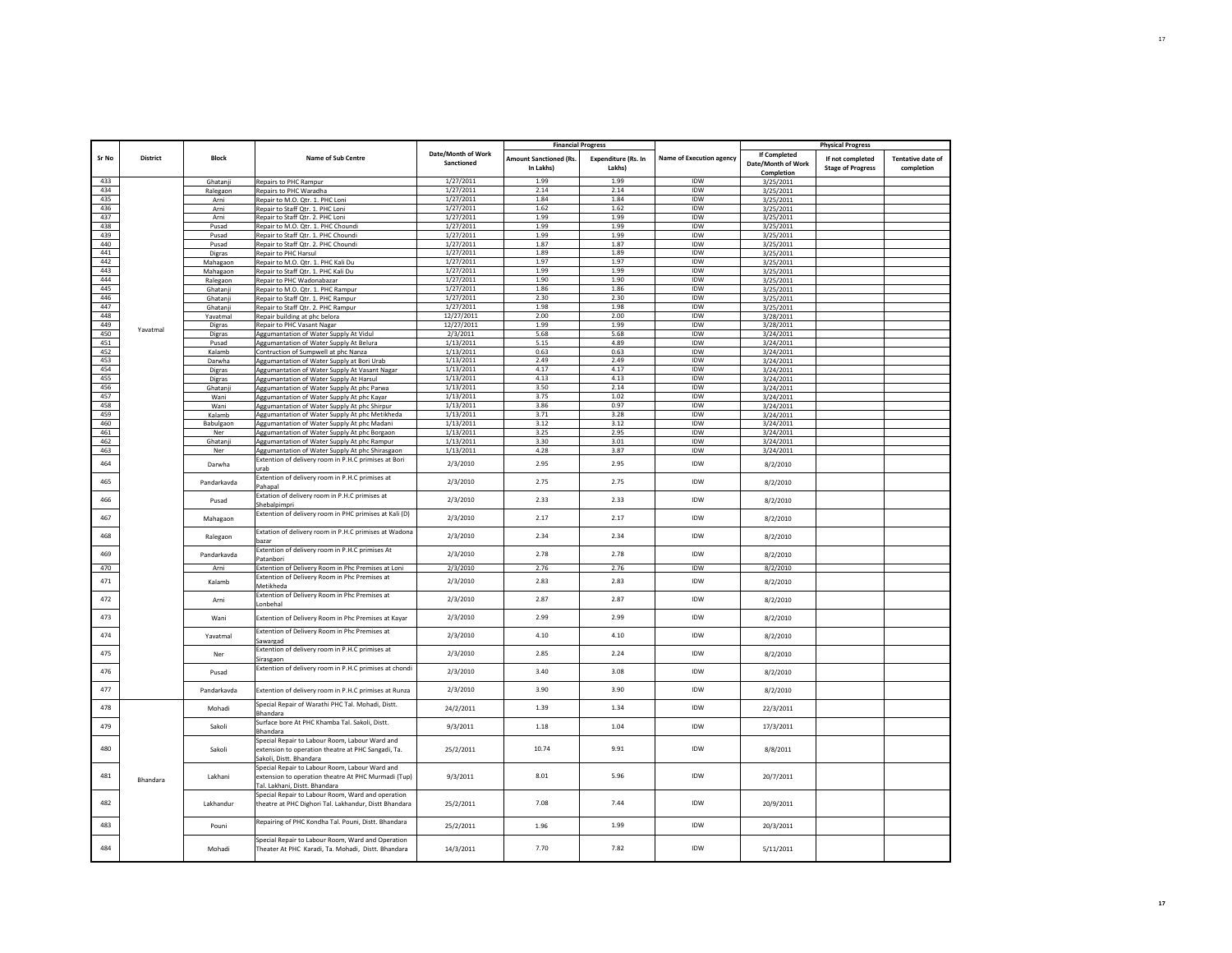|            |             |                       |                                                                                                          |                                  | <b>Financial Progress</b>                  |                                      |                                 |                                                  | <b>Physical Progress</b>                     |                                        |
|------------|-------------|-----------------------|----------------------------------------------------------------------------------------------------------|----------------------------------|--------------------------------------------|--------------------------------------|---------------------------------|--------------------------------------------------|----------------------------------------------|----------------------------------------|
| Sr No      | District    | <b>Block</b>          | Name of Sub Centre                                                                                       | Date/Month of Work<br>Sanctioned | <b>Amount Sanctioned (Rs.</b><br>In Lakhs) | <b>Expenditure (Rs. In</b><br>Lakhs) | <b>Name of Execution agency</b> | If Completed<br>Date/Month of Work<br>Completion | If not completed<br><b>Stage of Progress</b> | <b>Tentative date of</b><br>completion |
| 485        |             | Gondia                | Repair & Main Building At Dawaniwada                                                                     | 10.01.2011                       | 8.50                                       | 8.39                                 | IDW                             | 20.06.2011                                       |                                              |                                        |
| 486        |             | Gondia                | Repair To labour Room, O.T., & Providing<br>lectrification To PHC Building At. Dasgaon.                  | 10.01.2011                       | 4.50                                       | 4.35                                 | IDW                             | 28.04.2011                                       |                                              |                                        |
| 487        |             | Gondia                | Providing Submersible Pump unit in Bore well At. PHC<br>Kamtha                                           | 10.01.2011                       | 1.00                                       | 1.00                                 | IDW                             | 10.02.2011                                       |                                              |                                        |
| 488        |             | Salekasa              | Repair To labour Room, O.T., Water Proofing<br>Treatment & Providing Electrification At. PHC<br>Satgaon. | 10.01.2011                       | 9.00                                       | 8.88                                 | <b>IDW</b>                      | 25.04.2011                                       |                                              |                                        |
| 489        |             | Goregaon              | Repair To O.T., labour room, & Sanitation in PHC<br>Building At. Soni.                                   | 10.01.2011                       | 12.00                                      | 11.56                                | IDW                             | 24.03.2011                                       |                                              |                                        |
| 490        |             | Sadak-Arjuni          | Repairs to PHC Building O.T.Room, & sanitation in<br>PHC Campus At. Saundad.                             | 10.01.2011                       | 5.00                                       | 4.99                                 | IDW                             | 26.04.2011                                       |                                              |                                        |
| 491        |             | Ariuni-Mor            | Repairs to PHC Building O.T.Room, Labour Room &<br>sanitation At.Keshori.                                | 10.01.2011                       | 5.50                                       | 5.23                                 | IDW                             | 18.04.2011                                       |                                              |                                        |
| 492        |             | Deori                 | Repair To labour Room, O.T., & Sanitation In PHC<br>Building At. Kakodi.                                 | 10.01.2011                       | 11.50                                      | 11.29                                | <b>IDW</b>                      | 26.04.2011                                       |                                              |                                        |
| 493        |             | Gondia                | Providing Water Proofing Treatment & Sanitation In<br>PHC Ward At. Rawanwadi                             | 10.01.2011                       | 3.00                                       | 2.90                                 | IDW                             | 28.05.2011                                       |                                              |                                        |
| 494        |             | Tirora                | Repairs to PHC Building, Labour Room & Sanitation in<br>PHC Capus At. Wadegaon                           | 10.01.2011                       | 5.00                                       | 5.03                                 | IDW                             | 19.04.2011                                       |                                              |                                        |
| 495        |             | Gondia                | Repair To O.T., labour Room, & Roviding Water                                                            | 10.01.2011                       | 5.00                                       | 4.93                                 | IDW                             | 20.03.2011                                       |                                              |                                        |
| 496        |             | Gondia                | Proofing Treatment At.PHC Kati.<br>Repair Electrification & Installation At. PHC Kati.                   | 15.11.2011                       | 0.93                                       | 0.93                                 | IDW                             | 18.11.2011                                       |                                              |                                        |
| 497        |             | Arjuni-Mor            | Repair Electrification & Installation At Keshori                                                         | 15.11.2011                       | 2.00                                       | 2.00                                 | IDW                             | 20.11.2011                                       |                                              |                                        |
| 498        |             | Gondia                | Repair Electrification & Installation At. PHC<br>Dawaniwada                                              | 15.11.2011                       | 1.60                                       | 1.60                                 | IDW                             | 18.11.2011                                       |                                              |                                        |
| 499        | Gondia      | Gondia                | Repair Electrification & Installation At. PHC Dasgaon                                                    | 20.01.2012                       | 0.60                                       | 0.60                                 | <b>IDW</b>                      | 18.01.2012                                       |                                              |                                        |
| 500        |             | Tirora                | Repair Electrification & Installation At. PHC Wadegaon                                                   | 15.11.2011                       | 2.00                                       | 2.00                                 | <b>IDW</b>                      | 20.11.2011                                       |                                              |                                        |
| 501        |             | Sadak-Arjuni          | Repair Electrification & Installation At. PHC Soundad.                                                   | 15.11.2011                       | 2.00                                       | 2.00                                 | <b>IDW</b>                      | 18.11.2011                                       |                                              |                                        |
| 502        |             | Goregaon              | Repair Electrification & Installation At. PHC Soni.                                                      | 15.11.2011                       | 2.00                                       | 2.00                                 | IDW                             | 19.11.2011                                       |                                              |                                        |
| 503        |             | Salekasa              | Repair Electrification & Installation At. PHC Satgaon                                                    | 15.11.2011                       | 1.00                                       | 1.00                                 | IDW                             | 26.11.2011                                       |                                              |                                        |
| 504        |             | Salekasa              | Providing Electrification & Installation<br>to maher building at. Bijepar.                               | 20.01.2012                       | 0.21                                       | 0.21                                 | IDW                             | 28.01.2012                                       |                                              |                                        |
| 505        |             | Salekasa              | Providing Electrification & Installation<br>to maher building at. Kawrabandh.                            | 20.01.2012                       | 0.21                                       | 0.21                                 | IDW                             | 28.01.2012                                       |                                              |                                        |
| 506        |             | Deori                 | Providing Electrification & Installation<br>to maher building at. Mulla.                                 | 20.01.2012                       | 0.21                                       | 0.21                                 | IDW                             | 28.01.2012                                       |                                              |                                        |
| 507        |             | Deori                 | Providing Electrification & Installation<br>to maher building at. Ghonadi.                               | 20.01.2012                       | 0.21                                       | 0.21                                 | <b>IDW</b>                      | 28.01.2012                                       |                                              |                                        |
| 508        |             | Arjuni-Mor            | Providing Electrification & Installation<br>to maher building at. Korambhitola.                          | 20.01.2012                       | 0.21                                       | 0.21                                 | <b>IDW</b>                      | 02.02.2012                                       |                                              |                                        |
| 509        |             | Ariuni-Mor            | Providing Electrification & Installation<br>o maher building at. Channa-Bakti.                           | 20.01.2012                       | 0.21                                       | 0.21                                 | <b>IDW</b>                      | 03.02.2012                                       |                                              |                                        |
| 510        |             | Arjuni-Mor            | Providing Electrification & Installation<br>o maher building at. Gothangaon.                             | 20.01.2012                       | 0.21                                       | 0.21                                 | <b>IDW</b>                      | 03.02.2012                                       |                                              |                                        |
| 511        |             | Sadak-Arjuni          | Providing Electrification & Installation<br>to maher building at. Shenda.                                | 20.01.2012                       | 0.21                                       | 0.21                                 | IDW                             | 24.01.2011                                       |                                              |                                        |
| 512        |             | Sadak-Arjuni          | Providing Electrification & Installation<br>o maher building at. Pandhari.                               | 20.01.2012                       | 0.21                                       | 0.21                                 | <b>IDW</b>                      | 24.01.2011                                       |                                              |                                        |
| 513        |             | Ballarpur             | Repairs to OT and labour room at Kothari.                                                                | Sep.10                           | 9.11                                       | 7.10                                 | IDW                             | 31.03.2011                                       |                                              |                                        |
| 514        |             | Rajura                | Repairs to OT and labour room at Chincholi.                                                              | Sep.10                           | 6.00                                       | 3.20                                 | <b>IDW</b>                      | 31.03.2011                                       |                                              |                                        |
| 515        |             | Pombhurna             | M/R to PHC Main Building at Pombhurna                                                                    | Sep.10                           | 3.98                                       | 3.84                                 | <b>IDW</b>                      | 31.03.2011                                       |                                              |                                        |
| 516        | Chandarapur | Ballarpur             | Water supply arrangement MO. & Staff Qtrs.at<br>Kothari.                                                 | Sep.10                           | 4.2                                        | 2.56                                 | IDW                             | 31.03.2011                                       |                                              |                                        |
| 517        |             | Saoli                 | M/R to PHC & Staff Qtrs. Pathari                                                                         | Sep.10                           | 5.32                                       | 4.60                                 | IDW                             | 31.03.2011                                       |                                              |                                        |
| 518        |             | Sindewahi             | M/R To PHC & Staff Qtr. At Nawargaon.                                                                    | Sep.10                           | 1.99                                       | 2.08                                 | IDW                             | 31.03.2011                                       |                                              |                                        |
| 519<br>520 |             | Rajura                | M/R To PHC & Staff Qtr. At Dewada.                                                                       | Sep.10<br>Sep.10                 | 7.39<br>4.04                               | 10.10<br>3.85                        | IDW<br>IDW                      | Dec.12                                           |                                              |                                        |
|            |             | Bhadrawati            | M/R to staff and MO Quarters at Mudholi.                                                                 |                                  |                                            |                                      |                                 | 31.03.2011                                       |                                              |                                        |
| 521<br>522 |             | Pombhurna<br>Mulchera | M/R to staff and MO Qtr. at Pombhurna.<br>Repair to OT, Labour Room at PHC- Adapalli                     | Sep.10<br>Sep.10                 | 5.95<br>2.00                               | 4.21<br>2.15                         | IDW<br><b>IDW</b>               | 31.03.2011<br>31.03.2011                         |                                              |                                        |
| 523        |             | Dhanora               | Repair to OT, Labour Room at PHC- Rangi                                                                  | Sep.10                           | 4.00                                       | 4.01                                 | <b>IDW</b>                      | 31.03.2011                                       |                                              |                                        |
| 524        |             | Mulchera              | Repair to OT, Labour Room at PHC Lagam                                                                   | Sep.10                           | 6.00                                       | 4.66                                 | IDW                             | 31.03.2011                                       |                                              |                                        |
| 525        | Gadchiroli  | Aheri                 | Providing Borewell at Permili                                                                            | Sep.10                           | 0.80                                       | 0.55                                 | <b>IDW</b>                      | 31.03.2011                                       |                                              |                                        |
| 526        |             | Chamorshi             | Construction of One Room at PHC-Regadi                                                                   | Sep.10                           | 5.00                                       | 4.66                                 | IDW                             | 31.03.2011                                       |                                              |                                        |
| 527        |             | Dhanora               | Construction of One Room at PHC-Murumgaon                                                                | Sep.10                           | 5.00                                       | 4.38                                 | IDW                             | 31.03.2011                                       |                                              |                                        |
|            |             |                       | Total                                                                                                    |                                  | 2358.79                                    | 2150.94                              |                                 |                                                  |                                              |                                        |
|            |             |                       |                                                                                                          |                                  |                                            |                                      |                                 |                                                  |                                              |                                        |
|            |             |                       |                                                                                                          |                                  | CHC'S                                      | <b>Financial Progress</b>            |                                 |                                                  | <b>Physical Progress</b>                     |                                        |
|            |             |                       |                                                                                                          | Date/Month of Work               |                                            |                                      |                                 |                                                  |                                              |                                        |
| Sr.No.     | District    | Block                 | Name of CHC                                                                                              | Sanctioned                       | Amount Sanctioned (Rs in<br>lakhs)         | <b>Expenditure (Rs in lakhs)</b>     | Name of Execution agency        | If Completed-Date/Month<br>of Work Completion    | If not Completed Stage<br>of Progress        | <b>Tentative date of</b><br>Complition |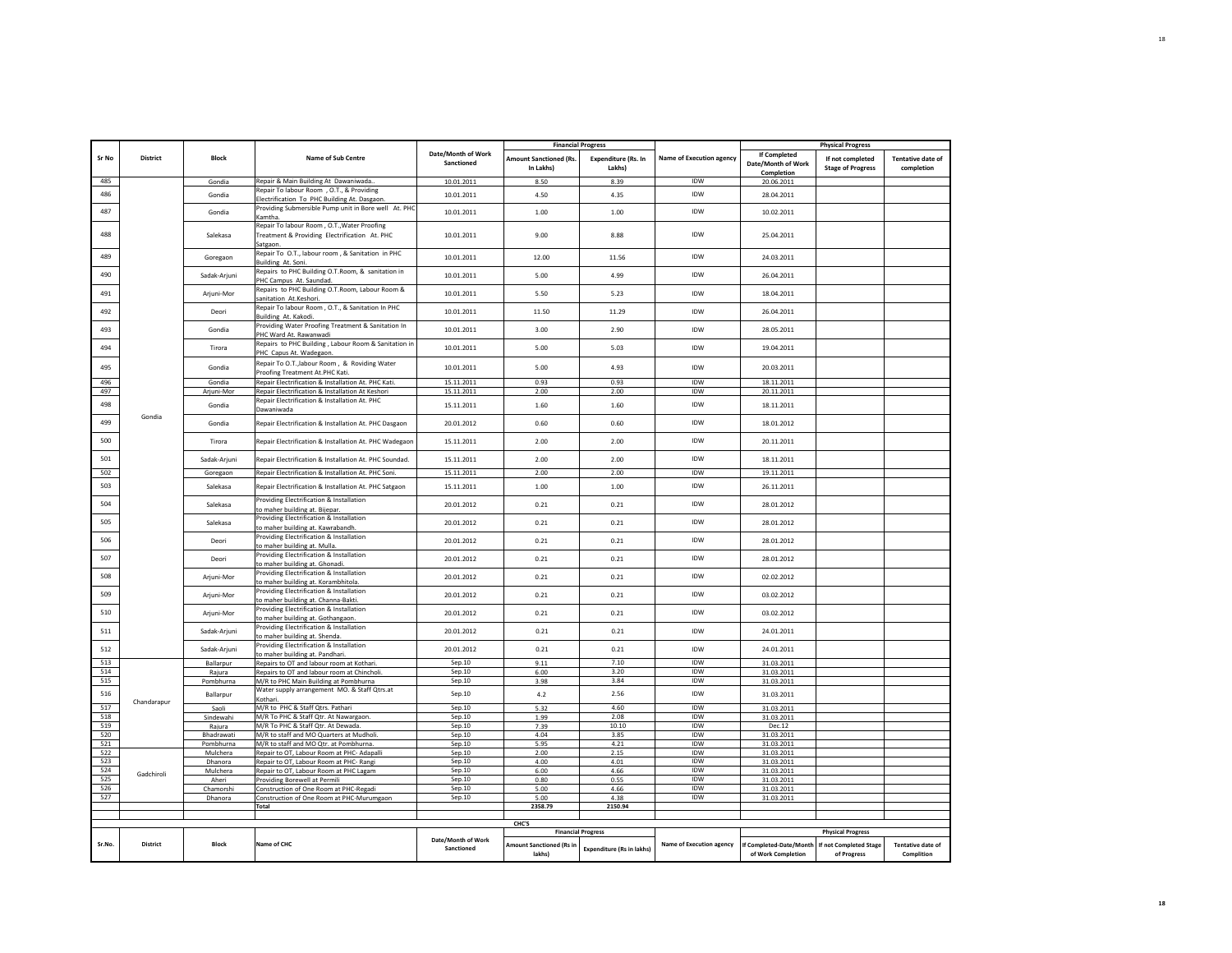|                         |                 |                          |                                                                                                    |                                  |                                            | <b>Financial Progress</b>            |                                 |                                                         | <b>Physical Progress</b>                     |                                        |
|-------------------------|-----------------|--------------------------|----------------------------------------------------------------------------------------------------|----------------------------------|--------------------------------------------|--------------------------------------|---------------------------------|---------------------------------------------------------|----------------------------------------------|----------------------------------------|
| Sr No                   | <b>District</b> | <b>Block</b>             | Name of Sub Centre                                                                                 | Date/Month of Work<br>Sanctioned | <b>Amount Sanctioned (Rs.</b><br>In Lakhs) | <b>Expenditure (Rs. In</b><br>Lakhs) | <b>Name of Execution agency</b> | <b>If Completed</b><br>Date/Month of Work<br>Completion | If not completed<br><b>Stage of Progress</b> | <b>Tentative date of</b><br>completion |
| $\,1\,$                 |                 |                          | Repairs of Class 3 staff Quarters, RH Poladpur                                                     |                                  |                                            |                                      |                                 |                                                         |                                              |                                        |
| $\overline{2}$          |                 |                          | Repairs of M.O. Quarters, RH Poladpur                                                              |                                  |                                            |                                      |                                 |                                                         |                                              |                                        |
| $\overline{\mathbf{3}}$ |                 | Poladpur                 | Repairs of OPD Quarters, RH Poladpur                                                               | 2/3/2010                         | 65.55                                      | $\mathbf 0$                          | PWD                             |                                                         | Coloring & Taills                            |                                        |
| $\overline{4}$          |                 |                          | Repairs of Class 4 staff Quarters, RH Poladpur                                                     |                                  |                                            |                                      |                                 |                                                         | complited                                    |                                        |
| 5<br>6                  |                 |                          | Plinth Protection, RH Poladpur<br>Construction of Drainage, RH Poladpur                            |                                  |                                            |                                      |                                 |                                                         |                                              |                                        |
| $\overline{7}$          |                 |                          | Repairs of OT & Labour room, RH Mahad                                                              |                                  | 3.73                                       |                                      |                                 |                                                         |                                              |                                        |
| $^{\circ}$              |                 | Mahad                    | Plinth Protection, RH Mahad                                                                        | 20/02/2010                       | 3.70                                       | $\mathbf 0$                          | PWD                             |                                                         | Work in Progress                             |                                        |
| $\alpha$                |                 |                          | Repairs of colour & electrical, RH Mahad                                                           |                                  | 1.96                                       |                                      |                                 |                                                         |                                              |                                        |
| 10                      |                 |                          | Repairs of Shed, RH Murud                                                                          |                                  |                                            |                                      |                                 |                                                         |                                              |                                        |
| $11\,$                  |                 |                          | Repairs of Doors & Window, RH Murud                                                                |                                  |                                            |                                      |                                 |                                                         |                                              |                                        |
| 12                      |                 |                          | Repairs of Colouring, RH Murud                                                                     |                                  |                                            |                                      |                                 |                                                         |                                              |                                        |
| 13                      |                 | Murud                    | Repairs of brick work, RH Murud                                                                    | 2/3/2010                         | 11.33                                      | 11.33                                | PWD                             | 30/04/2011                                              |                                              |                                        |
| 14<br>15                |                 |                          | Repairs of flooring, RH Murud                                                                      |                                  |                                            |                                      |                                 |                                                         |                                              |                                        |
| 16                      |                 |                          | Repairs of compound wall, RH Murud<br>Repairs of Post Martem Room, RH Murud                        |                                  |                                            |                                      |                                 |                                                         |                                              |                                        |
| 17                      | Raigad          |                          | Repairs of flooring, RH Panvel                                                                     |                                  |                                            |                                      |                                 |                                                         |                                              |                                        |
| 18                      |                 |                          | Partition work, RH Panvel                                                                          |                                  |                                            |                                      |                                 |                                                         |                                              |                                        |
| 19                      |                 | Panvel                   | Marble work, RH Panvel                                                                             | 31/07/2010                       | 4.65                                       | 4.65                                 | <b>PWD</b>                      | 31/03/2011                                              |                                              |                                        |
| 20                      |                 |                          | Providing Collapsible Gate, RH Panvel                                                              |                                  |                                            |                                      |                                 |                                                         |                                              |                                        |
| 21                      |                 |                          | Providing Sliding Window, RH Panvel                                                                |                                  |                                            |                                      |                                 |                                                         |                                              |                                        |
| 22                      |                 |                          | Providing electric work, RH Panvel                                                                 |                                  |                                            |                                      |                                 |                                                         |                                              |                                        |
| 23                      |                 |                          | Repairs of blood bank room, RH Roha                                                                |                                  | 1.11                                       | 1.11                                 |                                 |                                                         |                                              |                                        |
| 24                      |                 |                          | Providing flooring, RH Roha                                                                        |                                  | 2.45                                       | 2.45                                 |                                 |                                                         |                                              |                                        |
| 25<br>26                |                 |                          | Providing colouring, RH Roha<br>Providing sliding window, RH Roha                                  |                                  | 1.65<br>4.99                               | 1.65<br>4.99                         |                                 |                                                         |                                              |                                        |
| 27                      |                 |                          | Repairs of OT room, RH Roha                                                                        |                                  | 3.19                                       | 3.19                                 |                                 |                                                         |                                              |                                        |
| 28                      |                 | Roha                     | Electrification for OT room, RH Roha                                                               | 27/04/2010                       | 1.51                                       | 1.51                                 | PWD                             | 31/03/2011                                              |                                              |                                        |
| 29                      |                 |                          | Electrification for labour room, RH Roha                                                           |                                  | 1.29                                       | 1.29                                 |                                 |                                                         |                                              |                                        |
| 30                      |                 |                          | Construction of gutter & other work, Roha                                                          |                                  | 1.48                                       | 1.48                                 |                                 |                                                         |                                              |                                        |
| $31\,$                  |                 |                          | Providing Chemical treatment water proofing @ IPHS                                                 |                                  | 0.68                                       | 0.68                                 |                                 |                                                         |                                              |                                        |
| 32                      |                 | Baramati                 | Roha<br>Internal Road at RH Supa                                                                   | 31.03.2011                       | 6.12                                       | 6.12                                 | PWD                             | 31/03/2011                                              |                                              |                                        |
| 33                      |                 | Baramati                 | Painting work at RH Supa                                                                           | 31.03.2011                       | 0.65                                       | 0.65                                 | PWD                             | 31/03/2011                                              |                                              |                                        |
| 34                      | Pune            | Baramati                 | Repair work at RH Supa                                                                             | 31.03.2011                       | 9.87                                       | 9.87                                 | PWD                             | 31/03/2011                                              |                                              |                                        |
| 35                      |                 | lunnar                   | Repair work at Ghodegaon                                                                           | 31.03.2011                       | 24.75                                      | 24.75                                | PWD                             | 31/03/2011                                              |                                              |                                        |
| 36                      |                 | Junnar                   | Repair work at Narayangaon                                                                         | 31.03.2011                       | 77.73                                      | 77.73                                | PWD                             | 31/03/2011                                              |                                              |                                        |
| 37                      | Satara          | Khandala                 | Rural Hospital at Khandala, Repairs of Electric Work.                                              | 3/31/2011                        | 1.95                                       | 1.95                                 | PWD                             | 31/03/2011                                              |                                              |                                        |
| 38                      |                 | Barshi                   | Flooring to RH Barshi                                                                              | 31.03.2011                       | 3.44                                       | 3.27                                 | PWD                             | 31/03/2011                                              |                                              |                                        |
| 39<br>40                |                 | Barshi<br>Barshi         | Shed for Vechical at RH Barshi                                                                     | 31.03.2011                       | 1.34<br>5.06                               | 1.29<br>5.05                         | PWD<br>PWD                      | 31/03/2011                                              |                                              |                                        |
| 41                      | Solapur         | Barshi                   | Blood Storage Unit at R.H.Barshi                                                                   | 31.03.2011<br>31.03.2011         | 7.96                                       | 7.76                                 | <b>PWD</b>                      | 31/03/2011<br>31/03/2011                                |                                              |                                        |
| 42                      |                 | Barshi                   | Rooms for Patients Relative at R.H.Barshi<br>Construction of Pump House at R.H. Barshi             | 31.03.2011                       | 5.09                                       | 5.09                                 | PWD                             | 31/03/2011                                              |                                              |                                        |
| 43                      |                 |                          | Repair of CHC at Palus                                                                             | 2010-11                          | 9.58                                       | 9.58                                 | PWD                             | 31/03/2011                                              |                                              |                                        |
| 44                      | Sangli          | CHC                      | Repair of CHC at Vita                                                                              | 2010-11                          | 5.90                                       | 5.90                                 | PWD                             | 31/03/2011                                              |                                              |                                        |
| 45                      |                 | Sinnar                   | Repair to RH Dodi                                                                                  | Mar-11                           | 20.74                                      | 20.74                                | PWD                             | Mar-12                                                  |                                              |                                        |
| 46                      | Nashik          | Nandgaon                 | Repair to RH Nandgaon                                                                              | $Mar-11$                         | 20.00                                      | 19.92                                | PWD                             | Mar-12                                                  |                                              |                                        |
| 47                      |                 | Dhule                    | RH @ Songir                                                                                        | $31 - 3 - 11$                    | 3.00                                       | 3.00                                 | PWD                             | 31/03/2011                                              |                                              |                                        |
| 48                      | Dhule           | Sakri                    | RH @ Pimpalner                                                                                     | $31 - 3 - 11$                    | 3.00                                       | 3.00                                 | <b>PWD</b>                      | 31/03/2011                                              |                                              |                                        |
| 49                      |                 | Shindkheda               | RH @ Shindkheda                                                                                    | $31 - 3 - 11$                    | 5.00                                       | 5.00                                 | PWD                             | 31/03/2011                                              |                                              |                                        |
| 50                      | Jalgaon         | Raver                    | Raver RH Repair work Main building & Internal Raod                                                 | 3/31/2011                        | 122.2                                      | 122.21                               | PWD                             | 31/03/2011                                              |                                              |                                        |
| 51                      | Jalna           | <b>Bhokardan</b>         | RH Bhokardan CC Gutar And Wall Compound<br>construction                                            | 8/4/2009                         | 25.25                                      | 13.76                                | PWD                             | 31/03/2011                                              |                                              |                                        |
| 52                      | Nanded          | CHC                      | Telemadicine Building, Rural Hospital, Hadgaon                                                     | 2010-11                          | 4.12                                       | 4.12                                 | IDW                             | 31/03/2011                                              |                                              |                                        |
| 53                      |                 | Chikhli                  | Construction of New Medical store @ R.H. Chikhli                                                   | 2010-11                          | 4.20                                       | 4.20                                 | IDW                             | 31/03/2011                                              |                                              |                                        |
| 54<br>55                |                 | S.Raja                   | Construction New Medical store @ R.H. S.Raja                                                       | 2010-11<br>2010-11               | 5.92<br>1.66                               | 5.92<br>1.66                         | <b>IDW</b><br>IDW               | 31/03/2011<br>31/03/2011                                |                                              |                                        |
| 56                      |                 | S.Raja<br>Lonar          | Construction of blood storage unit @ R.H. S.Raja<br>Construction of blood storage unit @ R.H. Bibi | 2010-11                          | 4.46                                       | 4.46                                 | IDW                             | 31/03/2011                                              |                                              |                                        |
| 57                      |                 | D.Raja                   | Levelling of ground / Land @ R.H. Deulgaon Raja                                                    | 2010-11                          | 14.67                                      | 14.67                                | <b>IDW</b>                      | 31/03/2011                                              |                                              |                                        |
| 58                      |                 | Lonar                    | Construction of compound wall @ R.H. Bibi                                                          | 2010-11                          | 15.60                                      | 15.60                                | <b>IDW</b>                      | 31/03/2011                                              |                                              |                                        |
| 59                      | Buldana         | Lonar                    | Providing concreting @ R.H. Bibi                                                                   | 2010-11                          | 15.55                                      | 13.27                                | IDW                             | 31/03/2011                                              |                                              |                                        |
| 60                      |                 | Khamgaon                 | Construction of blood storage unit @ R.H. Lakhanwada                                               | 2010-11                          | 2.65                                       | 2.39                                 | <b>IDW</b>                      | 31/03/2011                                              |                                              |                                        |
| 61                      |                 | Khamgaon                 | Construction of P.M. room @ R.H. Lakhanwada                                                        | 2010-11                          | 5.96                                       | 5.96                                 | IDW                             | 31/03/2011                                              |                                              |                                        |
| 62                      |                 | Mehakar                  | Mehkar Store Room                                                                                  | 2010-11                          | 7.02                                       | 7.02                                 | <b>IDW</b>                      | 31/03/2011                                              |                                              |                                        |
| 63                      |                 | Mehakar                  | Mehkar M.S. Office                                                                                 | 2010-11                          | 7.24                                       | 7.24                                 | IDW                             | 31/03/2011                                              |                                              |                                        |
| 64                      |                 | Mehakar                  | Mehkar Ward 1,2,3 Flooring                                                                         | 2010-11                          | 5.84                                       | 5.84                                 | IDW                             | 31/03/2011                                              |                                              |                                        |
| 65<br>66                |                 | Chikhli                  | Compound wall Construction to RH Chikhali                                                          | 2010-11<br>2010-11               | 26.50<br>12.60                             | 26.40<br>12.38                       | IDW<br><b>PWD</b>               | 31/03/2011                                              |                                              |                                        |
| 67                      |                 | Arjuni Mor<br>Arjuni Mor | Repair to Main Building At Arjuni Mor<br>Repair & Main Building At Navegaon Badh                   | 2010-11                          | 12.60                                      | 12.03                                | PWD                             | 31/03/2011<br>31/03/2011                                |                                              |                                        |
| 68                      | Gondia          | Devri                    | Repair & Main Building At Chichgad                                                                 | 2010-11                          | 15.17                                      | 15.17                                | PWD                             | Complete                                                |                                              |                                        |
| 69                      |                 | Devri                    | Repair to Staff Qtr. 1. Chichwad                                                                   | 2010-11                          | 15.68                                      | 14.81                                | PWD                             | 31/03/2011                                              |                                              |                                        |
| 70                      |                 | Devri                    | Repair to Staff Qtr. 2. Chichwad                                                                   | 2010-11                          | 15.53                                      | 5.39                                 | PWD                             | In Progress                                             |                                              |                                        |
| 71                      |                 | Dhanora                  | S. R. to CHC Dhanora                                                                               | Sep.10                           | 15.00                                      | 15.00                                | PWD                             | 28.02.2012                                              |                                              |                                        |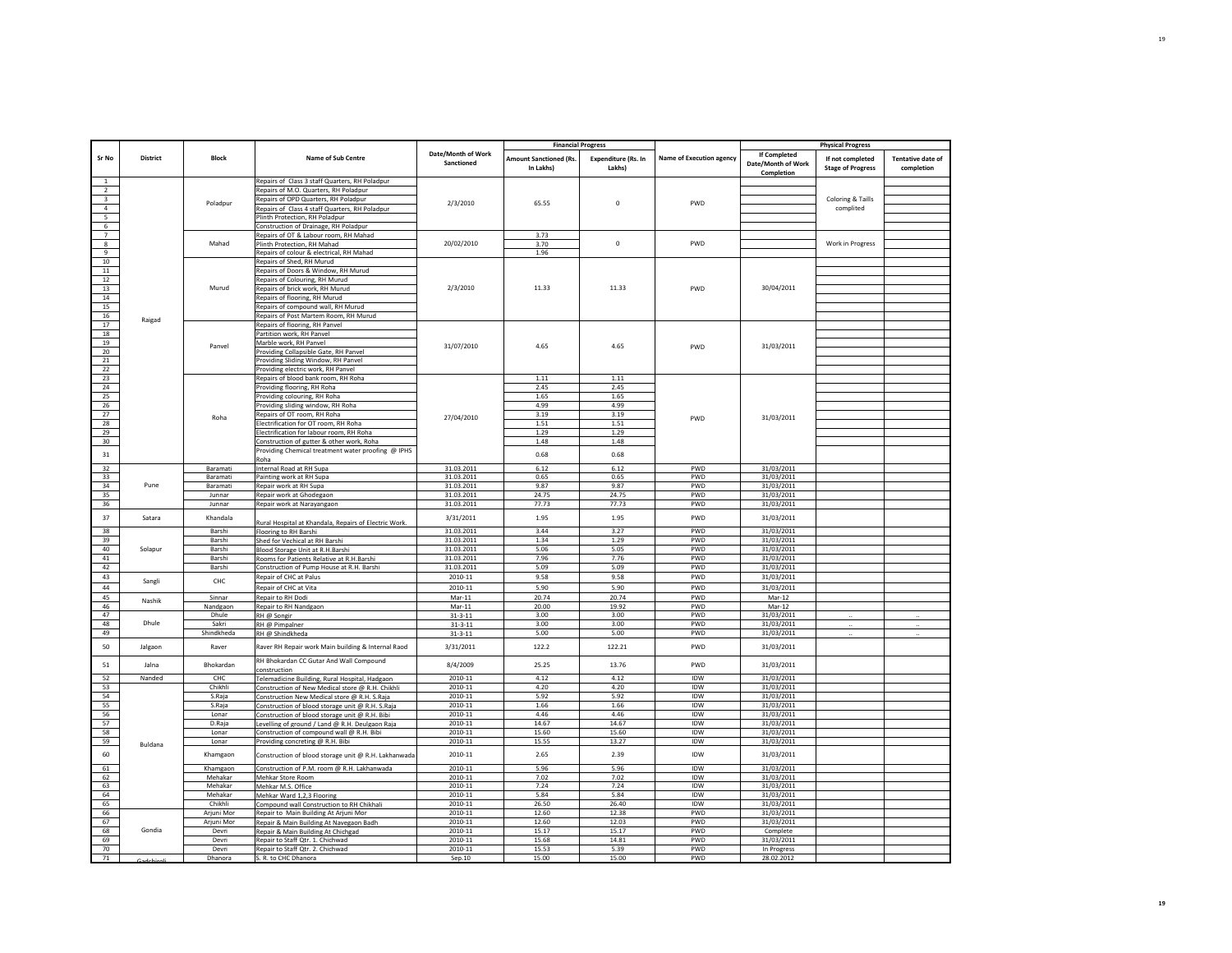|                         |                                                          |                     |                                                                                                                                 |                                  |                                            | <b>Financial Progress</b>            |                                 |                                                  | <b>Physical Progress</b>                           |                                        |
|-------------------------|----------------------------------------------------------|---------------------|---------------------------------------------------------------------------------------------------------------------------------|----------------------------------|--------------------------------------------|--------------------------------------|---------------------------------|--------------------------------------------------|----------------------------------------------------|----------------------------------------|
| Sr No                   | District                                                 | Block               | <b>Name of Sub Centre</b>                                                                                                       | Date/Month of Work<br>Sanctioned | <b>Amount Sanctioned (Rs.</b><br>In Lakhs) | <b>Expenditure (Rs. In</b><br>Lakhs) | <b>Name of Execution agency</b> | If Completed<br>Date/Month of Work<br>Completion | If not completed<br><b>Stage of Progress</b>       | <b>Tentative date of</b><br>completion |
| 72                      |                                                          | Ettapalli           | S. R. to CHC Ettapalli                                                                                                          | Sep.10                           | 15.00                                      | 15.00                                | PWD                             | 03.04.2012                                       |                                                    |                                        |
|                         |                                                          |                     | <b>Total</b>                                                                                                                    |                                  | 690.87                                     | 589.50                               |                                 |                                                  |                                                    |                                        |
|                         |                                                          |                     |                                                                                                                                 |                                  |                                            |                                      |                                 |                                                  |                                                    |                                        |
|                         | <b>SDH'S/Area Hospitals</b><br><b>Financial Progress</b> |                     |                                                                                                                                 |                                  |                                            |                                      |                                 |                                                  |                                                    |                                        |
| Sr.No.                  | <b>District</b>                                          | Block               | Name of SDH'S/Area Hospitals                                                                                                    | Date/Month of Work<br>Sanctioned | <b>Amount Sanctioned (Rs in</b>            | <b>Expenditure (Rs in lakhs)</b>     | Name of Execution agency        | If Completed-Date/Month                          | <b>Physical Progress</b><br>If not Completed Stage | <b>Tentative date of</b>               |
|                         |                                                          |                     |                                                                                                                                 |                                  | lakhs)                                     |                                      |                                 | of Work Completion                               | of Progress                                        | Complition                             |
| 1                       |                                                          | Ulhasnagar          | Electric Repairs at Central Hospital, Ulhasnagar 3                                                                              | 31.12.2010                       | 15.64                                      | 14.77                                | PWD                             |                                                  |                                                    |                                        |
| $\overline{2}$          | Thane                                                    | Ulhasnagar          | Repairs and Renovationa at Central Hospital<br>Ulhasnagar 3                                                                     | 31.12.2010                       | 12.02                                      | 12.02                                | PWD                             | $Jun-11$                                         |                                                    |                                        |
| $\overline{\mathbf{3}}$ |                                                          | Ulhasnagar          | Central Hospital Ulhasnagar 3 Refrigerent System                                                                                | 30.09.2010                       | 6.55                                       | 6.45                                 | PWD                             |                                                  | In Progress                                        | 31.03.2015                             |
| 4                       | Raigad                                                   | Pen                 | Repairs of Blood Storage room, Pen                                                                                              | 2/3/2010                         | 4.17                                       | 0.00                                 | PWD                             | 30/04/2012                                       |                                                    |                                        |
|                         |                                                          | Pen                 | Construction of road for PM room, Pen                                                                                           | 2/3/2010                         | 2.56                                       | 0.00                                 | PWD                             |                                                  | In Progress                                        |                                        |
| 6                       | Solapur                                                  | Malshiras           | S.R.To Drainage Line at S.D.H. Akluj                                                                                            | 31.03.2011                       | 9.37                                       | 9.37                                 | PWD                             | 31/03/2011                                       |                                                    |                                        |
| $\overline{7}$          | Sangli                                                   | Kavathemahakal      | Repair of SDH at Kavathemahakal                                                                                                 | 2010-2011                        | 1.53                                       | 1.53                                 | PWD                             | 31/03/2011                                       |                                                    |                                        |
| 8                       |                                                          | Gadhinglaj          | Construction of OPD to Additional 100 Beded Hospital,<br>Gadhinglaj                                                             | 2010-2011                        | 46.84                                      | 46.84                                | PWD                             | 31/03/2011                                       |                                                    |                                        |
| 9                       |                                                          | Gadhinglaj          | Renewation of OPD to Additional 100 Beded Hospital<br>Gadhinglaj                                                                | 2010-2011                        | 10.00                                      | 10.00                                | PWD                             | Complete                                         |                                                    |                                        |
| 10                      | Kolhapur                                                 | Gadhinglaj          | Construction of Pathalogy Lab to Additional 100 Beded<br>Hospital, Gadhinglaj                                                   | 2010-2011                        | 4.19                                       | 4.19                                 | PWD                             | 31/03/2011                                       |                                                    |                                        |
| 11                      |                                                          | Gadhinglaj          | Renewation of Medicine Centre, Gadhinglaj                                                                                       | 2010-2011                        | 11.01                                      | 11.01                                | PWD                             | Complete                                         |                                                    |                                        |
| 12                      |                                                          | Gadhinglaj          | Colouring of Main Building, Gadhinglaj                                                                                          | 2010-2011                        | 26.02                                      | 29.54                                | PWD                             |                                                  | In Progress                                        |                                        |
| 13                      |                                                          | Gadhinglaj          | Concrete at open place in front of main building,<br>Gadhinglaj                                                                 | 2010-2011                        | 9.79                                       | 9.79                                 | PWD                             | Complete                                         |                                                    |                                        |
| 14                      |                                                          | Gadhinglaj          | Repairing of Toilet, Gadhinglaj                                                                                                 | 2010-2011                        | 39.25                                      | 39.25                                | PWD                             | 31/03/2011                                       |                                                    |                                        |
| 15                      |                                                          | Gadhinglaj          | Providing Express Fider, Gadhinglaj                                                                                             | 2010-2011                        | 3.00                                       | 3.00                                 | PWD                             | 31/03/2011                                       |                                                    |                                        |
| 16                      | Dhule                                                    | Shindkheda          | SDH @ Dondaicha                                                                                                                 | $31 - 3 - 11$                    | 4.00                                       | 4.00                                 | PWD                             | 31/03/2011                                       | $\ddotsc$                                          |                                        |
| 17                      |                                                          | Shirpur             | SDH @ Shirpur                                                                                                                   | $31 - 3 - 11$                    | 15.00                                      | 15.00                                | PWD                             | 31/03/2011                                       |                                                    |                                        |
| 18                      | Jalgaon                                                  | Jamner              | Jamner SDH Drainage System Repair                                                                                               | 3/30/2011                        | 10.52                                      | 10.52                                | PWD                             | 31/03/2011                                       |                                                    |                                        |
| 19                      | Latur                                                    | Nianga              | SDH Nialnga Repairs Tq.Nilanga                                                                                                  | 31.03.2011                       | 160.00                                     | 160.00                               | PWD                             | Complete                                         |                                                    |                                        |
| 20<br>21                | Jalna                                                    | Ambad               | SDH Ambad Pediatric ward                                                                                                        | 2/22/2011<br>2010-11             | 20.00<br>5.78                              | 8.08<br>5.78                         | PWD<br><b>IDW</b>               | 31/03/2011<br>31/03/2011                         |                                                    |                                        |
| 22                      | Buldana                                                  | Khamgaon<br>Shegaon | Reparis to Laboratory @ SDH Khamgaon<br>Reparis to Store room @ SDH Shegaon                                                     | 2010-11                          | 11.80                                      | 7.64                                 | IDW                             | 31/03/2011                                       |                                                    |                                        |
|                         |                                                          |                     | <b>Total</b>                                                                                                                    |                                  | 429.04                                     | 408.78                               |                                 |                                                  |                                                    |                                        |
|                         |                                                          |                     |                                                                                                                                 |                                  |                                            |                                      |                                 |                                                  |                                                    |                                        |
|                         |                                                          |                     |                                                                                                                                 |                                  | <b>District Hospitals</b>                  |                                      |                                 |                                                  |                                                    |                                        |
|                         |                                                          |                     |                                                                                                                                 |                                  |                                            | <b>Financial Progress</b>            |                                 |                                                  | <b>Physical Progress</b>                           |                                        |
| Sr.No.                  | District                                                 | <b>Block</b>        | <b>Name of District Hospital</b>                                                                                                | Date/Month of Work<br>Sanctioned | <b>Amount Sanctioned (Rs in</b><br>lakhs)  | <b>Expenditure (Rs in lakhs)</b>     | <b>Name of Execution agency</b> | f Completed-Date/Month<br>of Work Completion     | If not Completed Stage<br>of Progress              | <b>Tentative date of</b><br>Complition |
| $\mathbf{1}$            |                                                          | Thane               | Extention of MLA M.D. Hoshi memorial Building at<br>Civil Hospital Thane                                                        | 30.09.2010                       | 5.52                                       | 5.52                                 | PWD                             | 31/03/2011                                       |                                                    |                                        |
| $\overline{2}$          |                                                          | Thane               | Provinding 22 System refrigerent instead of 12 System<br>refregerent at A/C Refrigetion Plant at Civil Hospital<br>Thane        | 30.09.2010                       | 5.69                                       | 5.69                                 | PWD                             | 31/03/2011                                       |                                                    |                                        |
| $\overline{\mathbf{3}}$ |                                                          | Thane               | M.O.W. Repairs of floring, dado, doors & Window and<br>polimer plaster in Labour ward                                           | 31.03.2011                       | 10.79                                      | 10.79                                | PWD                             | 31/03/2011                                       |                                                    |                                        |
|                         | Thane                                                    | Thane               | M.O.W. Repairs of floring, dado, doors & Window and<br>plaster, painting at old opd in Civil Hospital Thane                     | 31.03.2011                       | 5.68                                       | 5.68                                 | PWD                             | 31/03/2011                                       |                                                    |                                        |
| 5                       |                                                          | Thane               | M.O.W. Repairs to Flooring, Dado,doors window,<br>plastering, painting at Old 90.P.D Building at Civil<br><b>Hospital Thane</b> | 31.03.2011                       | 6.20                                       | 6.20                                 | PWD                             | 31/03/2011                                       |                                                    |                                        |
| 6                       |                                                          | Thane               | Labrotary Repair & Renovation at civil hospital                                                                                 | 31.03.2011                       | 5.24                                       | 5.24                                 | PWD                             | 31/03/2011                                       |                                                    |                                        |
| $\overline{7}$          |                                                          | Thane               | Lift Repair at Truma care Unit Building at Civil                                                                                | 28.02.2011                       | 3.01                                       | 3.01                                 | PWD                             | 31/03/2011                                       |                                                    |                                        |
| 8                       |                                                          | Ratnagiri           | <b>Hospital Thane</b><br>Drinking Water supply pipeline work in wards, DH                                                       | $25 -$ Jul-10                    | 5.31                                       | 5.31                                 | PWD                             | $Oct-11$                                         |                                                    |                                        |
|                         | Ratnagiri                                                |                     | Ratnagiri                                                                                                                       |                                  |                                            |                                      |                                 |                                                  |                                                    |                                        |
| 9                       |                                                          | Ratnagiri           | Renovation of CS Cabin, DH Ratnagiri                                                                                            | $25$ -Jul-10                     | 10.00                                      | 10.00                                | PWD                             | Dec-11                                           |                                                    |                                        |
| 10                      |                                                          | Ratnagiri           | Renovation of laboratory, DH Ratnagiri                                                                                          | 25-Jul-10                        | 3.00                                       | 3.00                                 | PWD                             | $Oct-11$                                         |                                                    |                                        |